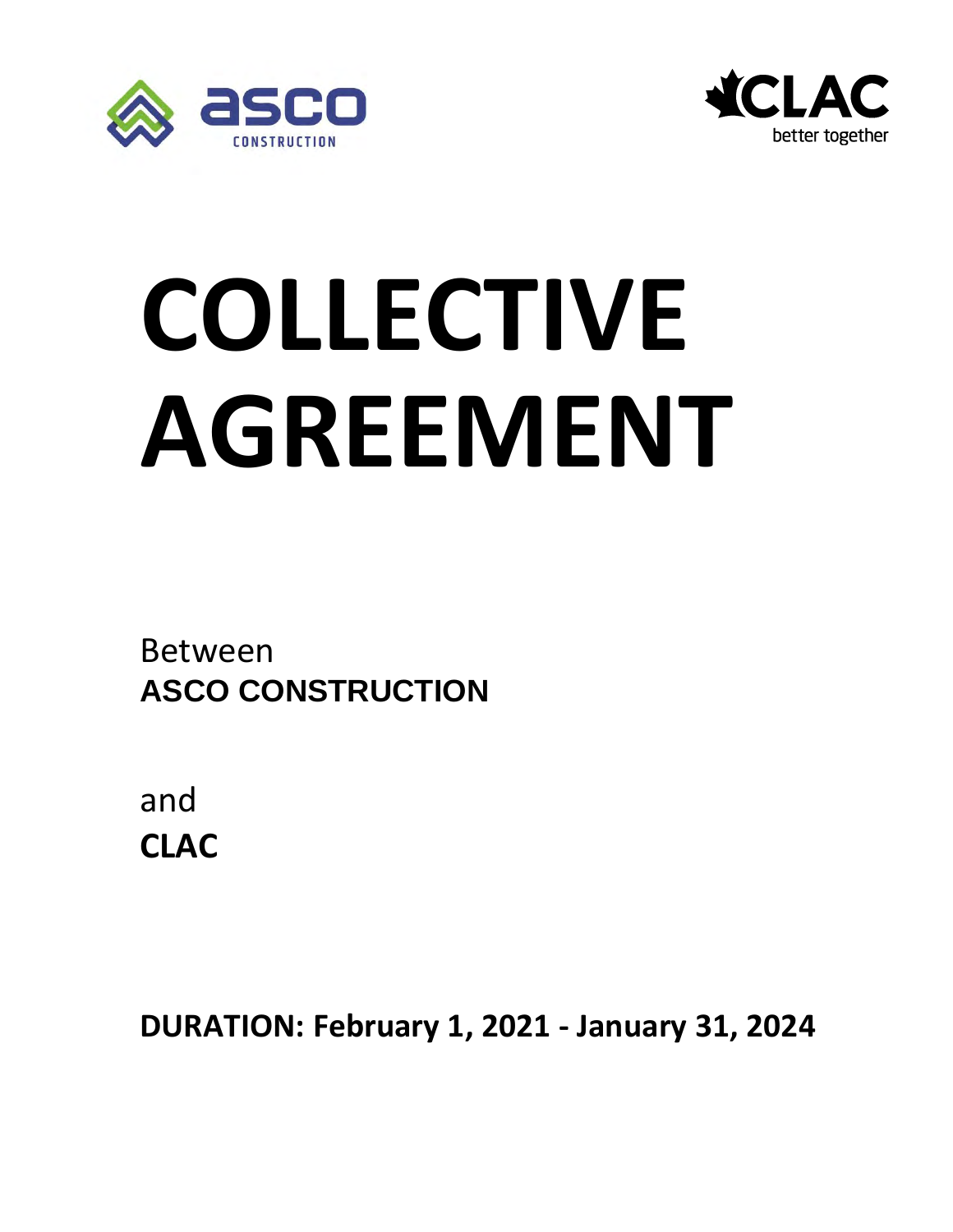## **COLLECTIVE AGREEMENT**

Between **ASCO CONSTRUCTION LTD AND ASCO CONSTRUCTION TORONTO LTD (hereinafter referred to as "the Employer")**

and **CHRISTIAN LABOUR ASSOCIATION OF CANADA (hereinafter referred to as "the Union")**

**DURATION: February 1, 2021 - January 31, 2024**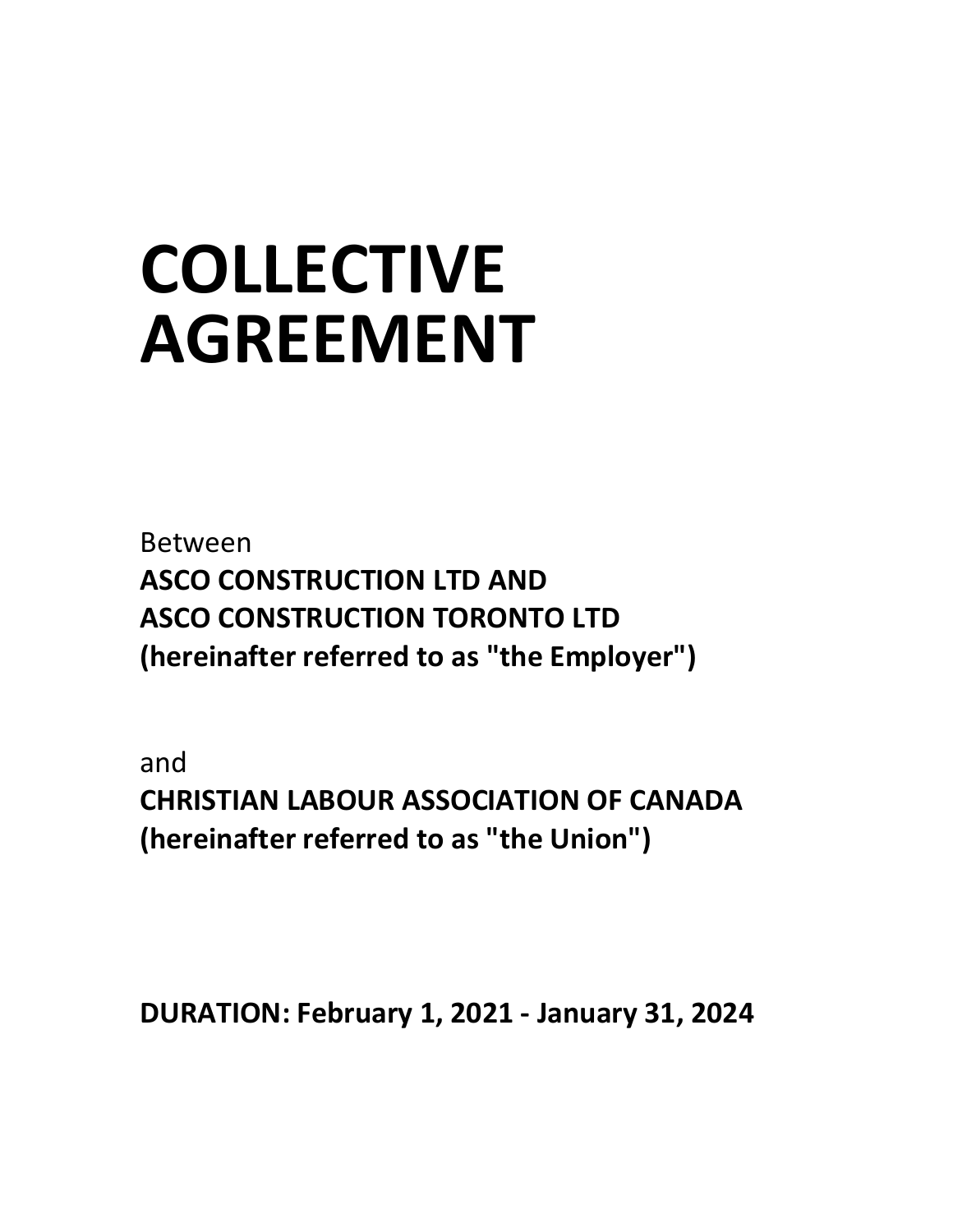#### **TABLE OF CONTENTS**

| Article 6 - Employment Policy And Union Membership 6<br>Article 9 - Hours Of Work, Overtime, On Call Work, Rest<br>Article 15 - Transportation, Travel Time And Room And Board 22<br>Article 17 - Personal Protective Equipment, Tools And Apparel 25<br>Article 18 - Bereavement Pay And Leaves Of Absence  26<br>Article 20 - Construction Industry Development & Promotion Fund 29<br>Schedule "A" - Classifications And Rates Of Pay  37 |  |
|----------------------------------------------------------------------------------------------------------------------------------------------------------------------------------------------------------------------------------------------------------------------------------------------------------------------------------------------------------------------------------------------------------------------------------------------|--|
|                                                                                                                                                                                                                                                                                                                                                                                                                                              |  |
|                                                                                                                                                                                                                                                                                                                                                                                                                                              |  |
|                                                                                                                                                                                                                                                                                                                                                                                                                                              |  |
|                                                                                                                                                                                                                                                                                                                                                                                                                                              |  |
|                                                                                                                                                                                                                                                                                                                                                                                                                                              |  |
|                                                                                                                                                                                                                                                                                                                                                                                                                                              |  |
|                                                                                                                                                                                                                                                                                                                                                                                                                                              |  |
|                                                                                                                                                                                                                                                                                                                                                                                                                                              |  |
|                                                                                                                                                                                                                                                                                                                                                                                                                                              |  |
|                                                                                                                                                                                                                                                                                                                                                                                                                                              |  |
|                                                                                                                                                                                                                                                                                                                                                                                                                                              |  |
|                                                                                                                                                                                                                                                                                                                                                                                                                                              |  |
|                                                                                                                                                                                                                                                                                                                                                                                                                                              |  |
|                                                                                                                                                                                                                                                                                                                                                                                                                                              |  |
|                                                                                                                                                                                                                                                                                                                                                                                                                                              |  |
|                                                                                                                                                                                                                                                                                                                                                                                                                                              |  |
|                                                                                                                                                                                                                                                                                                                                                                                                                                              |  |
|                                                                                                                                                                                                                                                                                                                                                                                                                                              |  |
|                                                                                                                                                                                                                                                                                                                                                                                                                                              |  |
|                                                                                                                                                                                                                                                                                                                                                                                                                                              |  |
|                                                                                                                                                                                                                                                                                                                                                                                                                                              |  |
|                                                                                                                                                                                                                                                                                                                                                                                                                                              |  |
|                                                                                                                                                                                                                                                                                                                                                                                                                                              |  |
|                                                                                                                                                                                                                                                                                                                                                                                                                                              |  |
|                                                                                                                                                                                                                                                                                                                                                                                                                                              |  |
|                                                                                                                                                                                                                                                                                                                                                                                                                                              |  |
|                                                                                                                                                                                                                                                                                                                                                                                                                                              |  |
|                                                                                                                                                                                                                                                                                                                                                                                                                                              |  |
|                                                                                                                                                                                                                                                                                                                                                                                                                                              |  |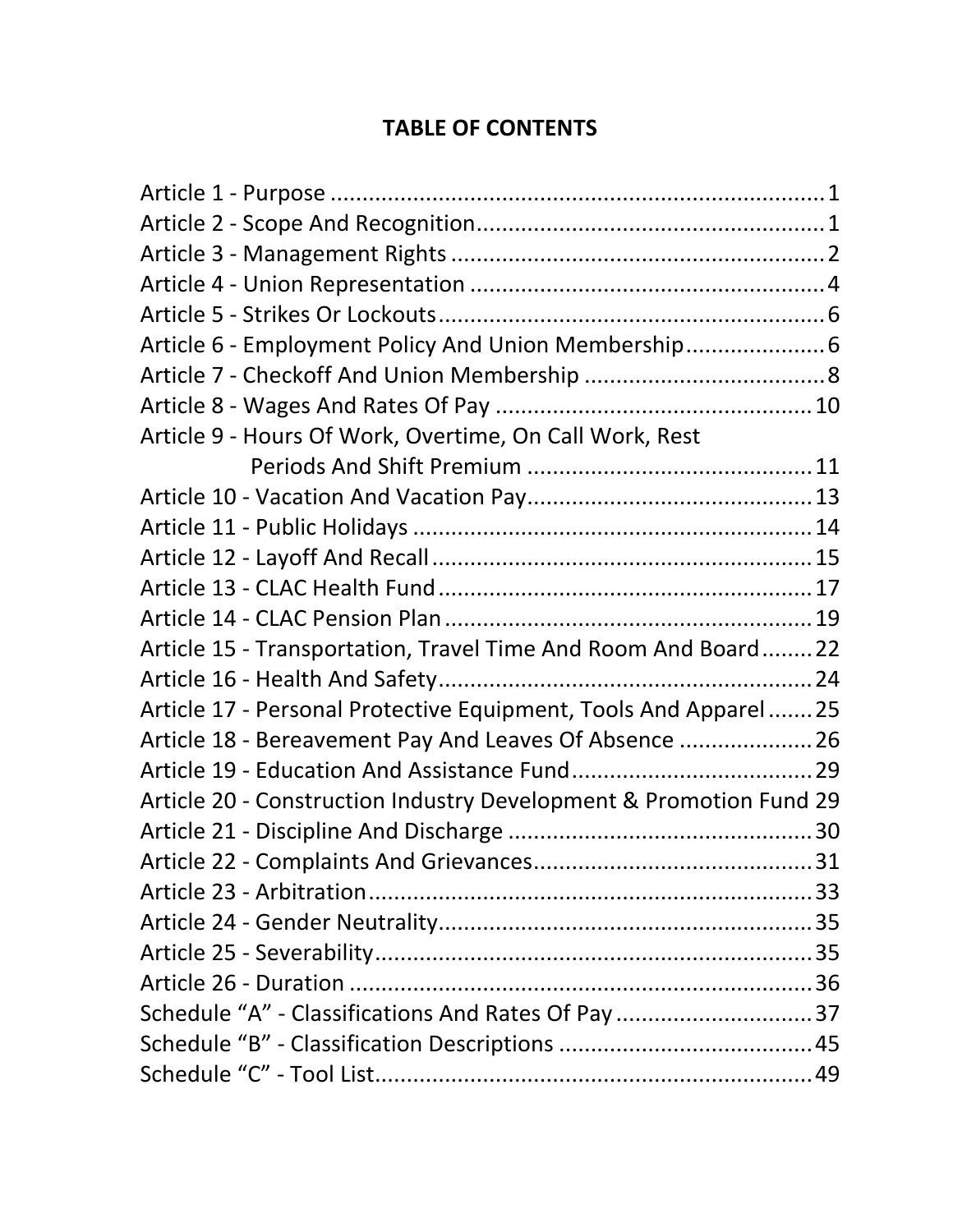#### **COLLECTIVE AGREEMENT**

#### <span id="page-3-0"></span>**ARTICLE 1 - PURPOSE**

- 1.01 The general purpose of this Agreement is to establish mutually satisfactory relations between the Employer, the Union and the employees, to provide measures for the prompt and equitable disposition of grievances, and to establish and maintain satisfactory working conditions, hours of work and wages for all employees who are subject to the provisions of this Agreement.
- 1.02 The parties recognize that where various legislation overrides the provisions contained herein, such legislation shall prevail. This shall include, but not be limited to such statutes as the *Ontario Human Rights Code*, the *Employment Standards Act*, the *Workplace Safety & Insurance Act* and the *Occupational Health and Safety Act*.

#### <span id="page-3-1"></span>**ARTICLE 2 - SCOPE AND RECOGNITION**

2.01 The parties acknowledge that the legal name of the Employer is ASCO Construction Ltd and ASCO Construction Toronto Ltd, hereinafter referred to as the Employer, and in this respect, the Employer recognizes the Union as the exclusive bargaining agent for all carpenters, carpenters' apprentices, and construction labourers in the employ of the Employer in all sectors of the construction industry in the Province of Ontario save and except non-working foremen, persons above the rank of non-working foreman and sales, office, health & safety and all other salaried staff.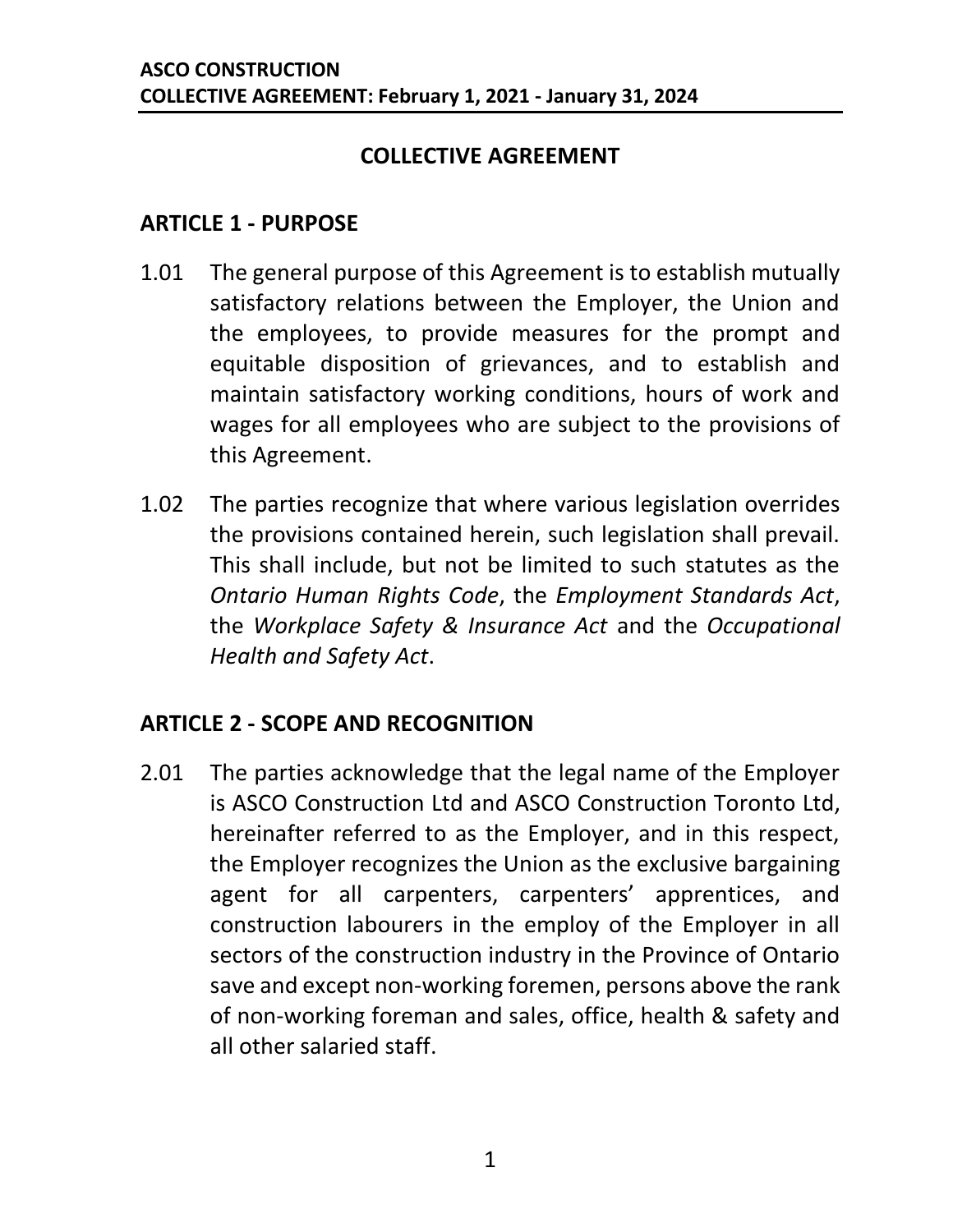2.02 There shall be no revision, amendment or alteration of the bargaining unit as defined herein, or of any of the terms and provisions of this Agreement, except by mutual agreement, in writing, of the parties. Without limiting the generality of the foregoing, no classification may be removed from or added to the bargaining unit except by mutual agreement, in writing, of the parties. Failure to agree to any revision, amendment or alteration of the bargaining unit or the removal from or addition to any bargaining unit classification shall not constitute a grievance, nor be submitted to arbitration.

#### <span id="page-4-0"></span>**ARTICLE 3 - MANAGEMENT RIGHTS**

- <span id="page-4-1"></span>3.01 Provided such actions are consistent with the further terms of this Collective Agreement, the Union recognizes and acknowledges that the Employer's exclusive rights include but are not limited to the following:
	- a. The right to maintain order, discipline and efficiency; to make, alter and enforce rules and regulations and policies and practices to be adhered to by its employees including the right to continue to develop, administer, maintain and enforce the provisions of the Employer's Employee Manual provided such provisions are not inconsistent with any of the provisions of this Agreement;
	- b. The right to select, hire and direct the workforce and employees; to transfer, assign, promote, demote, classify, layoff, recall, suspend and discharge employees; to select and retain employees for positions excluded from the bargaining unit;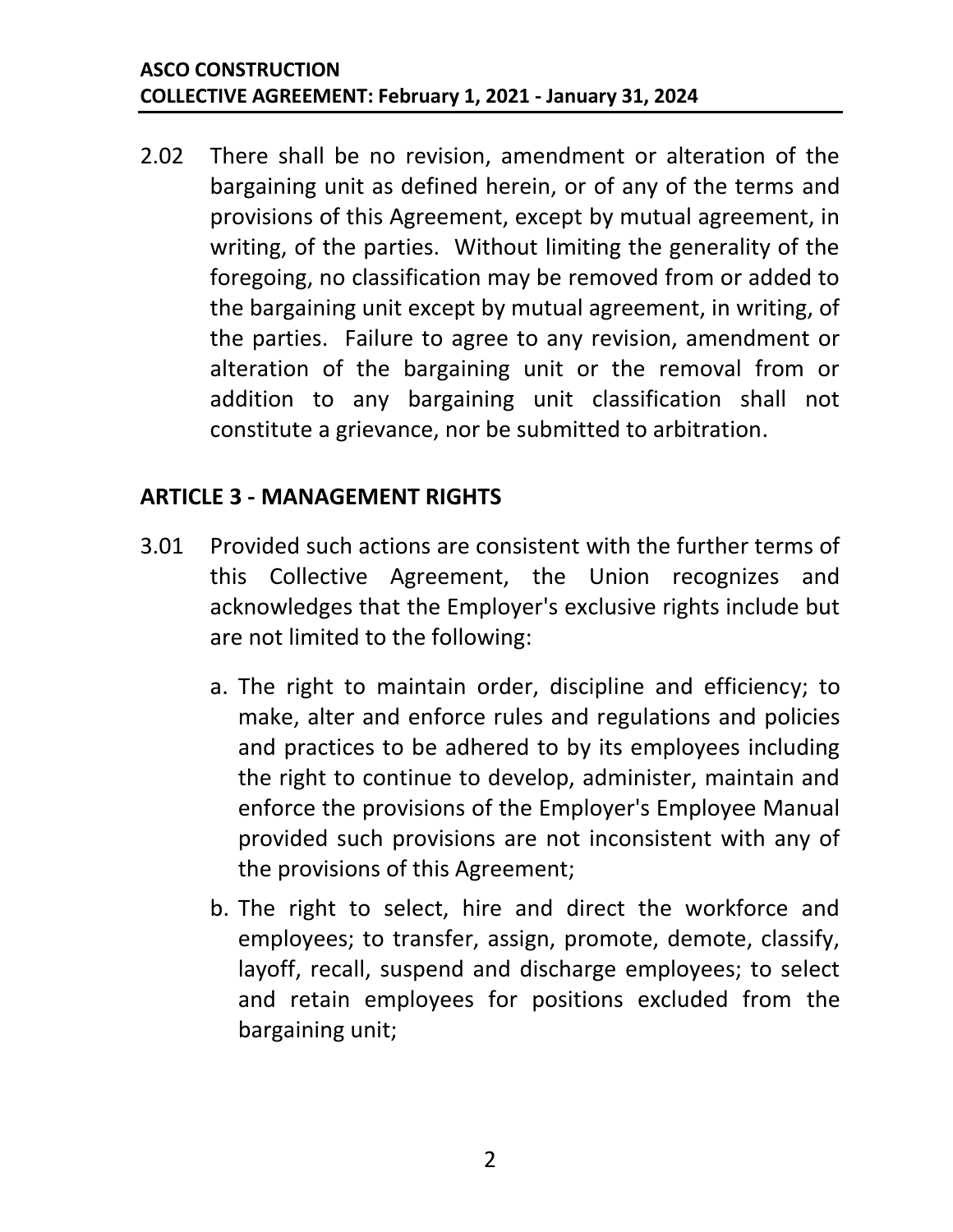- c. The right to operate and manage the Employer's business in order to satisfy its commitments and responsibilities, the right to determine the kind and location of business to be done by the Employer, the direction of the working forces, the scheduling of work, the number of shifts, the methods, processes and means by which work is to be performed, job content, quality and quantity standards, the right to use improved methods, machinery and equipment, the right to determine the number of employees needed by the Employer at any time and generally, the right to manage the business of the Employer, and to plan, direct and control the operations of the Employer, including the workforce, without interference.
- 3.02 The Employer may subcontract out work where:
	- a. the Employer does not possess the necessary facilities or equipment,
	- b. the Employer does not have and/or cannot acquire the required manpower,
	- c. the Employer cannot perform the work in a manner that is competitive in terms of cost, quality and within projected time limits.

Work normally performed by members of the bargaining unit will not be subcontracted out if employees qualified to do the work are on layoff, or if employees qualified to do the work must be laid off, transferred, demoted or discharged as the result of the subcontracting out of work.

3.03 The Employer shall have the right to hire part-time summer or co-op students at any given time during the year to obtain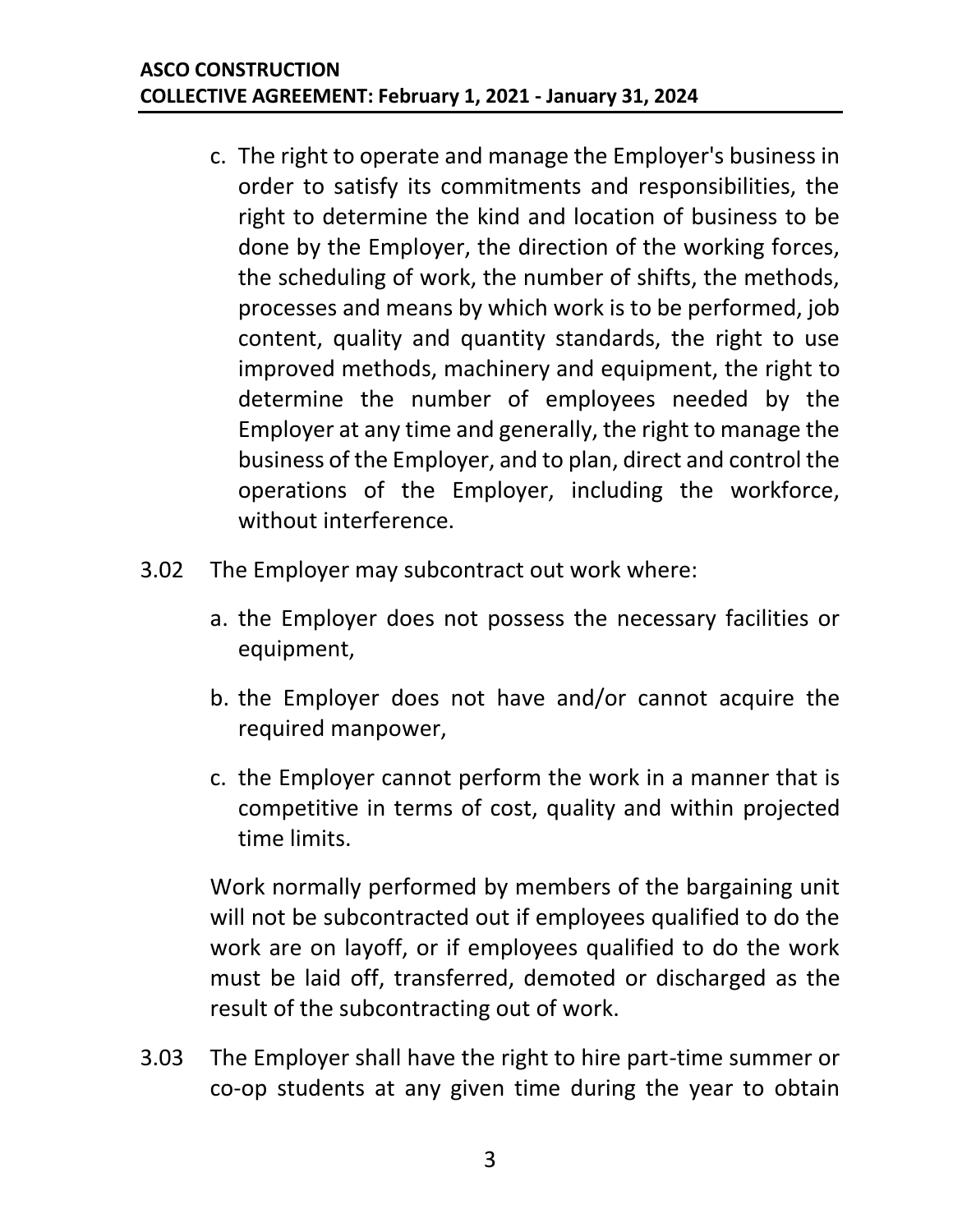experience in working as a labourer or carpenter. The parttime student shall be paid no more than the Labourer I or Carpenter Apprentice Level 1 rates. These part-time students will not receive any benefits, including pension, and shall not be subject to union dues. The Employer shall not a hire parttime student to replace any existing full time union employees and the part-time student shall not be hired for a period of more than three (3) months at a time.

#### <span id="page-6-0"></span>**ARTICLE 4 - UNION REPRESENTATION**

- <span id="page-6-1"></span>4.01 For the purpose of representation with the Employer, the Union shall function and be recognized as follows:
	- a. Stewards are representatives of the employees in certain matters pertaining to this Agreement, including the processing of grievances. Stewards will not absent themselves from their work to deal with grievances without first obtaining permission from the Employer. Permission will not be withheld unreasonably. Stewards that are absent from work to attend a disciplinary meeting shall receive their regular hourly rate for all time spent attending to such matters. At no time shall the time spent dealing with grievances or disciplinary meeting be included in the calculation of overtime.
	- b. Bargaining committee members shall be recognized as having authority to participate in the negotiations for a Collective Agreement and any renewals thereof. Bargaining committee members shall be granted paid leave from their scheduled work to participate in negotiations. At no time shall the time spent dealing negotiations of a Collective Agreement be included in the calculation of overtime. The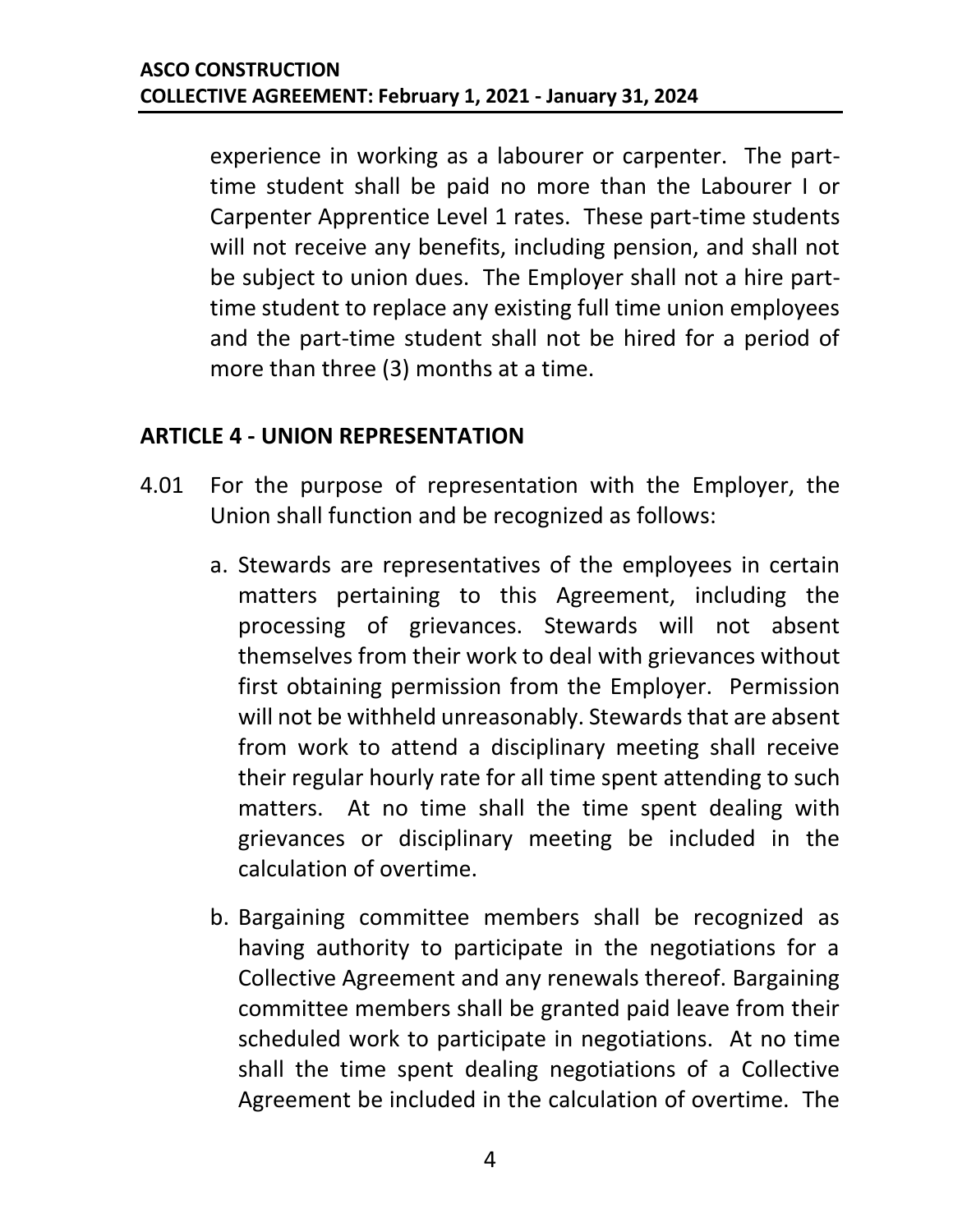number of bargaining committee members shall be limited to a maximum of two (2) workers.

- c. Union Representatives are representatives of the employees in all matters pertaining to this Agreement, particularly for the purpose of processing grievances, negotiating amendments to and renewals of this Agreement and enforcing the employees' collective bargaining rights as well as any rights under this Agreement and under the law.
- 4.02 The Union agrees to notify the Employer in writing of the names of its stewards and the effective dates of their appointments. The Employer shall not be required to recognize a steward until written notice is received from the Union. The Employer shall pay the designated trained Union steward seventy-five cents (\$0.75) per hour in addition to the regular hourly rate. It is understood that stewards may require additional time to properly fulfill their role as a steward. Stewards will use reasonable discretion in using this time.
- 4.03 The Employer may meet periodically with the employees for the purpose of discussing any matters of mutual interest or concern to the Employer, the Union and the employees. A Union Representative may attend such meetings.
- 4.04 Union Representatives shall have the right to periodically visit job sites. Union activity involving meeting with employees shall occur during morning or afternoon breaks, during lunch breaks or outside of normal works hours, without disrupting productivity and without unreasonable intrusion into the Employer or its clients' premises. The Union's Representative shall report to the site superintendent, or foreman upon arriving at a worksite, and shall abide by all necessary protocol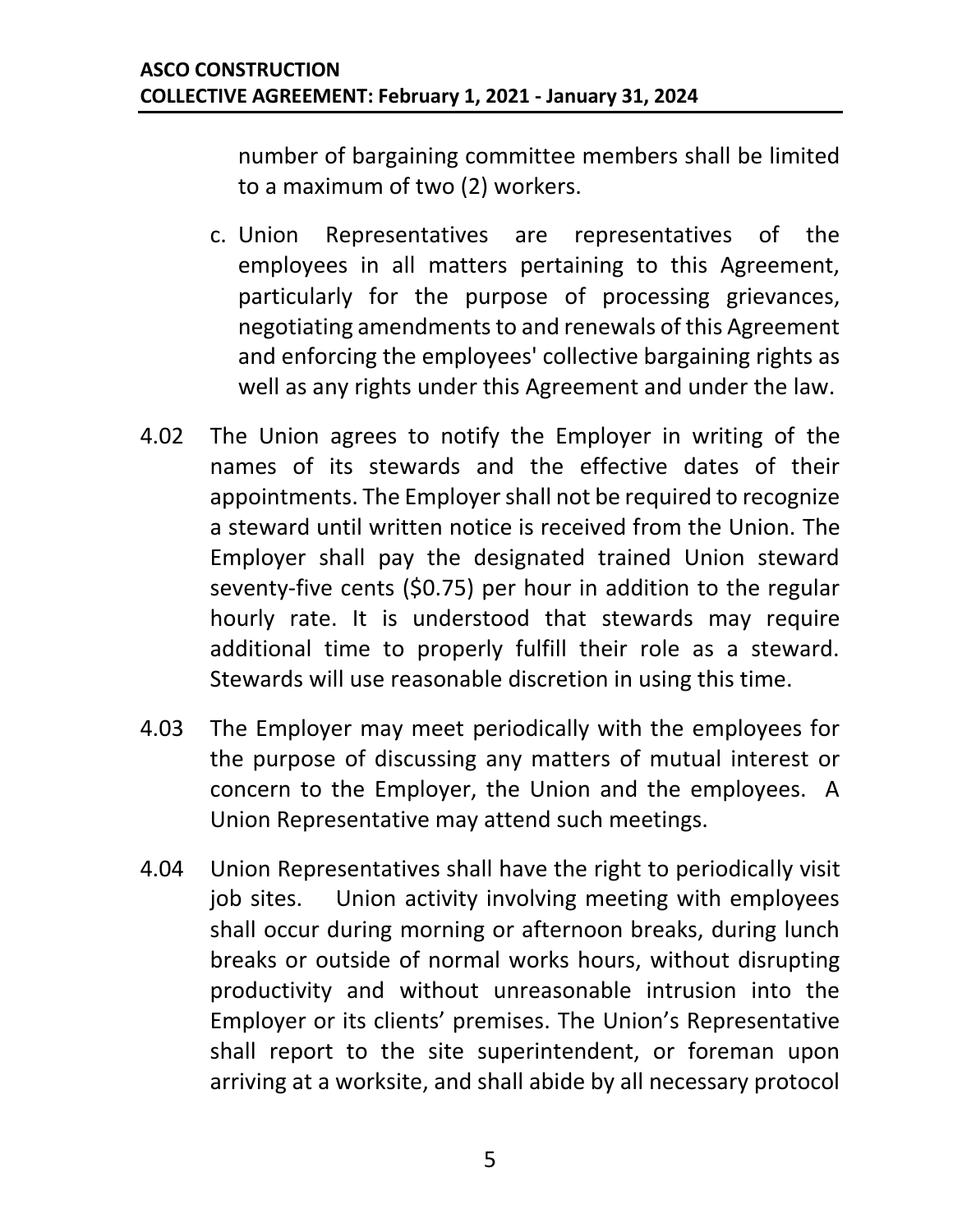as determined by the general contractor, the Employer, or the client.

4.05 There shall be a maximum of one (1) steward in each zone where there is an active construction project and more than two (2) employees, inclusive of the steward.

#### <span id="page-8-0"></span>**ARTICLE 5 - STRIKES OR LOCKOUTS**

- 5.01 In view of the orderly procedure established by this Agreement for the settling of disputes and the handling of grievances, the Union agrees that during the term of this Agreement, or while negotiations for a renewal or further agreement are being held, neither the Union, its members or any employee shall permit, take part in or cause or encourage any strike, picketing, slowdown or any stoppage or suspension of, or interference with work, or production, which shall in any way affect the operations of the Employer, nor shall there be any sympathy strikes, or secondary strikes and boycotts.
- 5.02 The Employer agrees that during the term of this Agreement, or while negotiations for a renewal Agreement are being held, the Employer will not engage in any lockout of its employees or deliberately restrict or reduce the hours of work or deliberately send employees home when this is not warranted by the workload.

#### <span id="page-8-1"></span>**ARTICLE 6 - EMPLOYMENT POLICY AND UNION MEMBERSHIP**

6.01 The Union and the Employer will cooperate in maintaining a desirable and competent labour force. The Employer will notify the Union of staffing requirements giving as much prior notice as possible. The Union will provide a list of manpower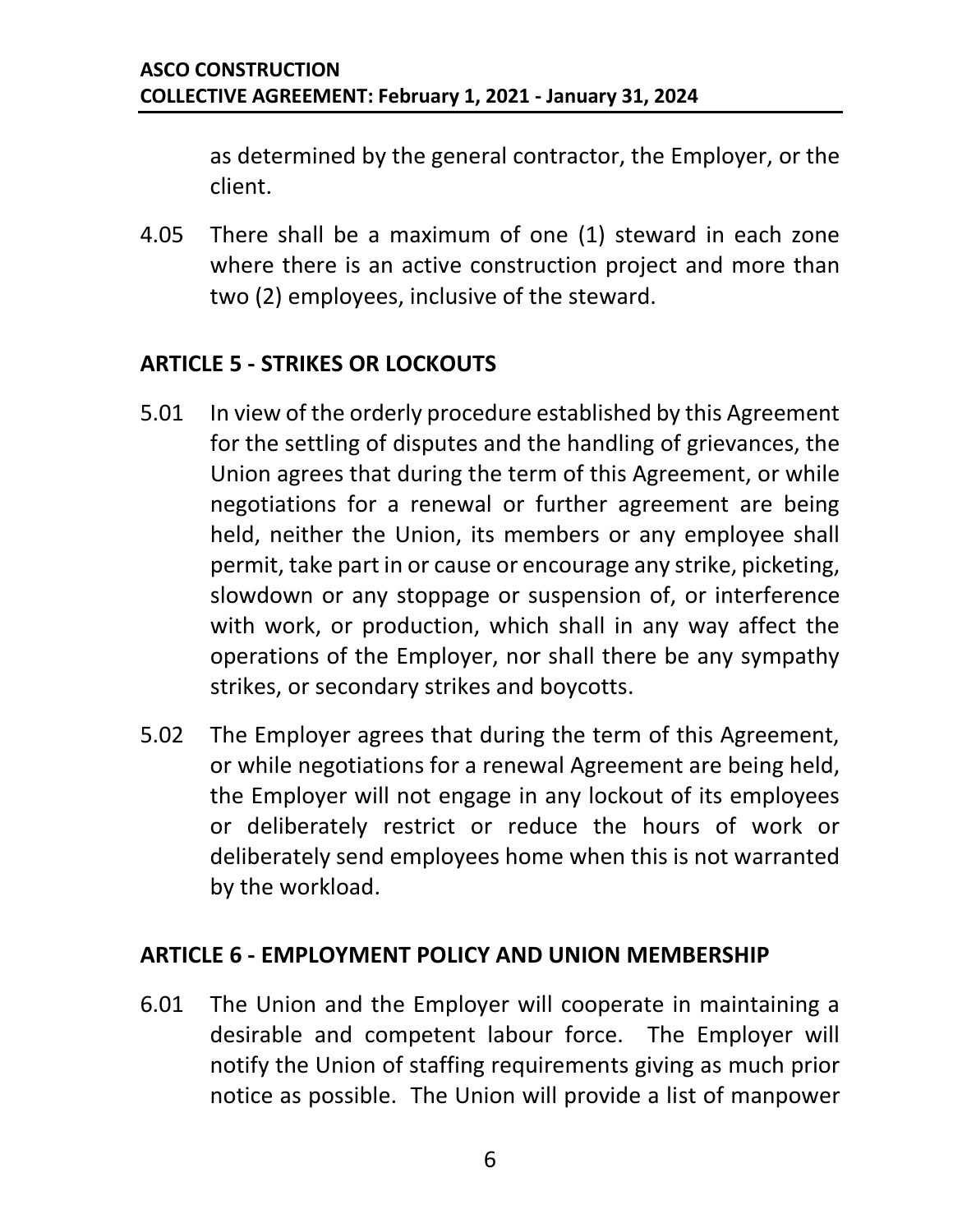available. The Employer at its discretion may hire employees so listed or from other sources.

- 6.02 The Employer has the right to hire new employees as needed, provided that no employee is laid off as a result of the hiring, and provided that there are no employee(s) who have been laid off that are eligible for recall in accordance with Article 12.
- 6.03 New employees will serve a three-month probationary period, commencing from date of hire. During the probationary period, the following shall apply:
	- a. Regular union dues and fees are to be deducted and remitted from the first day of employment.
	- b. Notwithstanding the provisions of Article [3.01b.](#page-4-1), which the parties agree will not apply to an employee who has not completed his probationary period, an employee may be discharged or laid-off during the employee's probationary period, at the discretion of the Employer, and such discharge or layoff shall not become the subject of a grievance.
	- c. Vacation pay, regardless of which classification an employee is hired into, shall be ten percent (10%) of earnings.
	- d. The Employer shall not be required to make any Benefits Plan or Pension Plan contributions during the probationary period.
	- e. Any benefits noted in this agreement will not be made available to the employee until the probationary period has lapsed. However, health benefits will become active only after the lump sum payment has been received and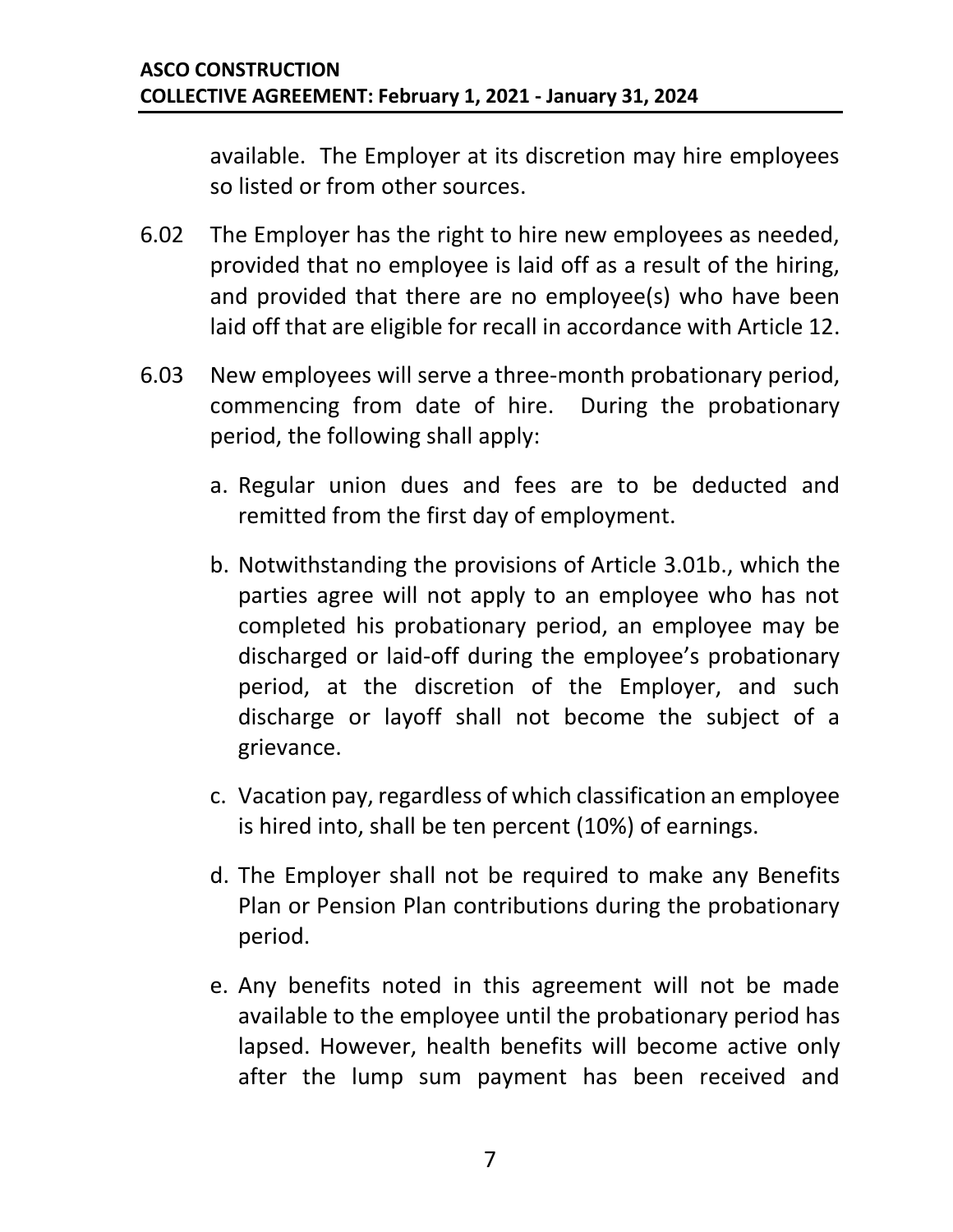processed by the CLAC benefit department in the following month.

#### <span id="page-10-0"></span>**ARTICLE 7 - CHECKOFF AND UNION MEMBERSHIP**

- 7.01 Neither the Employer nor the Union will compel employees to become members of the Union. The Employer will not discriminate against employees because of Union membership or lack thereof, and it will inform all new employees of the contractual relationship with the Union. All new employees shall be referred by the Employer to a Union Steward or a Union Representative in order to give the Union an opportunity to describe the Union, its purpose, representation policies, and any other information relevant to such new employees.
- 7.02 Should a client of the Employer require that an employee be a Union member in good standing in order to work at the client's premises, the Employer shall inform the Union. If an employee chooses not to be a member of the Union, it is understood that the employee has disqualified himself from working at such locations and may be laid off if no other suitable work is available for him.
- <span id="page-10-1"></span>7.03 The Employer shall deduct from each pay of all employees covered by this Agreement, an amount of money equal to union dues, and shall remit the same monthly to the Union office, not later than the 15<sup>th</sup> of the month following the month in which such dues are deducted. All other contributions, deductions or payments prescribed by this Agreement shall be remitted together with this monthly due remittance.
- 7.04 The Union shall hold harmless, and agrees to indemnify the Employer, its successors, administrators and assigns against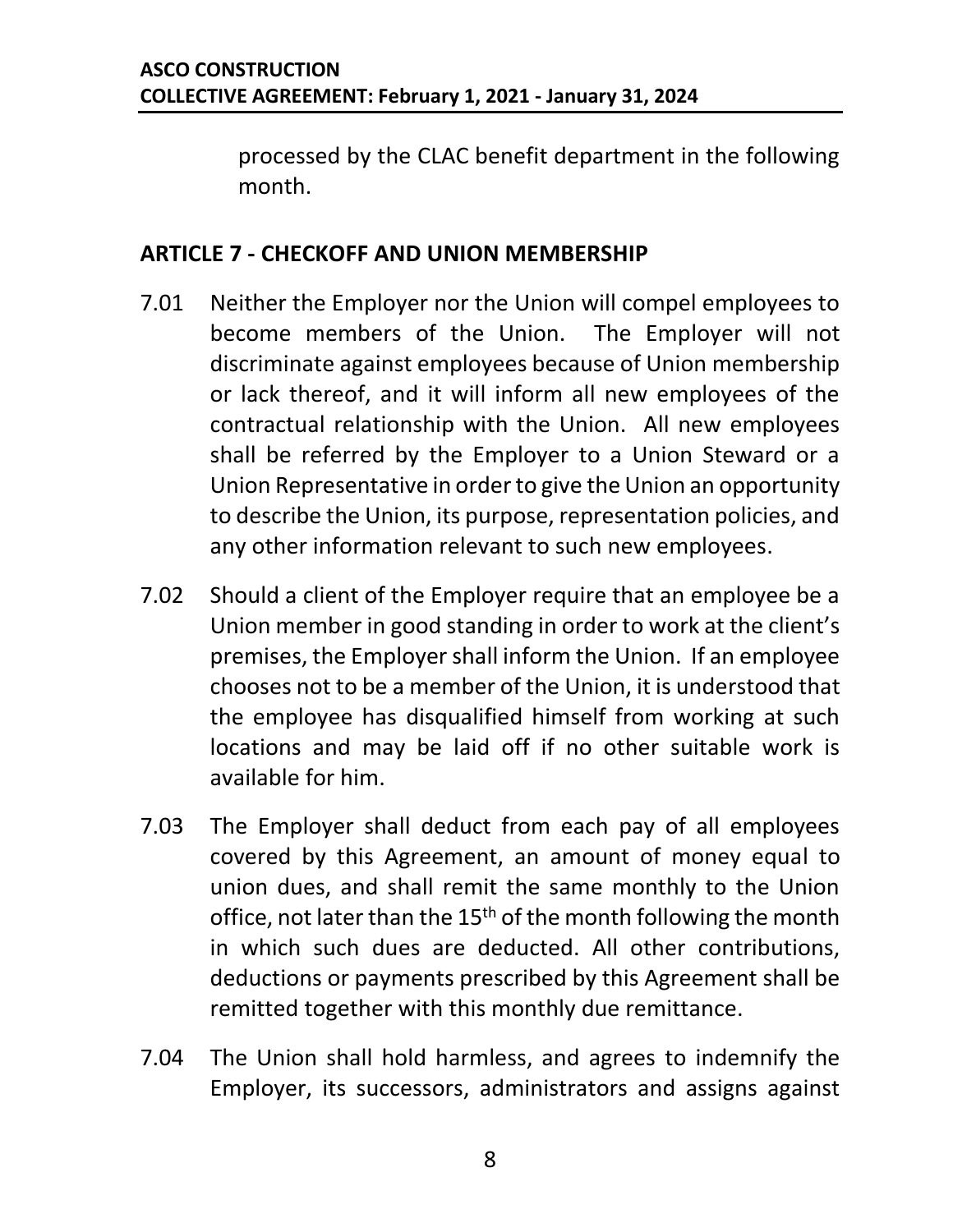any liability incurred by each of them by reason of having made any deductions, remittances, or payments required by this Agreement.

- <span id="page-11-0"></span>7.05 The Employer shall remit dues on a form prescribed by the Union and shall include on such remittance the following information for each employee:
	- a. first name, middle name and last name;
	- b. Social Insurance Number;
	- c. date of birth;
	- d. rate of hourly pay;
	- e. any hourly premium;
	- f. gross earnings;
	- g. total regular and overtime hours worked in the period for which such deductions are made (If an employee earned 1.5x or 2x overtime premiums, these hours shall be recorded separately);
	- h. dues and fees deducted on behalf of the employee as prescribed by the Union; and,
	- i. contributions to Union funds on behalf of the employee and deductions from an employee toward Union funds as prescribed by this Agreement.
- 7.06 When the Employer hires new employees, who are not members of the Union, the Employer shall also include on the next remittance, the following information of the employee involved: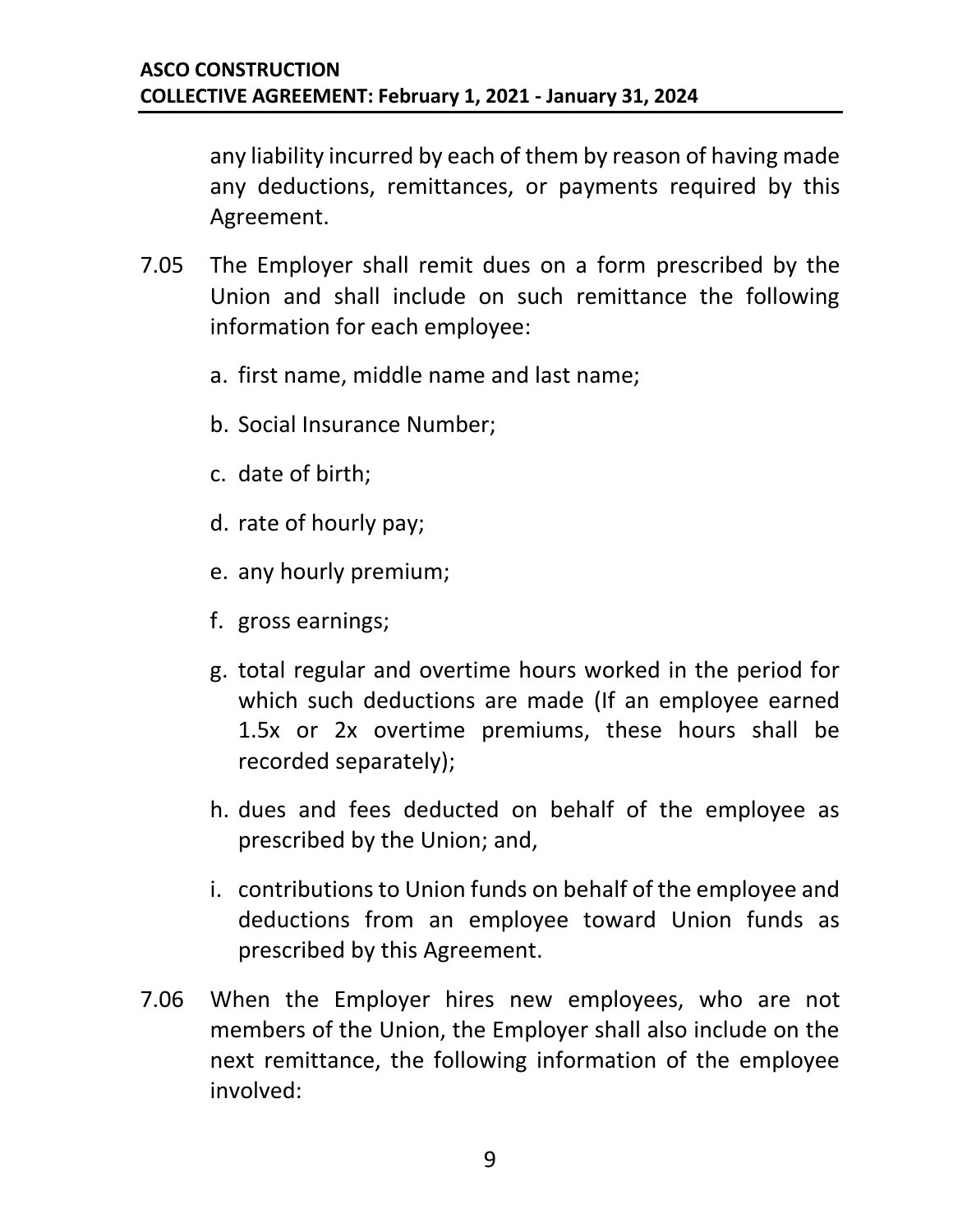- a. contact information, including home phone, cellphone, email and mailing address;
- b. Social Insurance Number;
- c. date of birth;
- d. date of hire;
- e. employment classification.
- 7.07 Employees who cannot support the Union because of a conscientious objection as determined by the Union's internal guidelines may apply to the Union in writing.
- 7.08 All employees of ASCO Construction will provide and maintain a valid email address to receive correspondence from the Employer. Employees will notify the Employer and the Union of any change in email address to maintain receipt of current information.

#### <span id="page-12-0"></span>**ARTICLE 8 - WAGES AND RATES OF PAY**

- 8.01 Wage rate schedules applicable to various job classifications are as set forth on Schedule "A" attached hereto and made part hereof. The wages shall apply to all work performed by the employees.
	- a. The Zone 1 wage schedule shall be apply for all work in the following OLRB Board Areas:
		- i. 5, 8, Southern portion of 21, 22, 23, 24, 25, 26, part of 27 up to and including Barrie
	- b. The Zone 2 wage schedule shall be apply for all work in the following OLRB Board Areas: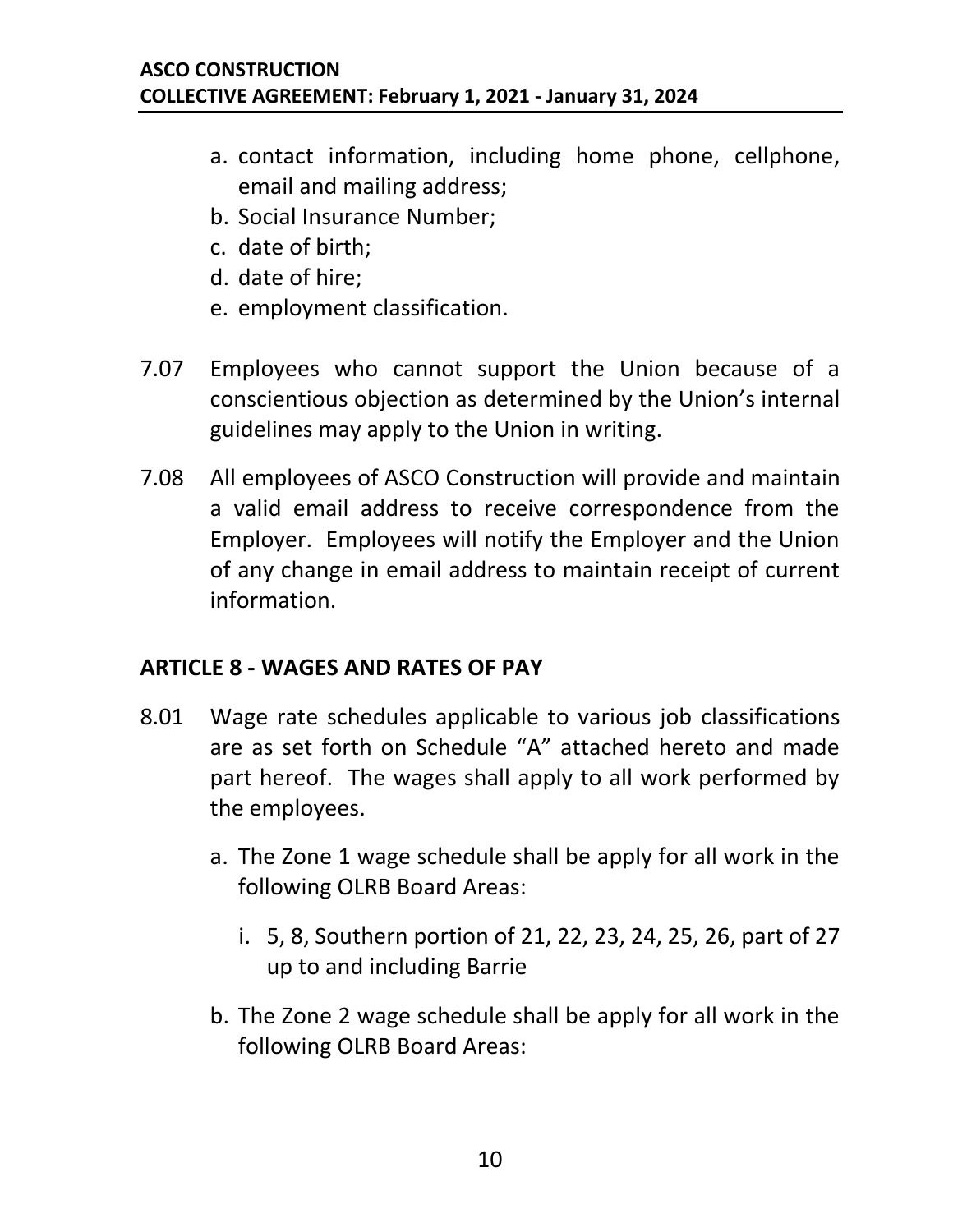- i. 1, 2, 9, 13, 15, 17, 18, 19, 20, 27 north of Barrie, 28, 29, 30, 32
- c. The Zone 3 wage schedule shall be apply for all work in the following OLRB Board Areas:
	- i. 3, 4, 6, 7, 10, 11, 12, 14, area east in Cumberland in 15, 16, the remainder of 21 not included in Zone 1, 31
- 8.02 Wages shall be paid weekly by direct deposit and shall be accompanied by a separate statement identifying both the Employer and employee, outlining regular hours worked, the hourly rate, overtime hours worked, the total earnings, the amount of each deduction and net earnings.
- 8.03 In the event that a new classification(s) is established by the Employer during the term of this Agreement, the wage rate applicable for such newly established classification(s) shall be subject to negotiations between the Employer and the Union. Should the Employer and the Union fail to successfully negotiate such wage rate, the parties agree that the sole issue of the establishment of such wage rate may be submitted to arbitration in accordance with Article 23 - Arbitration of this Agreement.

#### <span id="page-13-0"></span>**ARTICLE 9 - HOURS OF WORK, OVERTIME, ON CALL WORK, REST PERIODS AND SHIFT PREMIUM**

9.01 The following sections and paragraphs are intended to define the normal hours of work, for the purpose of calculating overtime only and shall not be construed as a guarantee of hours of work per day or per week, or of days of work per week.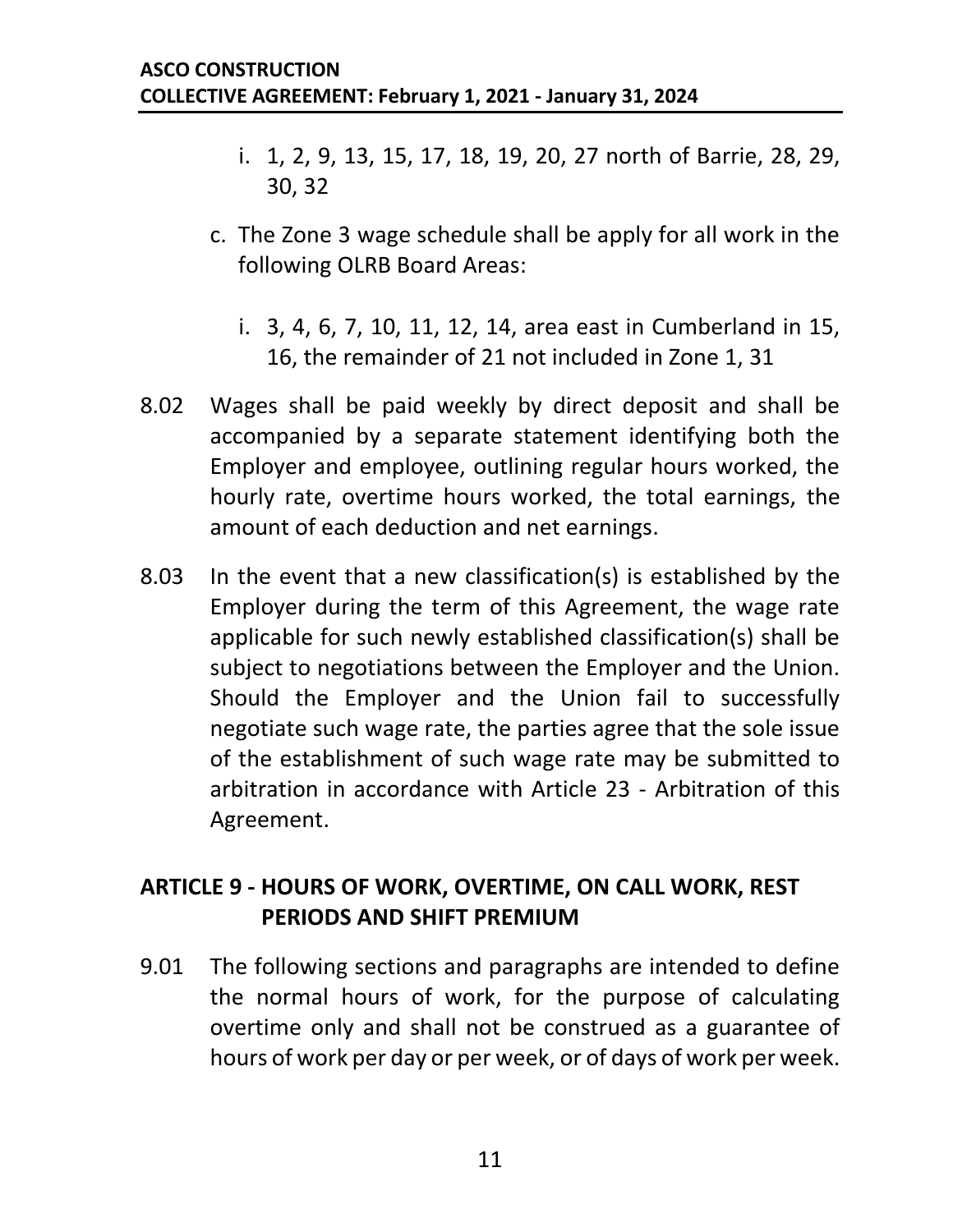- 9.02 A regular workweek shall consist of forty-four (44) hours, comprised of five (5) regular work days, Monday to Friday inclusive. The employee and Employer may jointly agree to amend the regular work day, subject to the requirements of each work site.
- 9.03 All work performed in excess of forty-four (44) hours in a work week, shall be paid at the rate of one and one-half times (1½x) the regular hourly rate of pay.
- 9.04 All work performed in excess of nine and one-half (9.5) hours in a workday, shall be paid at the rate of one and one-half times  $(1\frac{1}{2}x)$  the regular hourly rate of pay.

For job sites that are more than 100 km or 45 minutes travel time away from the Employer's place of business, the Employer may schedule the employees to work four (4) ten (10) hour workdays where the daily overtime threshold would not apply. All work performed in excess forty-four (44) hours in a work week will be paid as per 9.03 above.

- 9.05 Work shall not normally be performed on Sunday. However, if extraordinary circumstances necessitate work on Sunday, time worked shall be paid at the rate of two times (2x) the regular rate of pay.
- 9.06 There shall be two (2) paid coffee breaks of no more than fifteen (15) minutes on each shift. Employees shall be entitled to an additional paid coffee break if the work day exceeds eight and one half (8.5) hours per day. Employees shall take an unpaid lunch break of one-half (½) hour at the midpoint of their shift, or at such time during their work day which is convenient.
- 9.07 There shall be no pyramiding of daily and weekly overtime.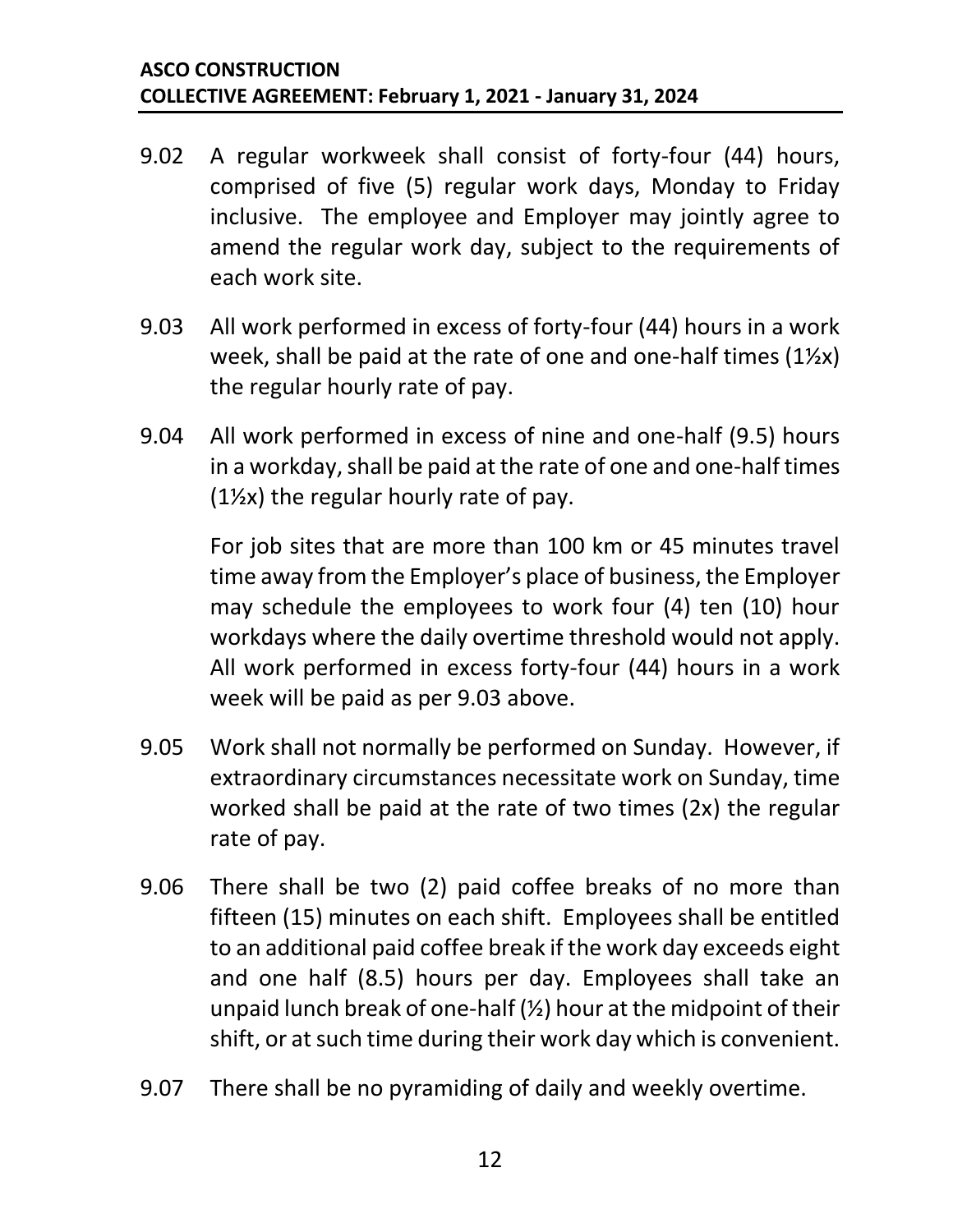- 9.08 An employee who reports to work in the usual manner without having been notified that there is no work available, or who is sent home because of a lack of work before he has worked two (2) hours shall receive a minimum of two (2) hours pay at his regular hourly wage rate. In the case of inclement weather, the employee shall contact his supervisor prior to the beginning of the work day, and if not, may not be eligible for the minimum hours.
- 9.09 Statutory holidays hours do not count towards the calculation of overtime.
- 9.10 All employees are responsible to provide their timesheet duly completed in a legible fashion to their supervisor for approval by end of day each Friday. Timesheets shall record the number of hours performed on each general task, by project, for each workday. Timesheets shall be recorded using the Employer's standard Timesheet form, or if the Employer requires otherwise, it shall be provided via a time tracking software to be installed on the employee's personal cell phone. The cost of the software only shall be paid by the Employer. For greater clarity, no compensation will be provided for the use of the employee's personal cell phone for this purpose.

#### <span id="page-15-0"></span>**ARTICLE 10 - VACATION AND VACATION PAY**

10.01 All employees shall be entitled to receive an amount equal to ten percent (10%) of their total annual gross earnings in vacation pay and in lieu of statutory holiday pay. For tax purposes, vacation pay shall be taxed over the period of time during which it was earned.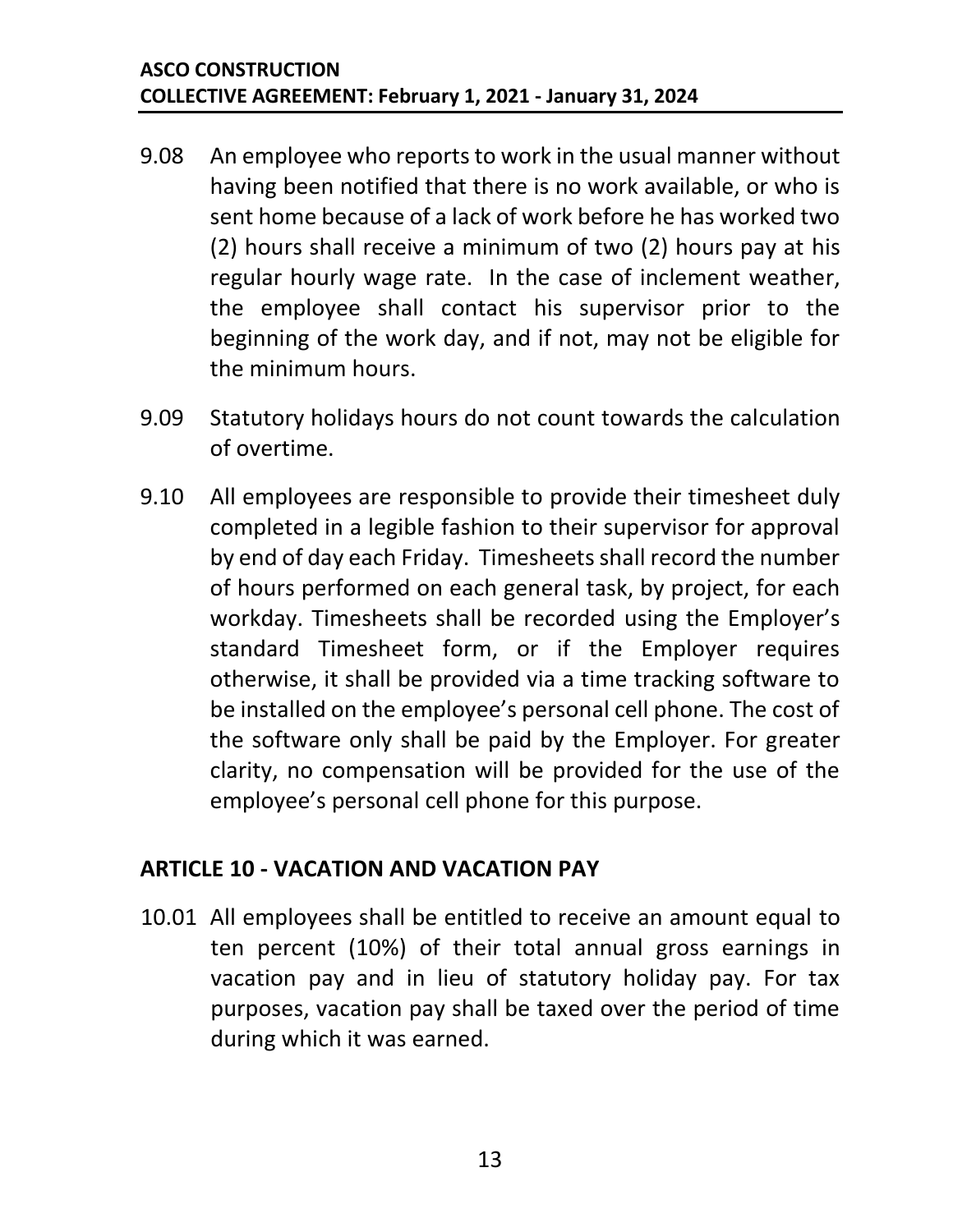10.02 All Employees shall be entitled to Vacation pay according to the following schedule calculated on their gross annual earnings and in lieu of statutory holiday pay, vacation pay shall be taxed over the period of time which it was earned.

| <b>Period Worked</b>                     | <b>Vacation Pay</b> |
|------------------------------------------|---------------------|
| More than 3 months but less than 5 years | 10%                 |
| 5 to 10 years                            | 11%                 |
| More than 10 years                       | 12%                 |

- 10.03 The Employer agrees to remit the vacation pay of each employee to the Union's Employee Vacation Pay Trust Fund by not later than the  $15<sup>th</sup>$  of the month following the month in which such vacation pay is earned. Vacation pay shall be remitted together with, and in the same manner as union dues, as described by Article 7.
- 10.04 The parties agree that vacation pay shall be deemed to include payment for Public Holidays as defined in the *Employment Standards Act, 2000 (ESA)* as amended from time to time, and that such manner of payment is equivalent to, or greater than any like benefit required by the ESA.
- 10.05 Vacation periods shall be arranged by mutual agreement between the Employer and the employee. Employees shall submit requests at least two (2) weeks in advance. The Employer shall grant vacation requests insofar as is practicable, having regard to the exigencies of the Employer's business.

#### <span id="page-16-0"></span>**ARTICLE 11 - PUBLIC HOLIDAYS**

11.01 The following days shall be recognized as Public Holidays: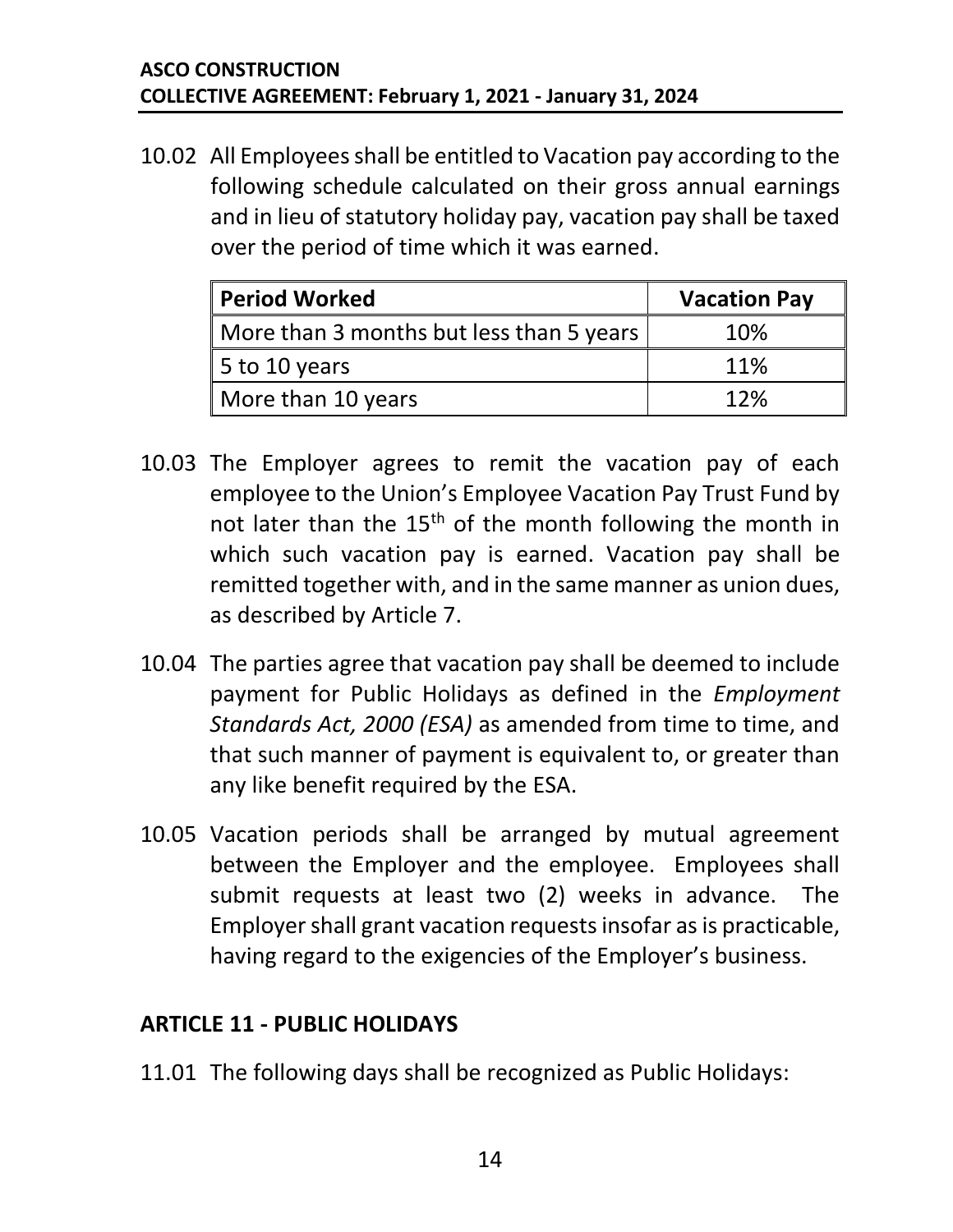*New Year's Day, Family Day, Good Friday, Victoria Day, Canada Day, Civic Holiday, Labour Day, Thanksgiving Day, Christmas Day and Boxing Day.*

- 11.02 Employees will receive Holiday Pay together with vacation pay, in accordance with Article 10.01.
- 11.03 An employee required to work on a day listed in Article 11.01 shall receive Holiday Premium Pay which shall be calculated as one and one-half times (1½x) the employee's regular hourly rate for all time worked. Such hours shall not be included when determining the total number of regular hours worked in a week.
- 11.04 Statutory holidays may be taken on a different day by mutual agreement between the employee and the Employer, subject to guidelines stipulated in the Employment Standards Act.

#### <span id="page-17-0"></span>**ARTICLE 12 - LAYOFF AND RECALL**

- 12.01 Employee lists shall be maintained at all times by the Employer and shall be available to the Union for inspection to the extent reasonably necessary for the Union to confirm the status of an employee within its jurisdiction.
- 12.02 In the event of a layoff, the Employer shall give two (2) hours notice prior to layoff.
- 12.03 Recall/employment rights shall cease for an employee who:
	- a. voluntarily quits the employ of the Employer,
	- b. is discharged and such discharge is not reversed through the Grievance Procedure,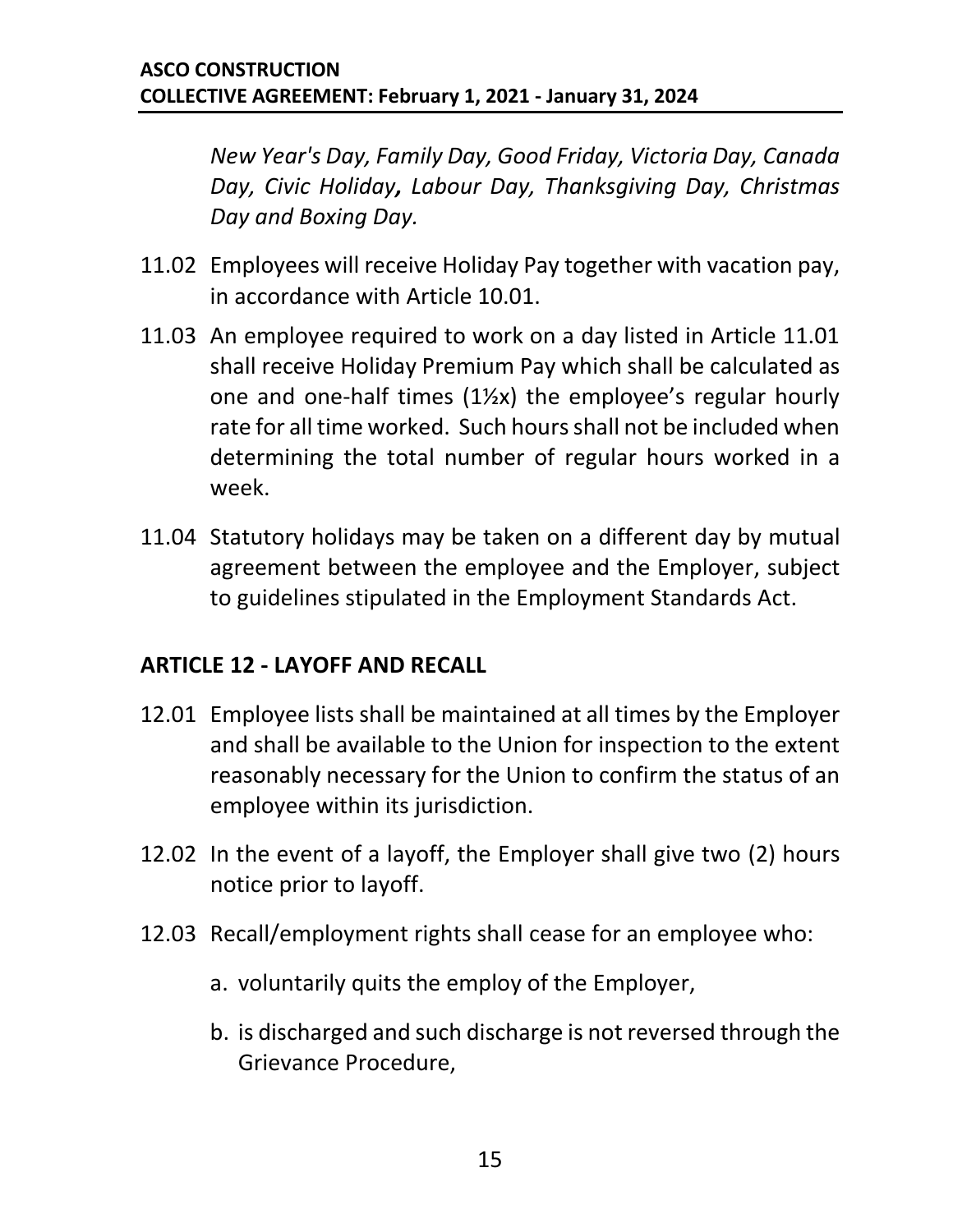- c. fails to report on the first day following the expiration of a leave of absence,
- d. is laid off for a continuous period of more than six (6) consecutive months,
- e. is absent from work for two (2) full consecutive work days without notifying the Employer by telephone,
- f. fails to report to work within two (2) working days after being recalled, if unemployed, and within five (5) working days if employed elsewhere, after being recalled.
- 12.04 When a reduction of the workforce is necessary, probationary employees shall be laid off first. When further reductions are necessary, the Employer shall be guided by the following considerations (not necessarily in this order):
	- a. The efficiency level of the employee;
	- b. The productivity of the employee;
	- c. The ability of the employee to perform the available work, determined by the employees' skills, abilities and qualifications;
	- d. The willingness to travel of the employee and the area (zone) of work where the work is to be performed
	- e. The length of service of the employee
- 12.05 Except in the cases of inclement weather conditions, shortage of materials or equipment failure, the Employer shall give two (2) hours notice of the need for a layoff or two (2) hours pay in lieu of notice. Notice may be given orally by the employee's supervisor.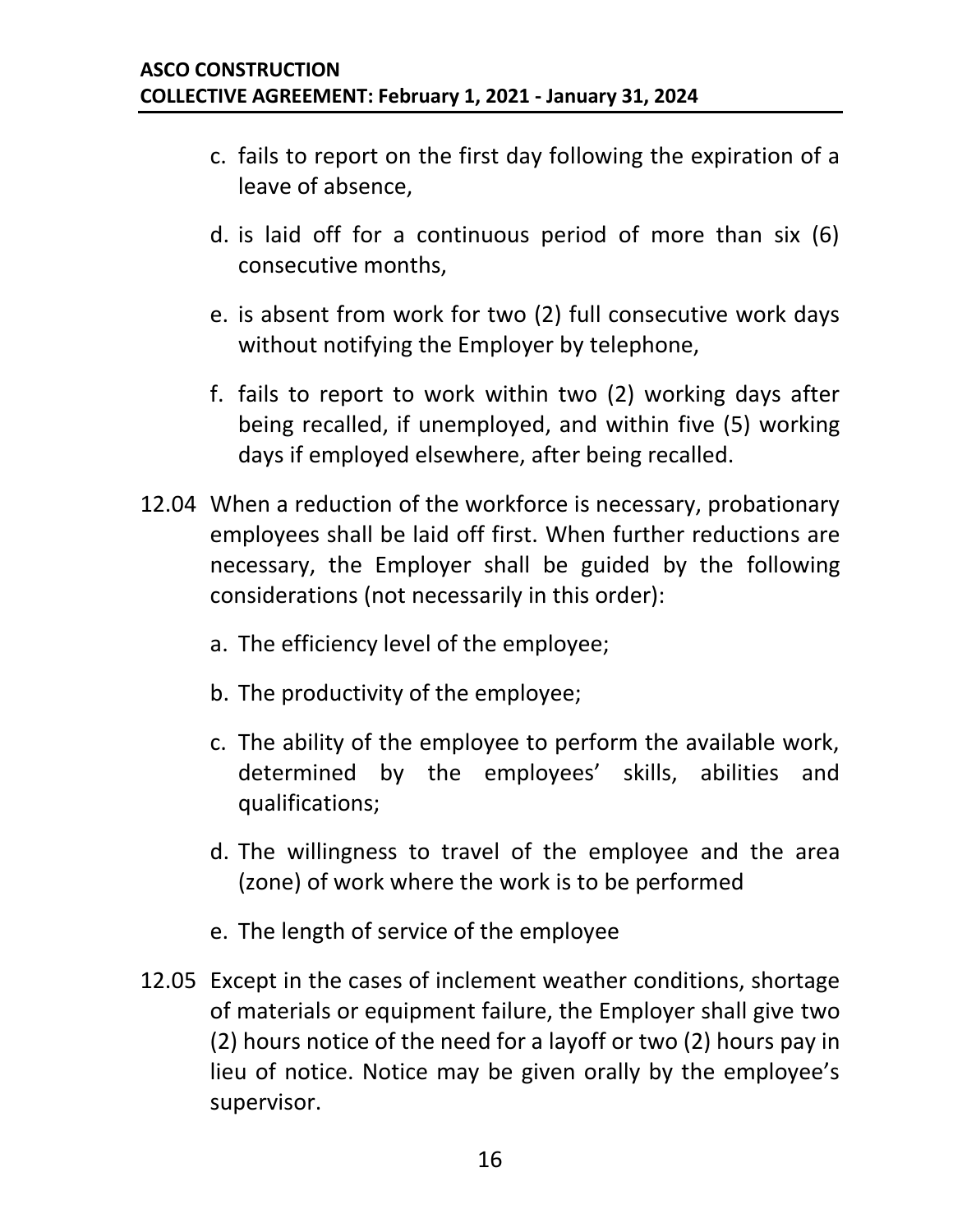- 12.06 Any employee laid off and recalled for work must return within two (2) workdays when unemployed and within five (5) workdays when employed elsewhere after being recalled, or make arrangements acceptable to the Employer to return.
- 12.07 The recall of employees shall follow the same procedure and considerations used for the layoff of employees as set out above in Article 12.03. New employees shall not be hired while there are suitable employees who are fully capable of doing the work with recall rights still laid off.

#### <span id="page-19-0"></span>**ARTICLE 13 - CLAC HEALTH FUND**

- 13.01 The Union warrants and represents that the Christian Labour Association of Canada Health Fund ("Benefit Plan") is established for the benefit of the employees covered by this Agreement and further that such Benefit Plan is maintained and administered by the Union and supervised by a board of trustees.
- 13.02 The Employer agrees to pay to the Benefit Plan an amount as outlined under Schedule "A" for each hour worked by each employee covered under this Agreement.
- 13.03 The Employer and employees' contribution to the Benefit Plan shall be recorded on a remittance form supplied by the Union. On these forms, the Employer will enter:
	- a. name of employee;
	- b. total hours worked during the month for which remittance is made;
	- c. date of hire for new employees only;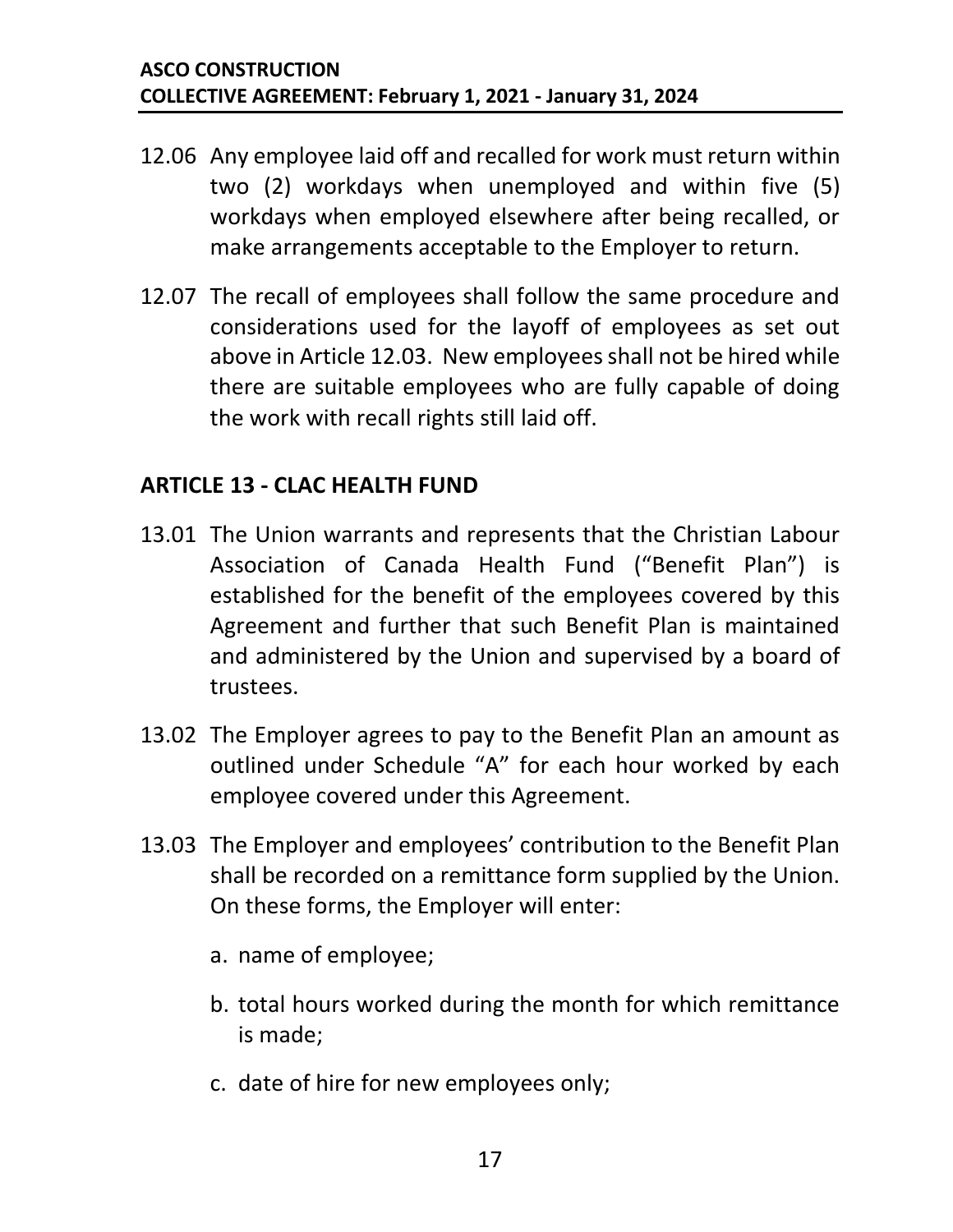- d. Social Insurance Number for new employees only;
- e. date of termination;
- f. hourly rate of pay;
- g. amount of vacation pay forwarded;
- h. Employer contribution to the Union benefit and Pension Plan; and
- i. employees' LTD contribution

The Employer will forward a separate remittance form, plus one cheque for the total amount of Employer's Pension and Benefit Plan contributions to the Union office monthly, not later than the fifteenth  $(15<sup>th</sup>)$  of the month following the month in which such contributions were earned

- 13.04 The Union covenants and agrees to indemnify and hold harmless the Employer against any and all claims made against, and liability of any nature incurred by, the Employer by reason of any amounts deducted from the employee's pay and remitted to the Union's Benefit Administration Office as provided in Articles 13.02 and 13.03. In the event that the Employer fails to comply with these Articles by not remitting to the Union, Article 13.04 will not apply. The Employer's sole obligation pursuant to Article 13 – CLAC Health Fund shall be limited to making the payment more particularized herein.
- 13.05 The Employer acknowledges that the Benefit Plan provides for Long Term Disability insurance coverage ("LTD"). Where applicable, the Employer, as directed by the Union Benefit Administration Office, will deduct the cost of such LTD coverage from the employee's pay cheques. The monthly cost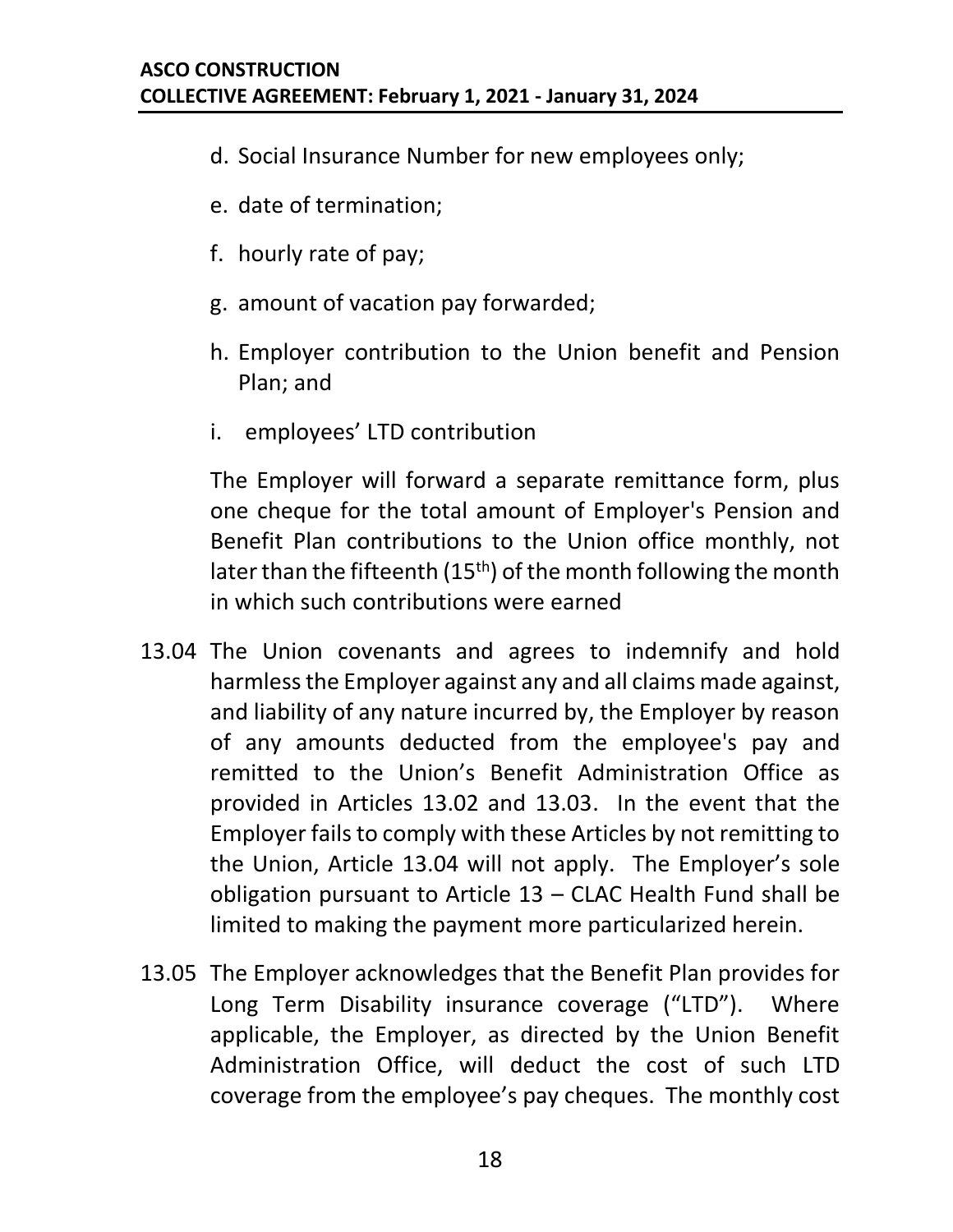as directed by the Union Benefit Administration Office will be deducted in equal parts from each pay cheque in a given month, and remitted together with the Employer's Benefit Plan contribution in accordance with Article 13 – CLAC Health Fund of the Agreement. Participation in the plan and in the payroll deduction is mandatory.

13.06 New employees shall join the Plan upon completion of the three (3) month probationary period. Employer and employee contributions shall begin at the commencement of the next pay period after expiry of the probationary period. It is mandatory that all employees covered by this Collective Agreement join the Plan.

#### <span id="page-21-0"></span>**ARTICLE 14 - CLAC PENSION PLAN**

- 14.01 CLAC Pension Plan (the "Plan"), a defined contribution, registered pension plan, which is registered with the Canada Revenue Agency and the Financial Services Commission of Ontario under #0398594, applies to all employees covered by this Collective Agreement. It is mandatory that all employees covered by this Collective Agreement join and contribute the CLAC Pension Plan.
- 14.02 New employees shall join the Plan upon completion of the three (3) month probationary period. Contributions, by both employee and Employer, shall begin at the commencement of the next pay period after expiry of the probationary period.
- 14.03 Each month, the Employer shall remit to the Remittance Processing Centre (RPC), for each eligible employee, an Employer contribution to the Plan as described in Schedule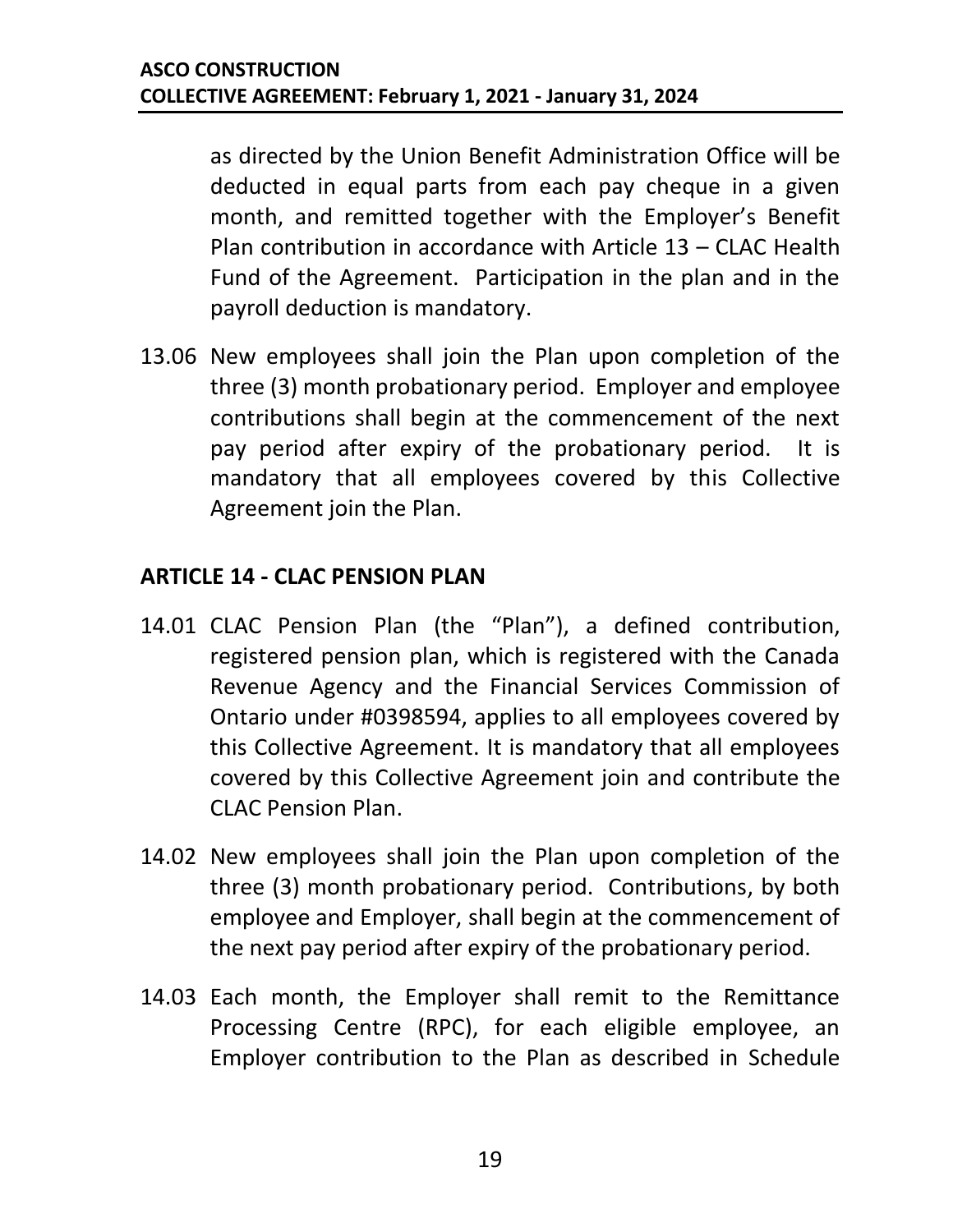"A". Employer contributions will vest in accordance with the rules of the Plan.

- 14.04 The employee mandatory contribution to the CLAC Pension Plan shall be three percent (3%) of their gross wages. The Employer shall deduct these monies from the employee's pay and remit same to the Union together with the CLAC Health Fund.
- 14.05 Employees shall have the rights to make additional voluntary contribution to the CLAC Pension Plan via payroll deductions. A request for such deductions shall be submitted to the Employer on a form provided by the Plan and a copy of the completed form shall be sent to the RPC along with the first remittance of such voluntary contributions. Employees shall be permitted to adjust their additional voluntary employee pension contributions a maximum of once per six (6) months.
- 14.06 The Employer agrees to deduct, by way of payroll deduction, and remit to the RPC, mandatory employee contributions and additional voluntary employee pension contributions which are above and beyond those contributions outlined in Schedule "A".
- 14.07 The total amount of all contributions being the sum of, the amount remitted by the Employer on an employee's behalf, the employees mandatory contributions and any employee voluntary contributions, shall not exceed the annual maximum money purchase contribution limits outlined by the Canada Revenue Agency.
- 14.08 The Employer will remit all contributions to the RPC within fifteen (15) days following the end of the month for which contributions are payable, together with an itemized list of the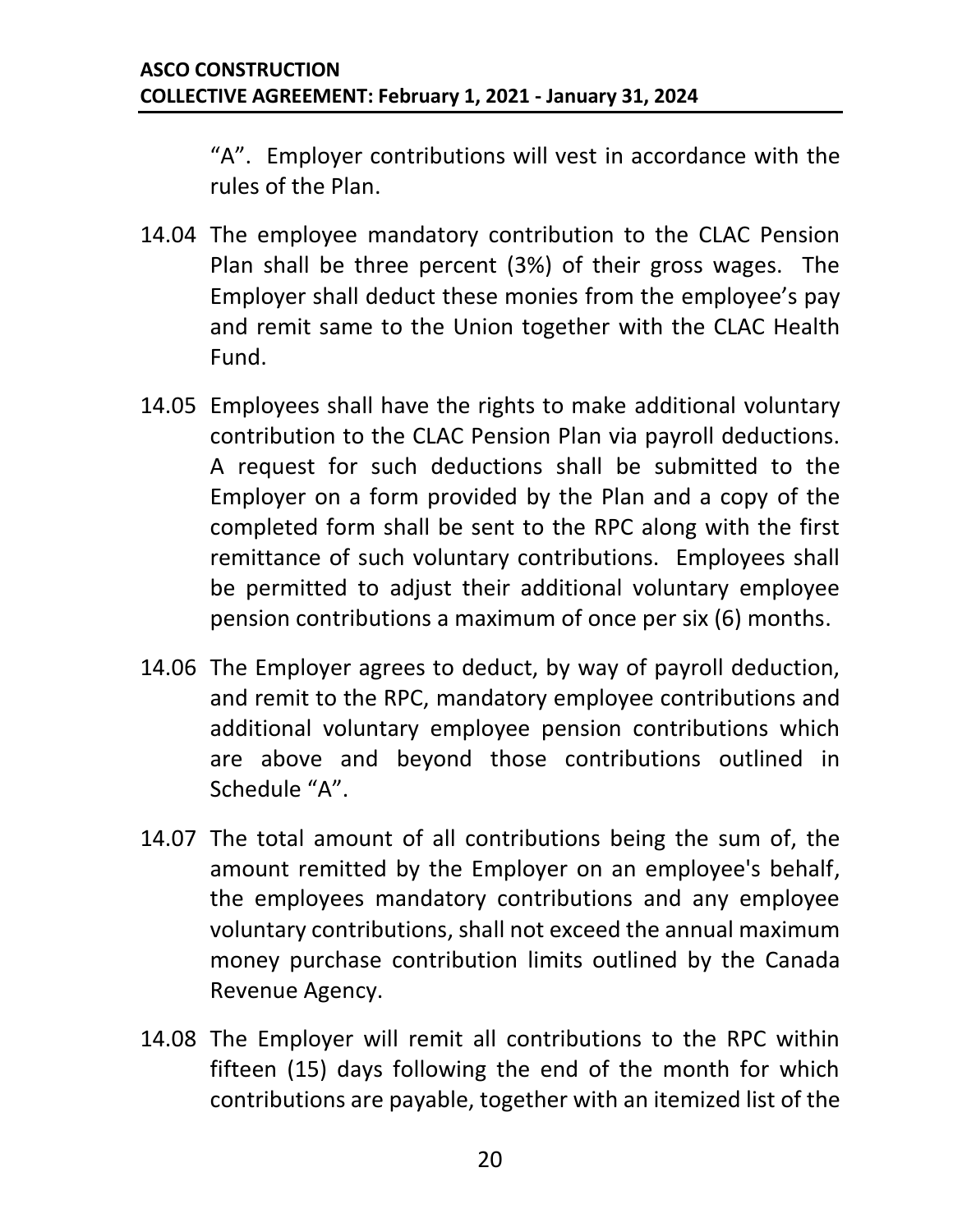employees and the amounts applicable to each. The remittance shall include only funds for pay periods completed in the previous month. Employer, mandatory and voluntary employee contributions will be recorded separately on the remittance.

- 14.09 The Union acknowledges and agrees that, other than remitting contributions to the Plan as set out in this Article, the Employer shall not be obligated to contribute toward any other costs of pension benefits provided by the Plan or be responsible for providing such benefits.
- 14.10 The Employer and the Union will cooperate in providing the information required to administer the Plan on the employees' behalf. The Plan staff shall be responsible for informing the employees about the Plan, which includes providing updated account statements of all contributions received, investment returns allocated, and the current account balance.
- 14.11 All money being earned by the employee, such as the Employers' contribution to the Benefit Plan, as well as deductions made from Employees' wages, such as Union dues, Vacation Pay, and Pension, is a Trust Fund in the hands of the Employer until the money is paid to the Union.

The Union shall indemnify and hold harmless the Employer against any and all claims made against, and liability of any nature incurred by the Employer by reason of any amounts deducted from the employee's pay and remitted to the Union's Benefit Administration Office as provided in this Article. The Employer's sole obligation under this Article shall be limited to making the payment as particularized above.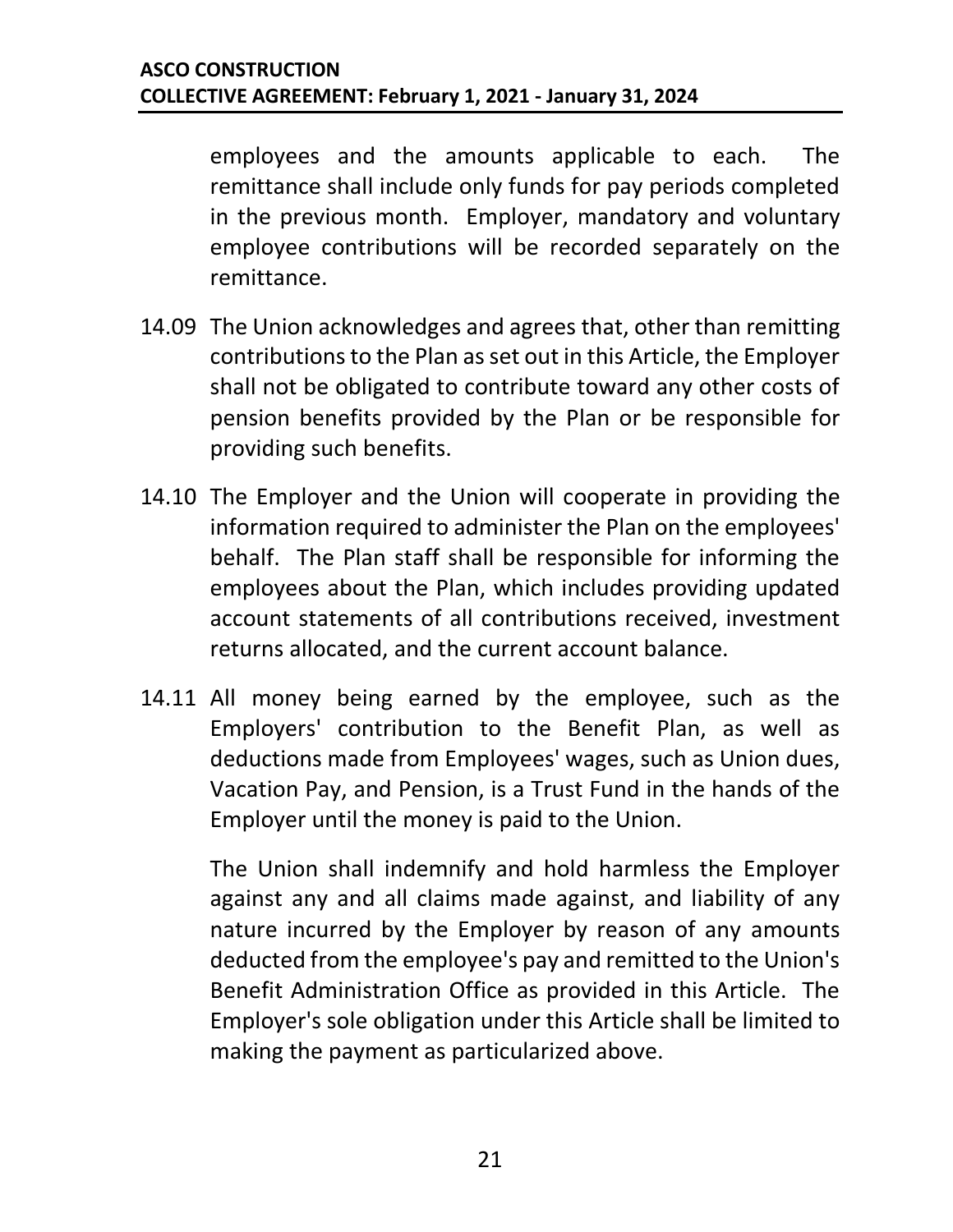#### <span id="page-24-0"></span>**ARTICLE 15 - TRANSPORTATION, TRAVEL TIME AND ROOM AND BOARD**

- 15.01 The purpose of this Article is to pay reasonable expense on behalf of the employee. It is not intended to be a source of additional income. Proof of travel and of principal residence may be requested by the Employer. All calculations for travelling are based on Google maps, by distance travelled via the fastest route, no tolls.
- <span id="page-24-1"></span>15.02 The Employer shall remunerate employees for travel time as follows:
	- a. There shall be a free travel zone fifty (50) kilometers, each way, around each worksite. An employee who resides within the free zone of a worksite to which he is assigned shall receive no payment for the time spent travelling to that worksite. (Time or mileage.)
	- b. An employee that qualifies for travel time shall receive payment that is equal to time spent travelling each way from the boundary described in a., above, to his place of residence. Travel time shall not be included towards the calculation of overtime threshold. Pension, benefits, E&A and Industry Fund are not payable on travel time.
	- c. All travel time shall be rounded to the nearest quarter hour.
	- d. Employees that are requested to use their personal vehicles to more than one worksite in a day, or to transport materials necessary for the work shall be reimbursed for the use of their personal vehicle at a rate of forty-eight cents (48¢) per kilometre driven in each year of the Collective Agreement.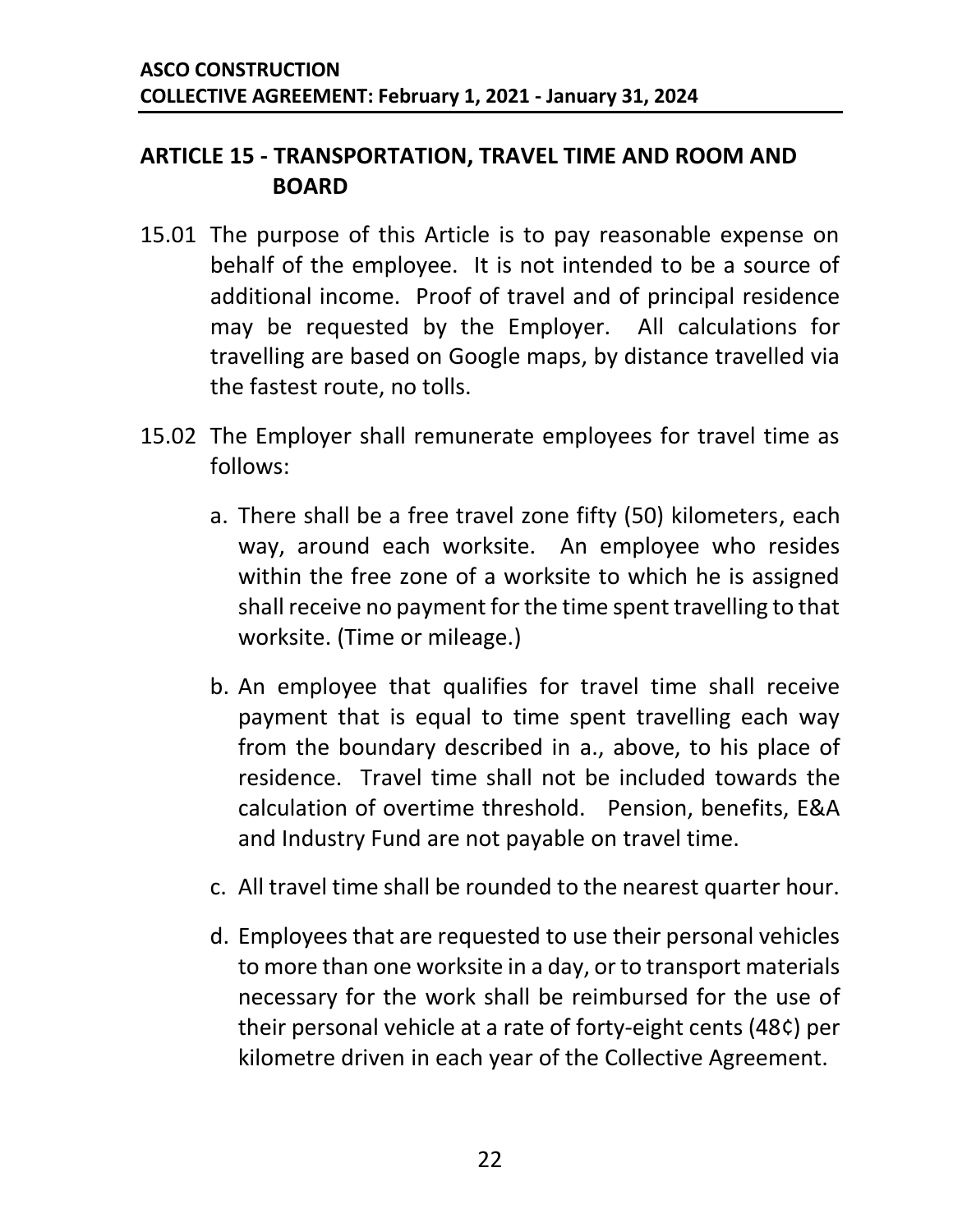- e. If the Employer offers a company vehicle to an employee and the employee refuses and prefers to take his own vehicle, the travel allowance (mileage) will not apply.
- f. Employees will make all reasonable efforts to carpool when safe and reasonable to do so.
- <span id="page-25-1"></span><span id="page-25-0"></span>15.03 When employees are sent to work on a project beyond one hundred and fifty (150) kilometres from their primary place of residence, and provided the project is not within the free zone described in Article 15.02 a., and provided that they remain working on such project for consecutive days (in excess of one (1) work day):
	- a. they will be paid a daily subsistence allowance of forty dollars (\$40.00) for each day spent out of town. The employee shall receive fifteen dollars (\$15.00) subsistence allowance for the first day of travel from home to the site, as well as fifteen dollars (\$15.00) on the day of travel from the site to home. In the event that kitchen facilities are not available at the lodgings provided, an extra ten dollars (\$10.00) will be added to the premiums for each day spent out of town;
	- b. they will receive a non-taxable (km) travel allowance for one-half (½) of the time spent travelling from their home to the outer edge of the free travel zone project, and the same for the return travel at the beginning and end of the work week only;
	- c. they will be transported to the job by the Employer, or where the Employer does not provide transportation, shall receive mileage reimbursement as described in Article [15.02d.](#page-24-1) for the trip to and from the project each week.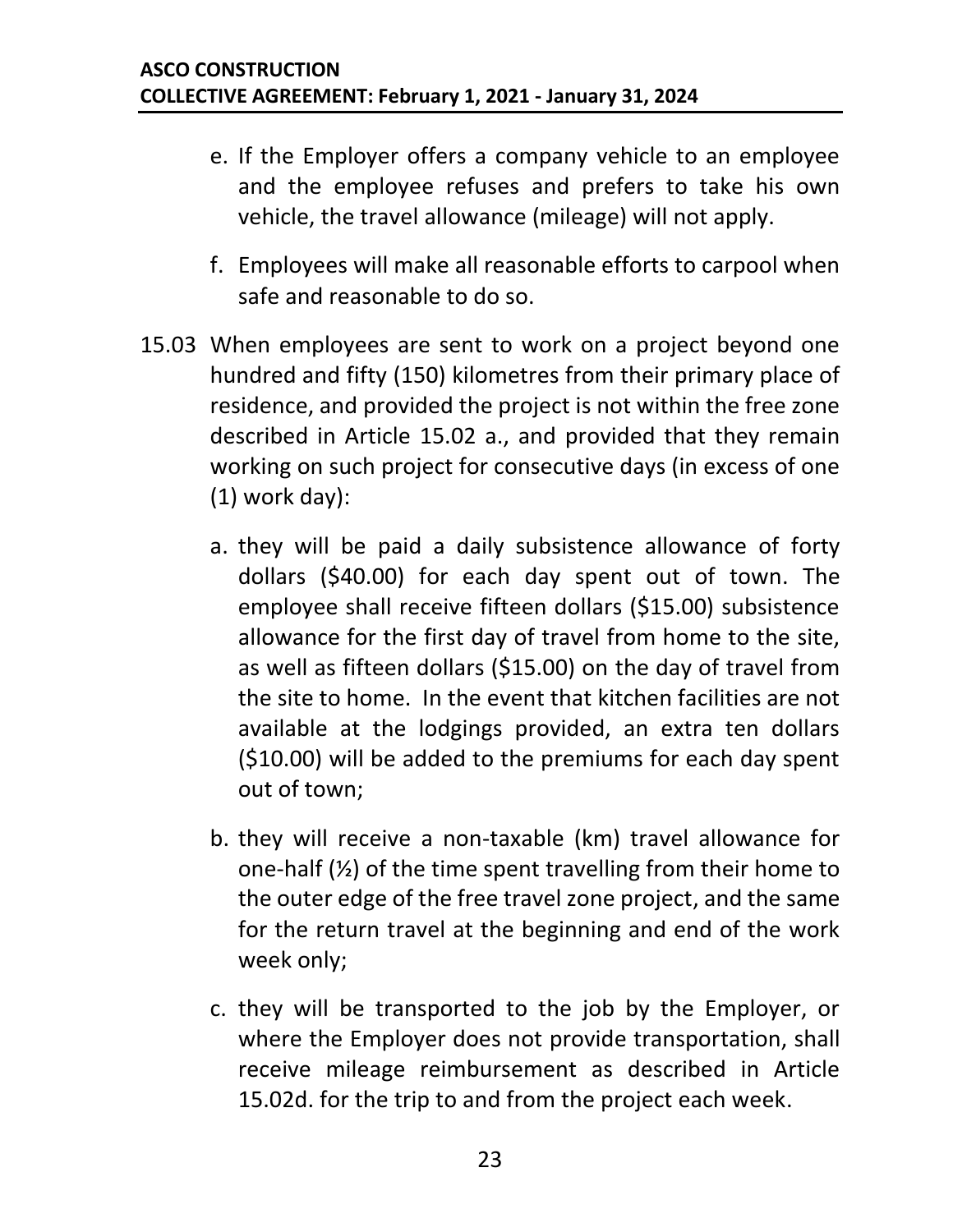- 15.04 In the case of inclement weather causing unsafe driving conditions not permitting the employee to return to his/her personal place of residence, the employee may request from the Employer that the kilometre (km) threshold set out in [15.03](#page-25-0) be waived by the Employer and the provisions set out in [15.03a.](#page-25-1) will apply.
- 15.05 The Employer shall make arrangements for parking when employees are assigned to a worksite where no adequate parking exists.

#### <span id="page-26-0"></span>**ARTICLE 16 - HEALTH AND SAFETY**

- 16.01 The Employer, Union and the employees shall comply with the provisions of the *Occupational Health and Safety Act* where and when applicable. The Employer shall provide working conditions at all times which are not prejudicial to the health or efficiency of the workers.
- 16.02 Employees shall follow all Company Safety Rules and abide by the Employers Health & Safety Program as a condition of employment and failure to do so will result in discipline up to and including termination of employment for cause.
- 16.03 Employees are required to report to their Employer any unsafe work conditions, or violation of any safe work policies or procedures established by the Employer, or any violation of relevant safe work legislation.
- 16.04 An employee who is injured in the course of performing his duties and requires medical attention and is unable to continue work shall be paid for his regularly assigned hours for the day of the injury only.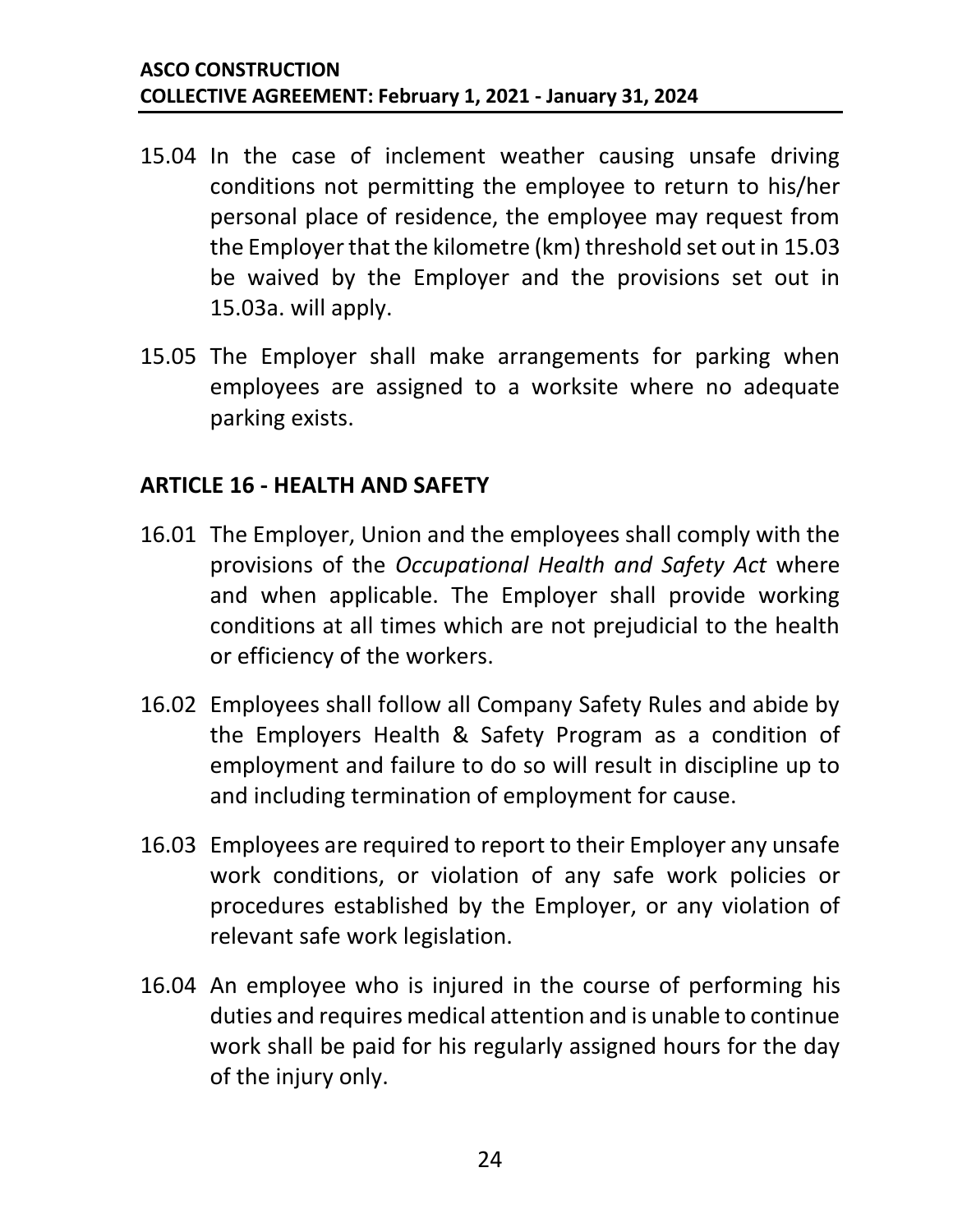- 16.05 Where the company is required by the Occupational Health and Safety Act to have a certified Employee Health and Safety Representative on site, the Company agrees to pay the acting Representative a sixty cents (60¢) per hour premium in addition to his regular rate.
- 16.06 Personal cell phone use for personal (non-work related) reasons is strictly prohibited during working hours; noncompliance with this Policy will be subject to disciplinary action in accordance with Article 21 of this agreement.
- 16.07 While attending safety training courses authorized by, or required of the employee by the Employer, employees will receive their regular hourly rate of pay and vacation pay for time spent in class, but such hours shall not attract benefit or Pension contributions. The hours spent in training will count toward vacation pay contributions and travel pay outside of the free travel zone. Hours spent in training will not be used in the calculation of total regular hours worked in a day, or in a week for the purpose of determining eligibility for pay at overtime premium rates. If travelling is required to attend training, the training location shall be considered a "worksite" and Article 15.02 shall apply.

#### <span id="page-27-0"></span>**ARTICLE 17 - PERSONAL PROTECTIVE EQUIPMENT, TOOLS AND APPAREL**

17.01 The Employer will furnish employees with all necessary personal protective equipment (except for Safety Boots and reflective protective wear) if and when required. If it is the preference of the employee to wear a safety vest instead of any other reflective protective wear, the Employer shall provide such vest at no cost to the Employee. Said equipment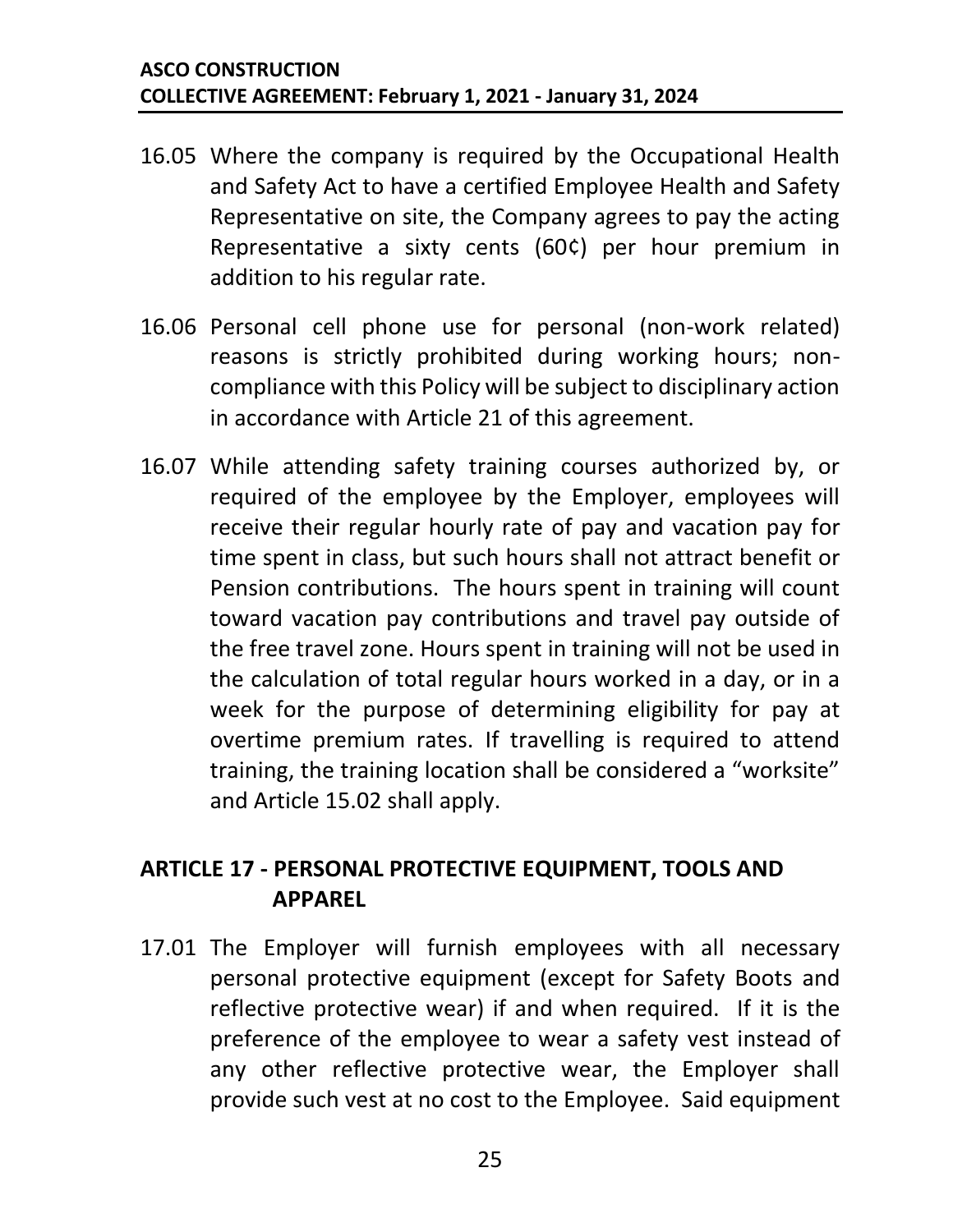shall remain the property of the Employer. Any worn out safety equipment will be replaced by the Employer upon presentation of the worn equipment. The employees shall be held responsible for loss or improper maintenance of personal protective equipment, rain gear and safety equipment provided by the Employer and may, at the discretion of the Employer, be subject to disciplinary action.

- 17.02 Employees shall wear all protective safety equipment required by the Employer.
- 17.03 Damage due to misuse, negligence, theft or abuse of tools and equipment shall be charged to the employee(s) found responsible.
- 17.04 Employees are responsible to provide the tools and power tools are noted in Schedule "C" part of this Collective Agreement.
- 17.05 The Employer shall furnish all other tools and equipment not stipulated in Schedule "C". Employees shall be held responsible for the tools and equipment issued to them providing the Employer furnishes the necessary lockers, vehicles, tool boxes or other safe place for storage.
- 17.06 The Employer shall be responsible to supply, at its costs, the employee with all consumables required to operate their power tools and perform their work (nails, screws, bits, replacement saw blades, glue, and the likes).
- <span id="page-28-0"></span>17.07 The Employer will pay a boot allowance of ten cents (10¢) per hour worked, which will be paid out on each pay cheque.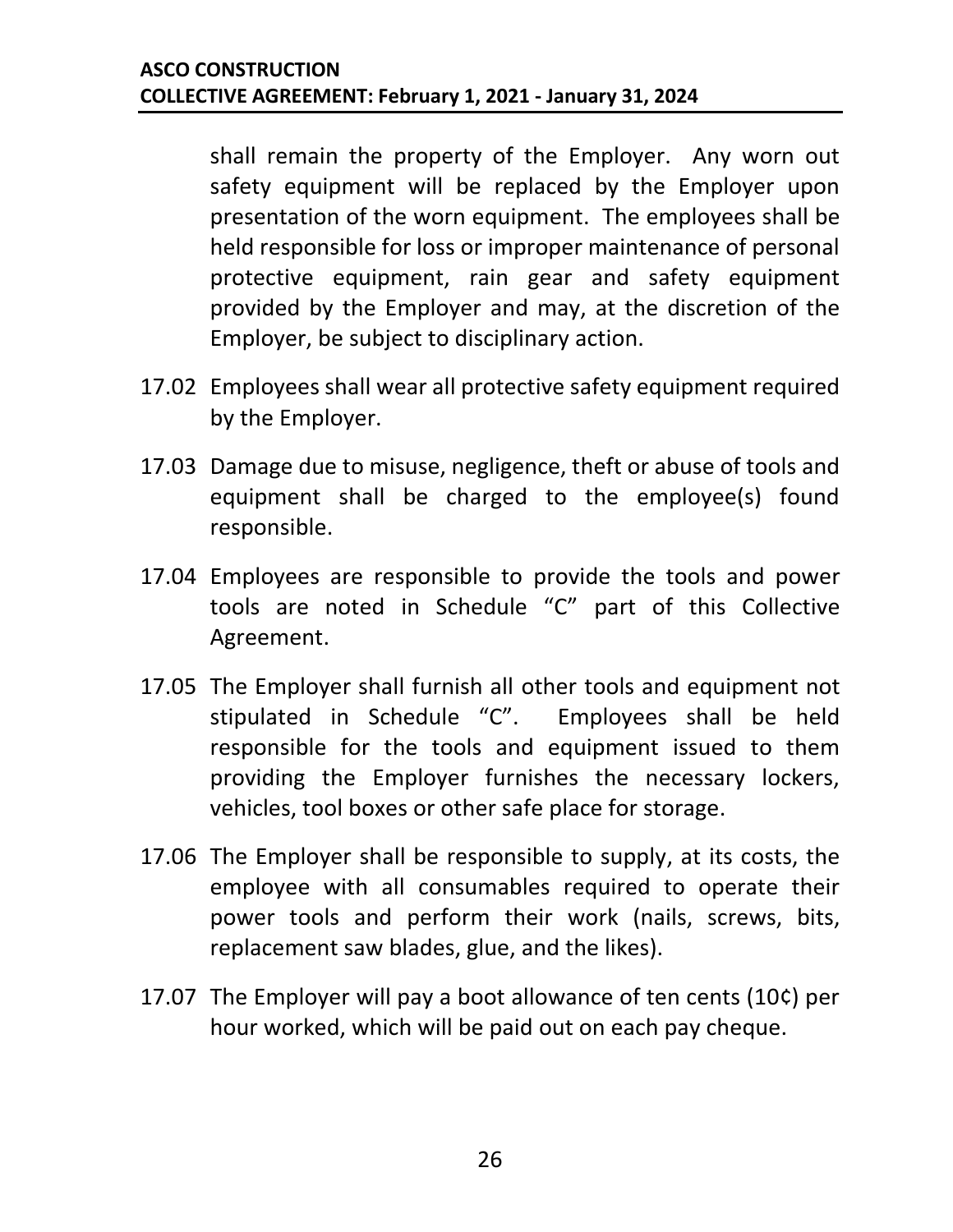17.08 The Employer will pay a tool allowance of ten cents (10¢) per hour worked for Labourers and twenty cents (20¢) per hour for Carpenters, which will be paid out on each pay cheque.

#### **ARTICLE 18 - BEREAVEMENT PAY AND LEAVES OF ABSENCE**

- 18.01 The Employer shall, subject to reasonable business requirements, grant leaves of absence without pay for a time mutually agreed upon between the Employer and the employee for the following reasons:
	- a. marriage of the employee;
	- b. sickness of the employee or employee's immediate family;
	- c. participation in union sponsored training or other educational events;
	- d. birth or adoption of the employee's child.
- 18.02 In the event an employee is absent from work for more than one (1) week due to a bona fide illness, or in the case of injury for which time is lost at work, the Employer, at its own expense, may request that the employee provide written verification by a practicing physician, that the employee is able to return to his full duties. Such verification shall assess the extent to which the employee is able to perform the functions, duties and work of the job classification to which such employee is normally assigned.
- 18.03 An employee shall be granted three (3) days leave of absence at his regular rate of pay to make arrangements for and to attend the funeral of an immediate family member which shall include: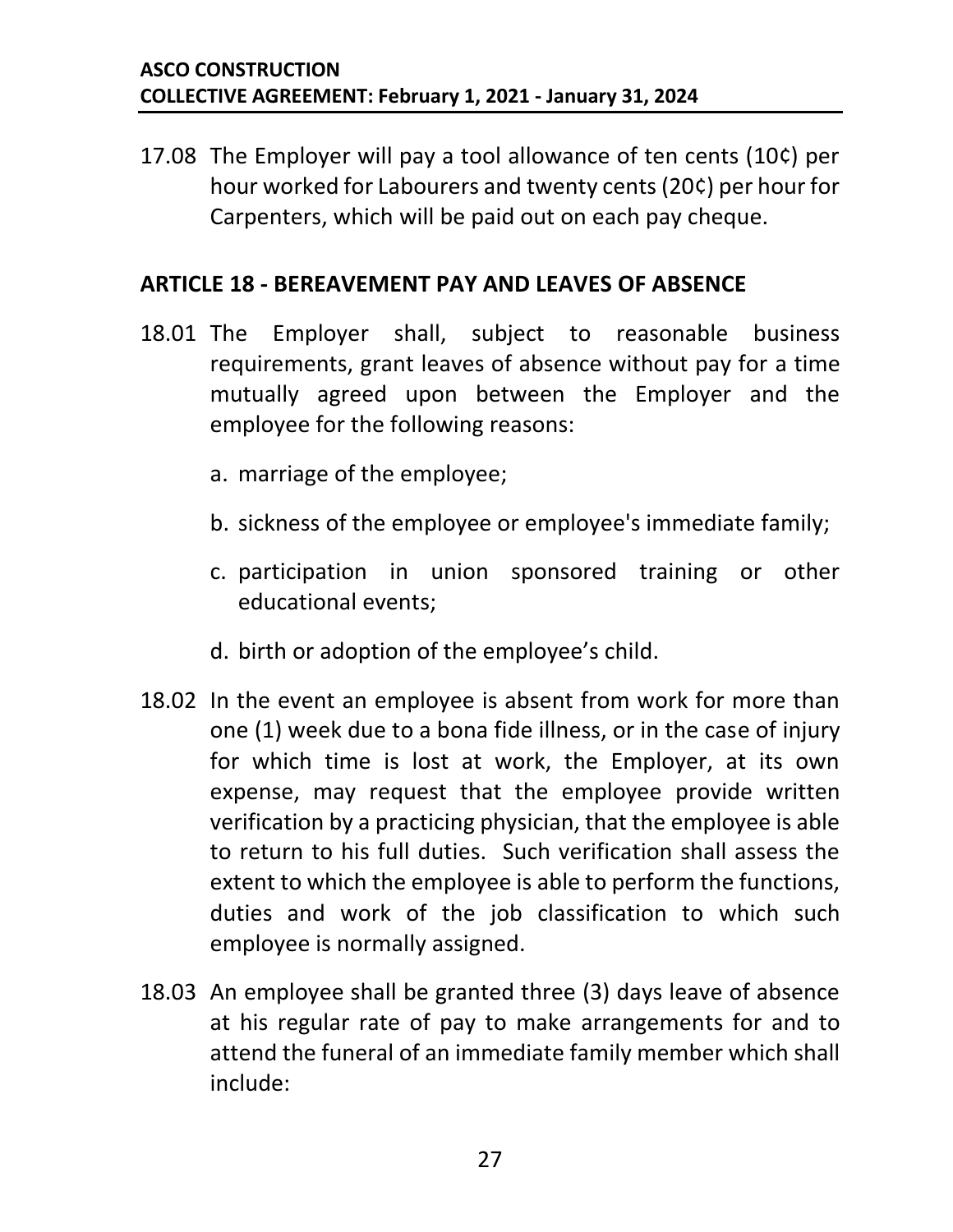- a. The employee's spouse,
- b. The employee's parent, step-parent, foster parent, or parent of his spouse,
- c. The child, step-child, foster child of the employee or the employee's spouse,
- d. A grandparent, step-grandparent, grandchild or step grandchild of the employee or the employee's spouse,
- e. The spouse, common-law spouse,
- f. The employee's brother or sister.
- 18.04 For new employees not having completed their first year of service with the Employer and for employees who do not work thirty-six (36) or more hours per week on average, the bereavement leave payment stipulated in 18.03 and 18.04 shall be calculated and paid on a pro-rated basis, based on the average number of hours worked in the last 20 weeks prior to the bereavement leave date divided by 800 hours.
- 18.05 An employee shall be granted a one (1) day leave of absence at his regular rate of pay to attend the funeral of other relatives, which shall include an aunt, uncle, niece, nephew or cousin of the employee.
- 18.06 All requests for Leave of Absence must be made in writing using the Employers Leave of Absence form outlining the reason for the request and the expect duration of the leave.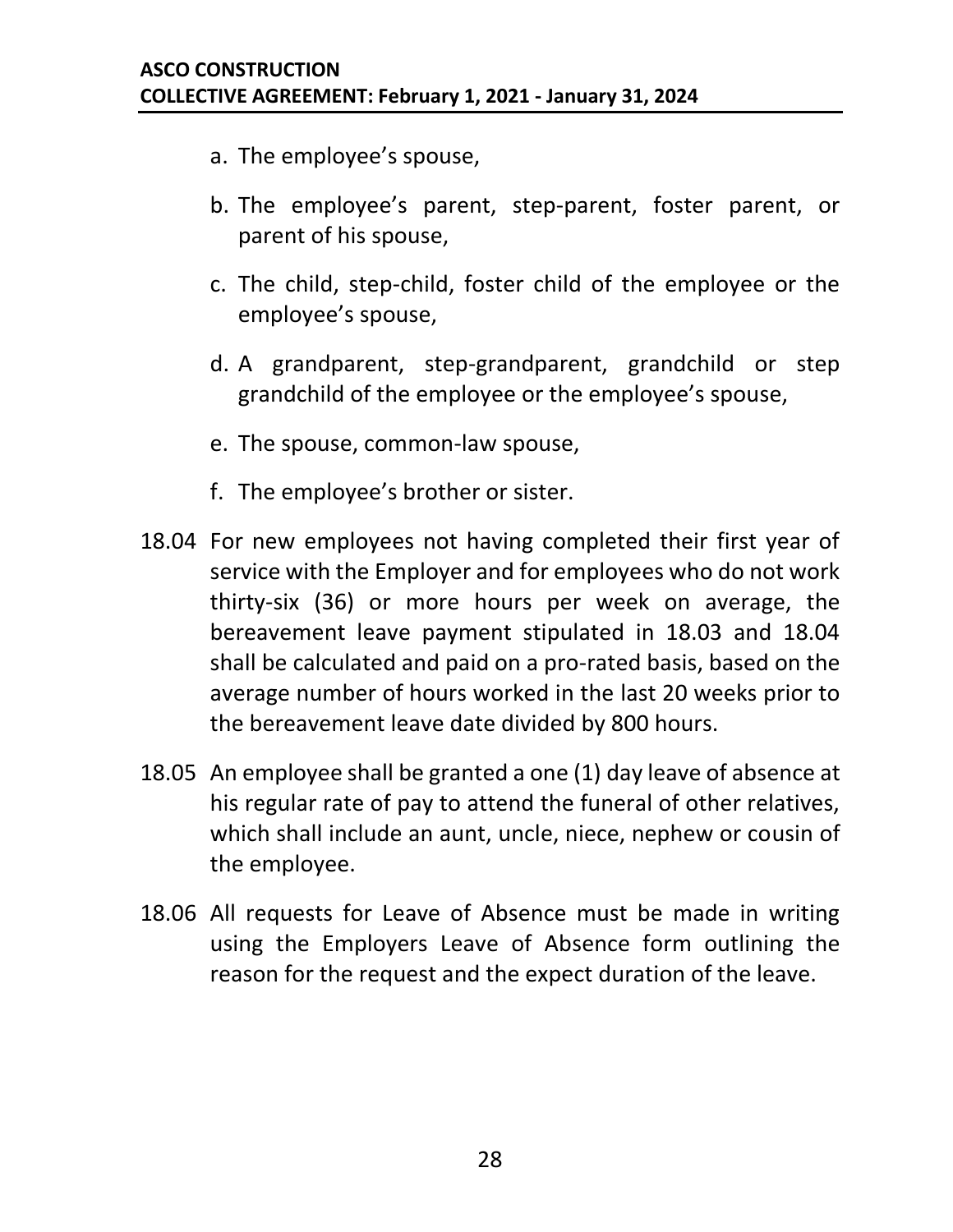#### <span id="page-31-0"></span>**ARTICLE 19 - EDUCATION AND ASSISTANCE FUND**

- 19.01 The Employer shall contribute to the Union's Education and Assistance Fund the amount identified at Schedule "A" for each hour worked by each employee covered by this Agreement, and shall remit such contributions to the Union together with union dues, and in the manner described at Article [7.05.](#page-11-0)
- 19.02 The Education and Assistance Fund shall be used by the Union to educate and instruct members in the competent practice of their trade, in matters relating to Health and Safety, and to instruct specific members in effective labour relations practices.
- 19.03 Having regard to the demands of the Employer's work and operations, the Employer will cooperate with the Union when safety and related courses are made available to the members employed with the Employer.

#### <span id="page-31-1"></span>**ARTICLE 20 - CONSTRUCTION INDUSTRY DEVELOPMENT AND PROMOTION FUND**

- 20.01 The Employer shall contribute to the Union's Construction Industry Development and Promotion Fund (the "Industry Fund") the amount identified at Schedule "A" for each hour worked by each employee covered by this Agreement, and it shall remit such contributions to the Union together with union dues, and in the manner described at Article [7.03.](#page-10-1)
- 20.02 The Industry Fund is used to promote the CLAC model of open shop unionized construction representation. This is achieved by industry development among for and with owners and purchasers of construction services, by advocating at municipal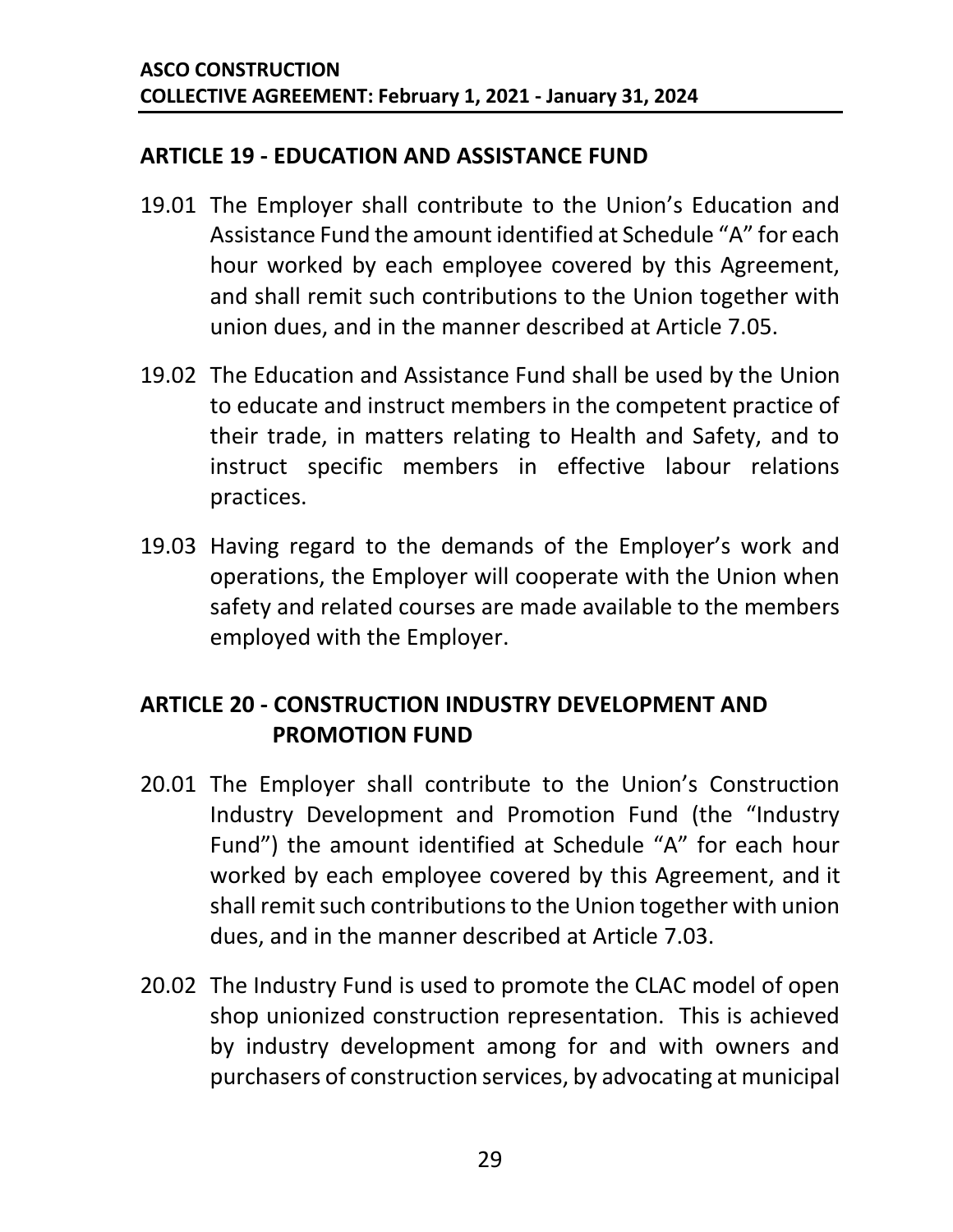and provincial government, by representing open shop union principles at industry conferences and events, and by advising the union leaders, including staff and stewards of opportunities and means to promote the CLAC model. The Industry Fund is used as determined by the Union to strengthen the position of the Union, its members and contractors.

20.03 The Industry Fund shall not be used to fund a grievance or other legal proceedings against any contactor signatory to CLAC or its affiliated local unions.

#### <span id="page-32-0"></span>**ARTICLE 21 - DISCIPLINE AND DISCHARGE**

- 21.01 The Employer may warn, suspend, demote or discharge an employee for just cause.
- 21.02 If the attitude, conduct, attendance or performance of an employee warrants disciplinary action, the following procedure shall be followed:
	- a.  $1<sup>st</sup>$  offense: A verbal warning will be given to the employee in the presence of a Steward
	- b. 2<sup>nd</sup> offense: A written warning shall be provided to the employee(s) involved, and forwarded to the office of the Union at the time they are issued.
	- c. 3 rd offense: three (3) day suspension without pay, documentation to the Union
	- d. 4<sup>th</sup> offense: Dismissal

Certain behaviours such as insubordination, stealing and safety violations may result in immediate dismissal.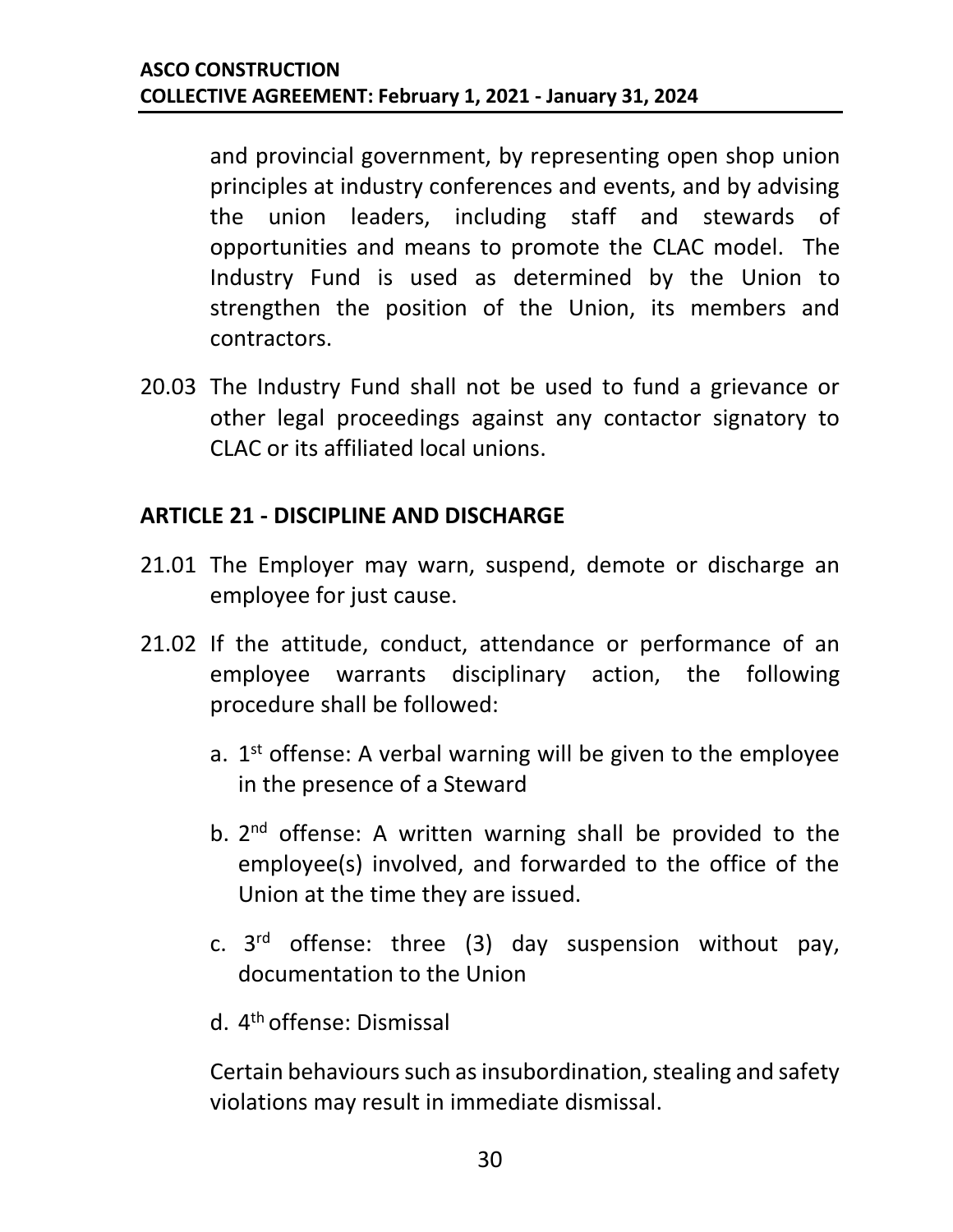- 21.03 Any disciplinary notice shall be issued only after, or during the meeting with the employee being disciplined. If possible, the employee shall be accompanied by a steward who shall be paid for such time in accordance with Article [4.01.](#page-6-1)
- 21.04 Disciplinary meetings shall normally take place during the affected employee's scheduled shift. If the employee is not at work, he may be called in at a time when he is not scheduled to work, but shall be paid for such time during the meeting.
- 21.05 Any record of discipline older than twelve (12) months shall be removed from an employee's file, provided that there is no repeat offence of the incident giving cause to the discipline during such twelve (12) month period.

#### <span id="page-33-0"></span>**ARTICLE 22 - COMPLAINTS AND GRIEVANCES**

- 22.01 It is the mutual desire of the parties to this Agreement that reasonable and legitimate complaints and grievances of employees shall be dealt with as quickly as possible.
- 22.02 It is understood that in all cases an employee shall first give his immediate supervisor an opportunity to address his complaint before proceeding further with any grievance in accordance with this Article.
- <span id="page-33-1"></span>22.03 Grievances properly arising under this Agreement shall be adjusted and settled as follows:
	- a. Within five (5) working days after the circumstances giving rise to the grievance occurred, the grievance shall be presented to the Employer, in writing, on the Union's standard form.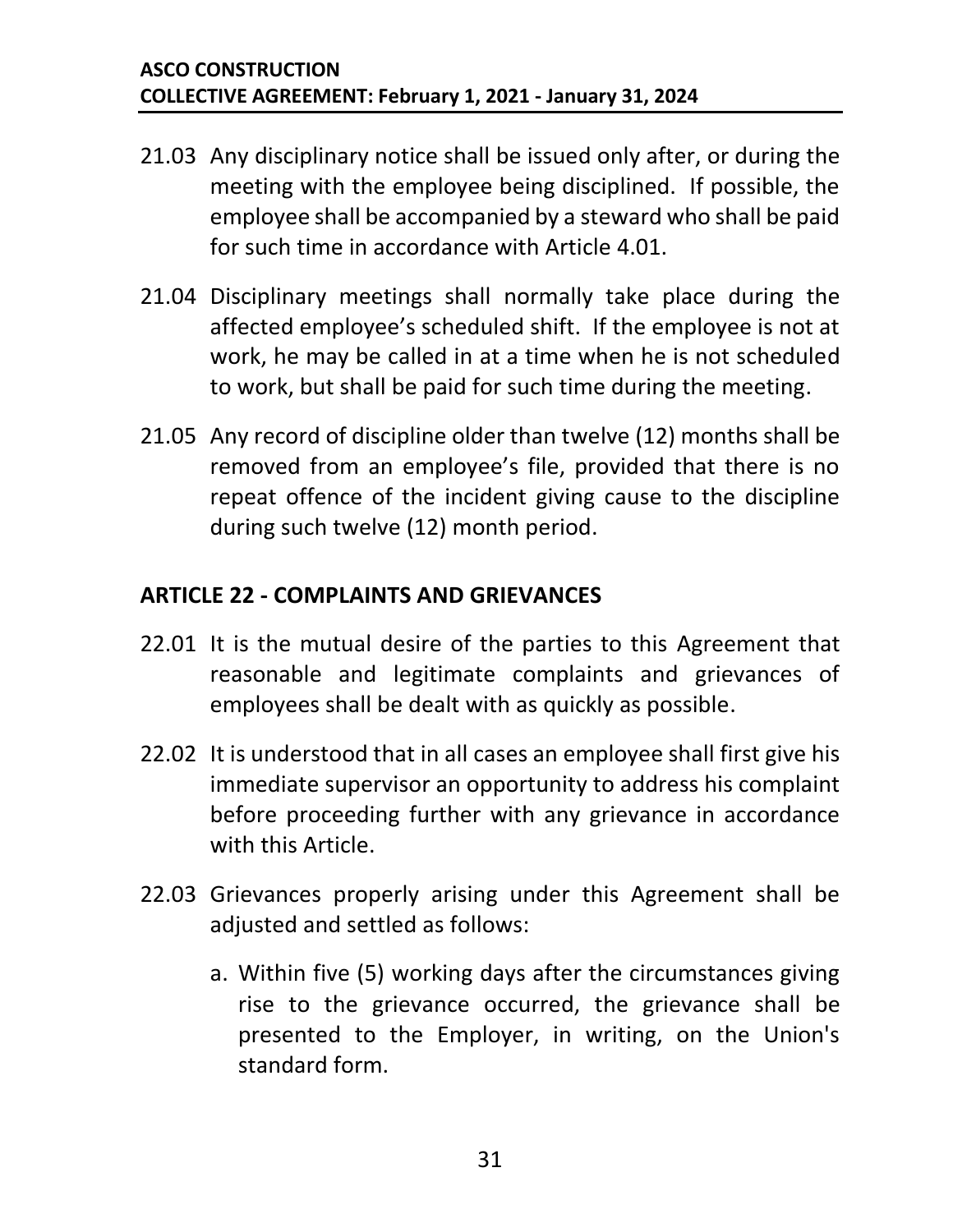- b. The parties shall meet within the next five (5) working days to endeavour to settle the grievance.
- 22.04 The Employer shall issue its written decision respecting the grievance within five (5) working days of the meeting contemplated by this Article. If the Employer's decision is not satisfactory to the Union, the Union may refer the grievance to arbitration in accordance with Article 23.
- <span id="page-34-0"></span>22.05 A **Group Grievance** is defined as a single grievance, signed by a Steward or Union Representative, on behalf of a group of employees who have the same complaint. A Group Grievance shall be processed in accordance with Article 22.03 of the grievance procedure set out above. The names of the employees having the same complaint and advancing such Group Grievance shall be identified and listed on the grievance form.
- 22.06 A **Policy Grievance** is defined as one which involves a question relating to the interpretation, application or administration of this Agreement, or alleged violation of any provision of this Agreement, including any question as to whether a matter is arbitrable. A Policy Grievance may be submitted by either the Union or the Employer in accordance with Article 22.03 of the grievance procedure outlined above. In the case of a Policy Grievance submitted by the Employer, all references to "Union" and "Employer" in Articles [22.03](#page-33-1) and 22.04 shall be interchangeable. Such Policy Grievance shall be signed by a Steward or a Union Representative or, in the case of an Employer's Policy Grievance, by the Employer or its designated representative.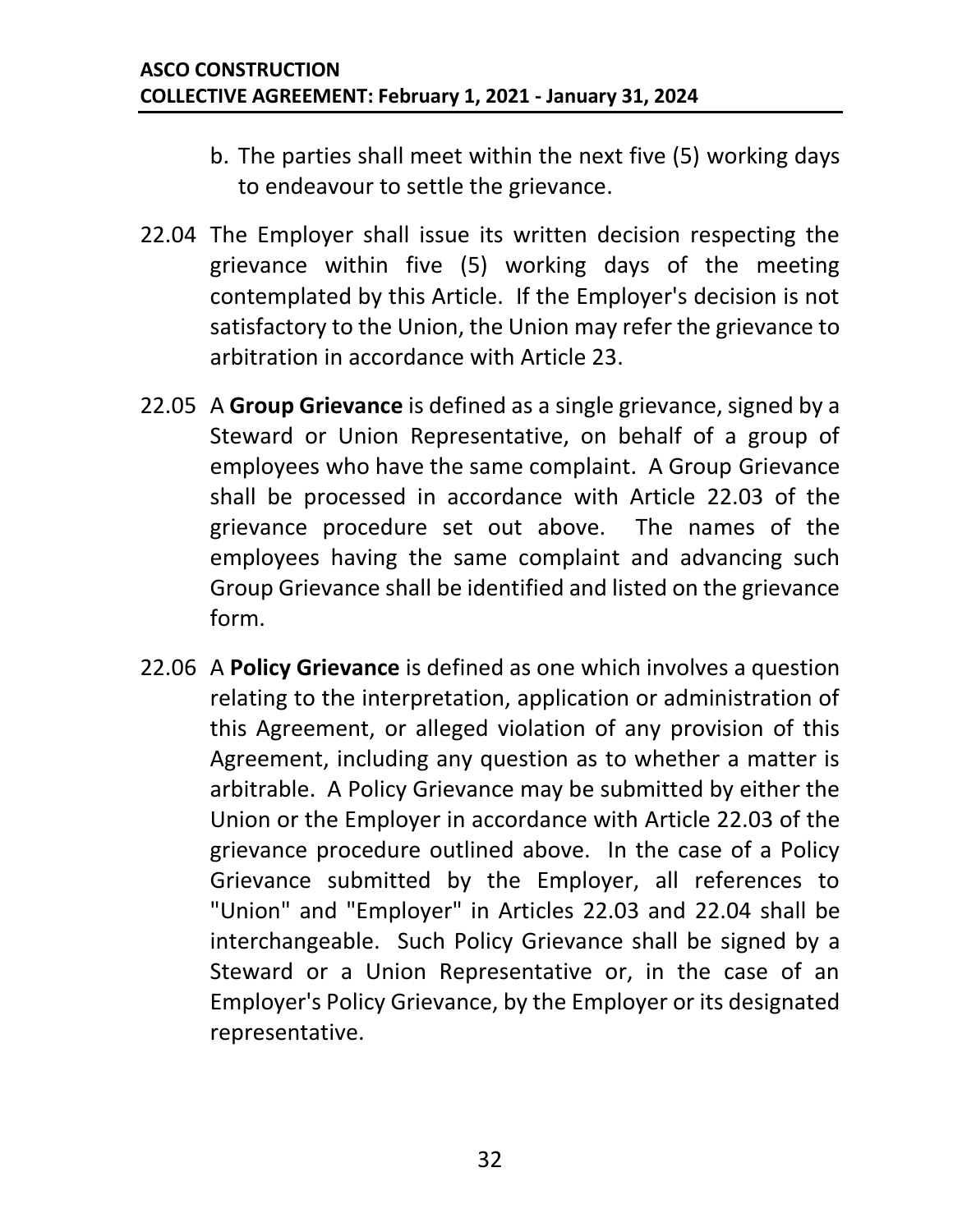- 22.07 In the event that the circumstances giving rise to any grievance occurred more than five (5) days prior to the complaint or grievance being initiated and delivered to either the Employer or the Union, as the case may be, then and in such event neither the Employer nor the Union shall be required to consider or process any such grievance.
- 22.08 For the proper administration of this Article:
	- a. The nature of the grievance, the remedy sought and the Article or Articles of the Agreement which are alleged to have been violated shall be set out in the written record of the grievance and may not be subject to change in later steps.
	- b. In determining the time which is allowed in the various steps, only working days shall be included, and any time limits may be extended by agreement in writing only.
	- c. If advantage of the provisions of this Article 22 is not taken within the time limits specified herein as set out above, or as extended in writing between the parties, the grievance shall be deemed to have been abandoned and may not be reopened.

#### <span id="page-35-0"></span>**ARTICLE 23 - ARBITRATION**

23.01 Each party to this Agreement may refer a grievance to arbitration provided the referral is made within ten (10) working days of the written decision described in Article [22.05](#page-34-0) or the date that the written decision should have been made pursuant to Article 22.05. A grievance that is not referred to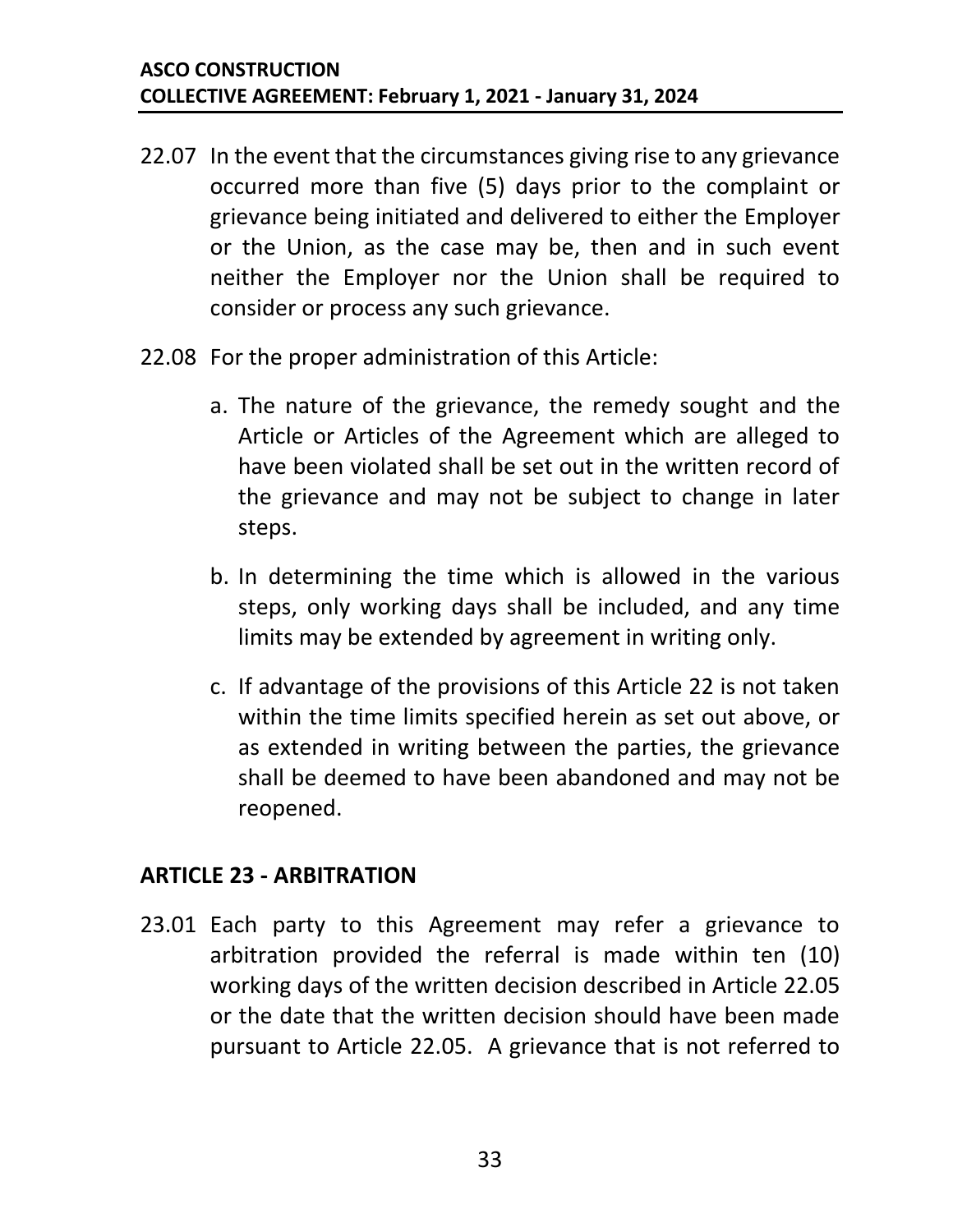arbitration in accordance with this Article shall be deemed abandoned and shall be inarbitrable.

- 23.02 Both parties to this Agreement agree that any grievance concerning the interpretation, application or administration of this Agreement, or alleged violation of any provision of this Agreement, including any question as to whether a matter is arbitrable, which has been properly carried through all the steps of the grievance procedure in a timely manner, in accordance with Article 22 and which has not been settled, will be referred to a Board of Arbitration at the request of either of the parties hereto.
- 23.03 The Board of Arbitration will be composed of a sole arbitrator chosen by agreement of the parties.
- <span id="page-36-0"></span>23.04 Within two (2) working days of the request of either party for a Board, each party shall notify the other of the name(s) of arbitrator(s) it proposes to act as the sole arbitrator.
- 23.05 Should the Employer and the Union fail to agree on a sole arbitrator within five (5) working days of the notification mentioned in Article [23.04](#page-36-0) above, the Ministry of Labour of the Province of Ontario shall be asked to nominate an impartial person to act as the sole arbitrator.
- 23.06 The decision of the sole arbitrator shall be binding on the employees, the Union and the Employer.
- 23.07 The Board of Arbitration shall not have any power to alter or change any of the provisions of this Agreement or to substitute any new provisions for any existing provisions, nor to give any decision inconsistent with the terms and provisions of this Agreement.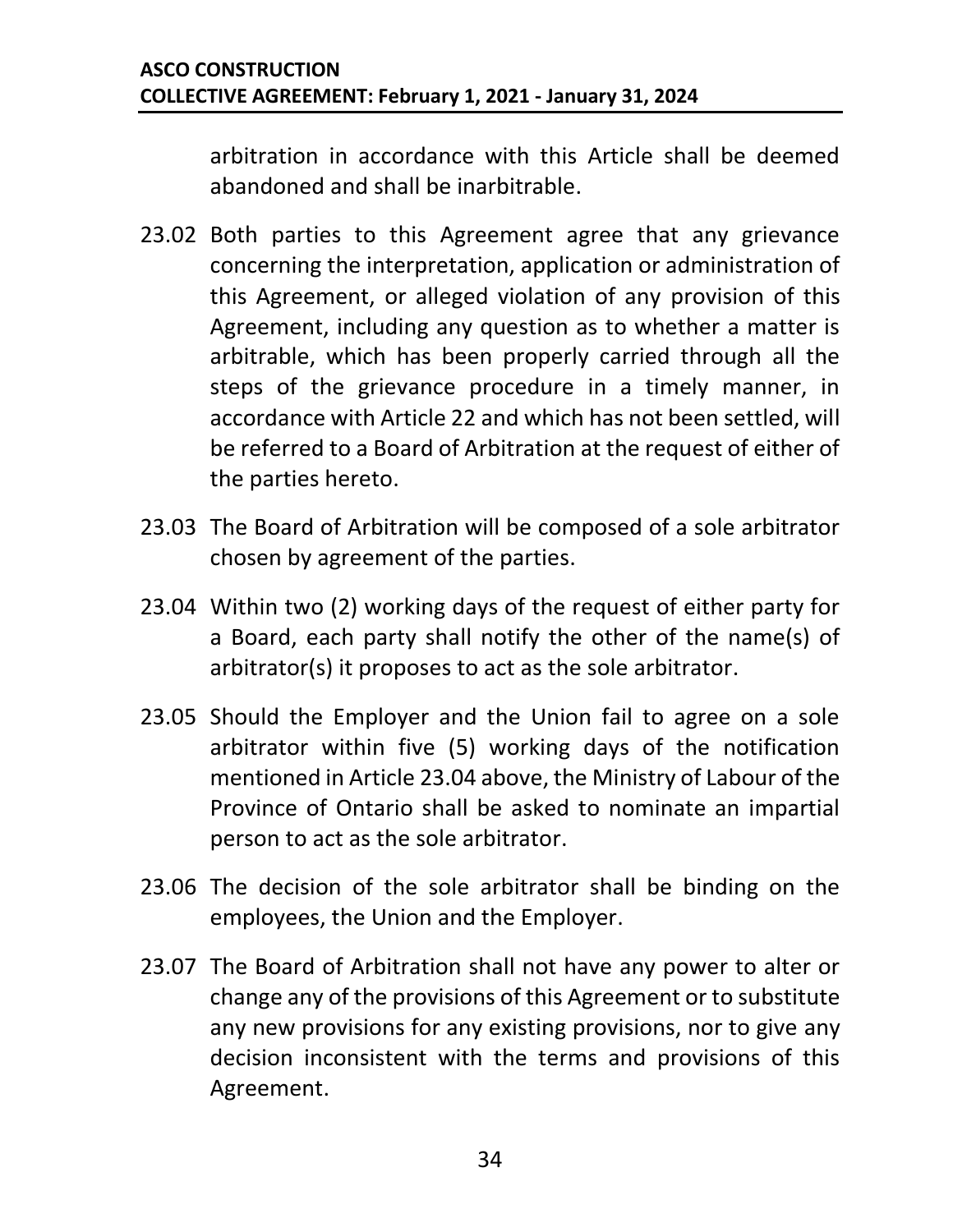23.08 Each of the parties to this Agreement shall bear its own expense of arbitration, and the parties shall jointly bear the expenses, if any, of the sole arbitrator.

#### <span id="page-37-0"></span>**ARTICLE 24 - GENDER NEUTRALITY**

24.01 In this Agreement, any references to the masculine gender shall include the female gender and references to the female gender shall include the masculine gender.

#### <span id="page-37-1"></span>**ARTICLE 25 - SEVERABILITY**

<span id="page-37-2"></span>25.01 Should any part of this Agreement or any provision herein contained be rendered or declared invalid by reason of any existing or subsequently enacted Provincial or Federal legislation or by decision of the Ontario Labour Relations Board or any Court of competent jurisdiction, such invalidation of such part or provision of this Agreement shall not invalidate the remaining parts or provisions thereof.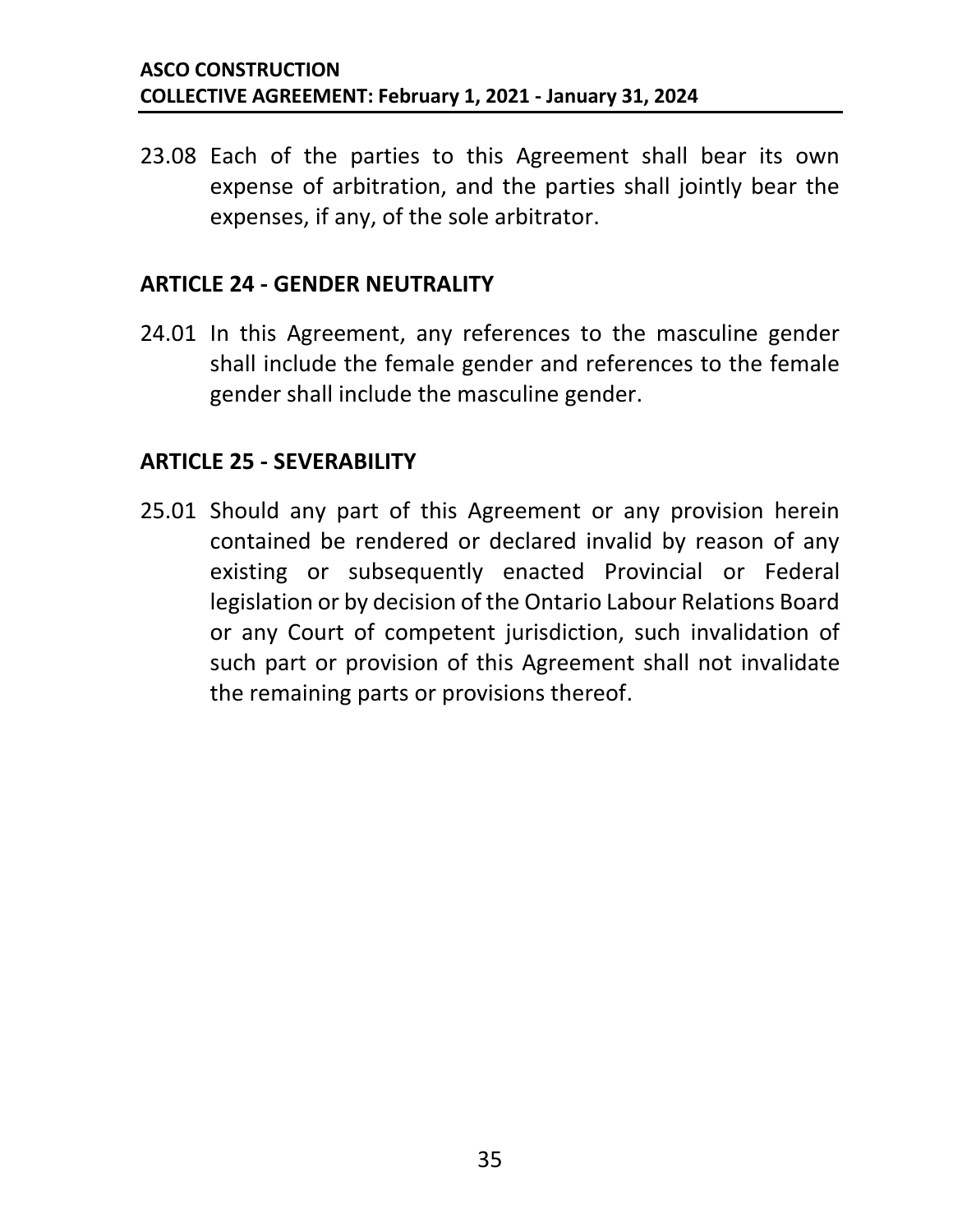#### **ARTICLE 26 - DURATION**

26.01 This Agreement shall be effective February 1, 2021, and it shall remain in effect until January 31, 2024, and shall continue in force from year to year thereafter unless either party shall furnish the other with notice of termination or proposed revision of the Agreement not more than ninety (90) days before the expiration date of this Agreement, or in any like period in any year thereafter.

| DATED at ___________________, ON, this ____ day of _______________                              |  | 20 |
|-------------------------------------------------------------------------------------------------|--|----|
| Signed on behalf of<br><b>ASCO CONSTRUCTION LTD AND</b><br><b>ASCO CONSTRUCTION TORONTO LTD</b> |  |    |
| Per ____________________________                                                                |  |    |
| Signed on behalf of<br><b>CHRISTIAN LABOUR ASSOCIATION OF CANADA</b>                            |  |    |
|                                                                                                 |  |    |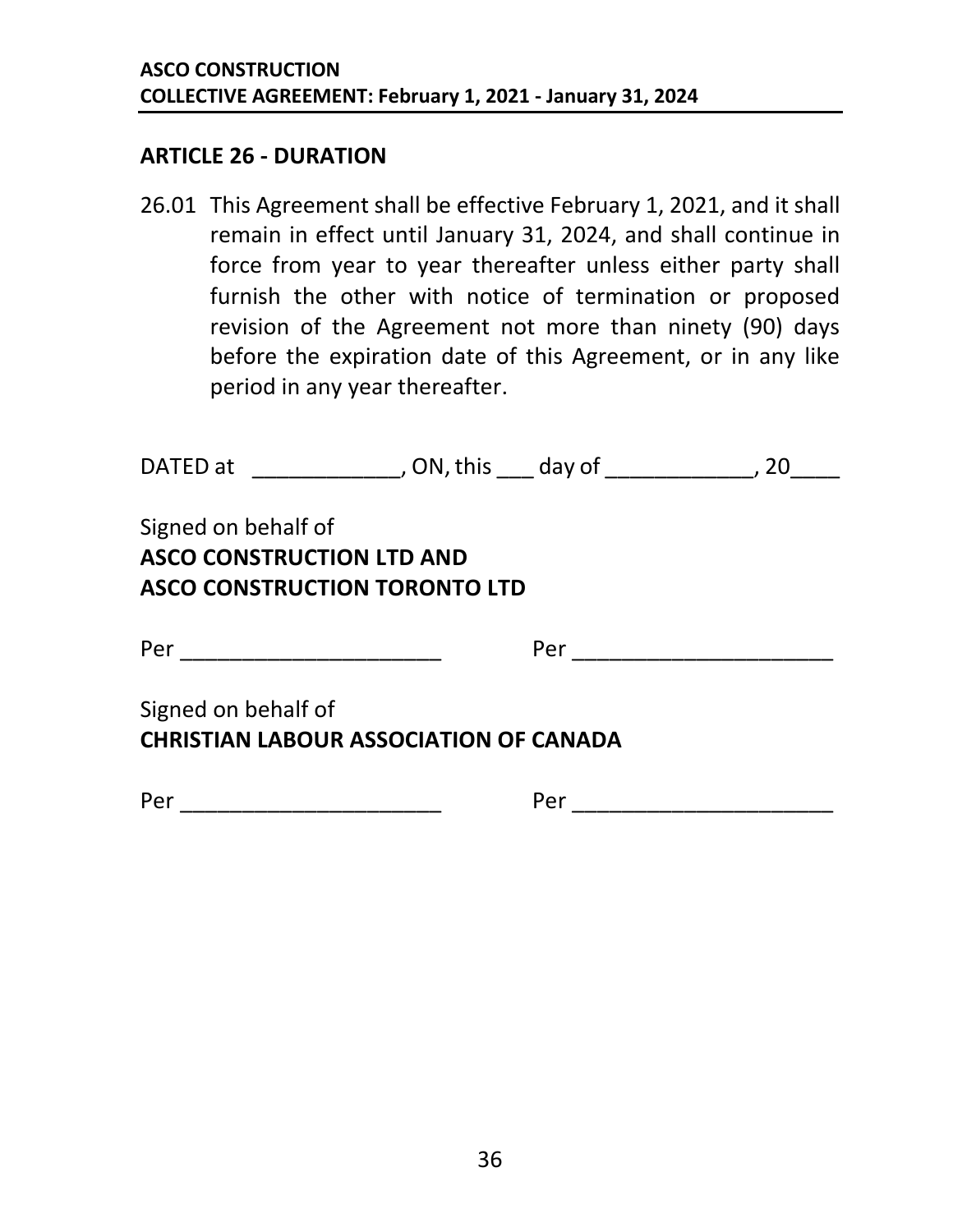#### **SCHEDULE "A" CLASSIFICATIONS AND RATES OF PAY**

<span id="page-39-0"></span>

|                     |           | Rate    | VP @ 10% | <b>Pension</b> | <b>Benefits</b> | <b>E&amp;A</b> | IF     | <b>Total</b> |
|---------------------|-----------|---------|----------|----------------|-----------------|----------------|--------|--------------|
|                     | Current   | \$37.02 | \$3.70   | \$2.22         | \$1.82          | \$0.19         | \$0.17 | \$45.12      |
|                     | 01-Feb-21 | \$38.13 | \$3.81   | \$2.48         | \$1.83          | \$0.20         | \$0.18 | \$46.63      |
| Carpenter           | 01-Feb-22 | \$39.08 | \$3.91   | \$2.74         | \$1.84          | \$0.20         | \$0.19 | \$47.96      |
|                     | 01-Feb-23 | \$40.06 | \$4.01   | \$3.00         | \$1.85          | \$0.20         | \$0.20 | \$49.32      |
|                     | Current   | \$32.33 | \$3.23   | \$1.94         | \$1.82          | \$0.19         | \$0.17 | \$39.68      |
| <b>Skilled</b>      | 01-Feb-21 | \$33.30 | \$3.33   | \$2.16         | \$1.83          | \$0.20         | \$0.18 | \$41.00      |
| Labourer            | 01-Feb-22 | \$34.13 | \$3.41   | \$2.39         | \$1.84          | \$0.20         | \$0.19 | \$42.16      |
|                     | 01-Feb-23 | \$34.99 | \$3.50   | \$2.62         | \$1.85          | \$0.20         | \$0.20 | \$43.36      |
|                     | Current   | \$27.38 | \$2.74   | \$1.64         | \$1.82          | \$0.19         | \$0.17 | \$33.94      |
|                     | 01-Feb-21 | \$28.20 | \$2.82   | \$1.83         | \$1.83          | \$0.20         | \$0.18 | \$35.06      |
| <b>Labourer IV</b>  | 01-Feb-22 | \$28.91 | \$2.89   | \$2.02         | \$1.84          | \$0.20         | \$0.19 | \$36.05      |
|                     | 01-Feb-23 | \$29.63 | \$2.96   | \$2.22         | \$1.85          | \$0.20         | \$0.20 | \$37.06      |
|                     | Current   | \$25.03 | \$2.50   | \$1.50         | \$1.82          | \$0.19         | \$0.17 | \$31.21      |
|                     | 01-Feb-21 | \$25.78 | \$2.58   | \$1.68         | \$1.83          | \$0.20         | \$0.18 | \$32.24      |
| <b>Labourer III</b> | 01-Feb-22 | \$26.43 | \$2.64   | \$1.85         | \$1.84          | \$0.20         | \$0.19 | \$33.15      |
|                     | 01-Feb-23 | \$27.09 | \$2.71   | \$2.03         | \$1.85          | \$0.20         | \$0.20 | \$34.08      |
|                     | Current   | \$22.94 | \$2.29   | \$1.38         | \$1.82          | \$0.19         | \$0.17 | \$28.79      |
|                     | 01-Feb-21 | \$23.63 | \$2.36   | \$1.54         | \$1.83          | \$0.20         | \$0.18 | \$29.74      |
| <b>Labourer II</b>  | 01-Feb-22 | \$24.22 | \$2.42   | \$1.70         | \$1.84          | \$0.20         | \$0.19 | \$30.57      |
|                     | 01-Feb-23 | \$24.82 | \$2.48   | \$1.86         | \$1.85          | \$0.20         | \$0.20 | \$31.42      |
|                     | Current   | \$19.29 | \$1.93   | \$1.16         | \$1.82          | \$0.19         | \$0.17 | \$24.56      |
|                     | 01-Feb-21 | \$19.87 | \$1.99   | \$1.29         | \$1.83          | \$0.20         | \$0.18 | \$25.36      |
| Labourer I          | 01-Feb-22 | \$20.37 | \$2.04   | \$1.43         | \$1.84          | \$0.20         | \$0.19 | \$26.06      |
|                     | 01-Feb-23 | \$20.87 | \$2.09   | \$1.57         | \$1.85          | \$0.20         | \$0.20 | \$26.78      |

#### **Zone 1 - Toronto**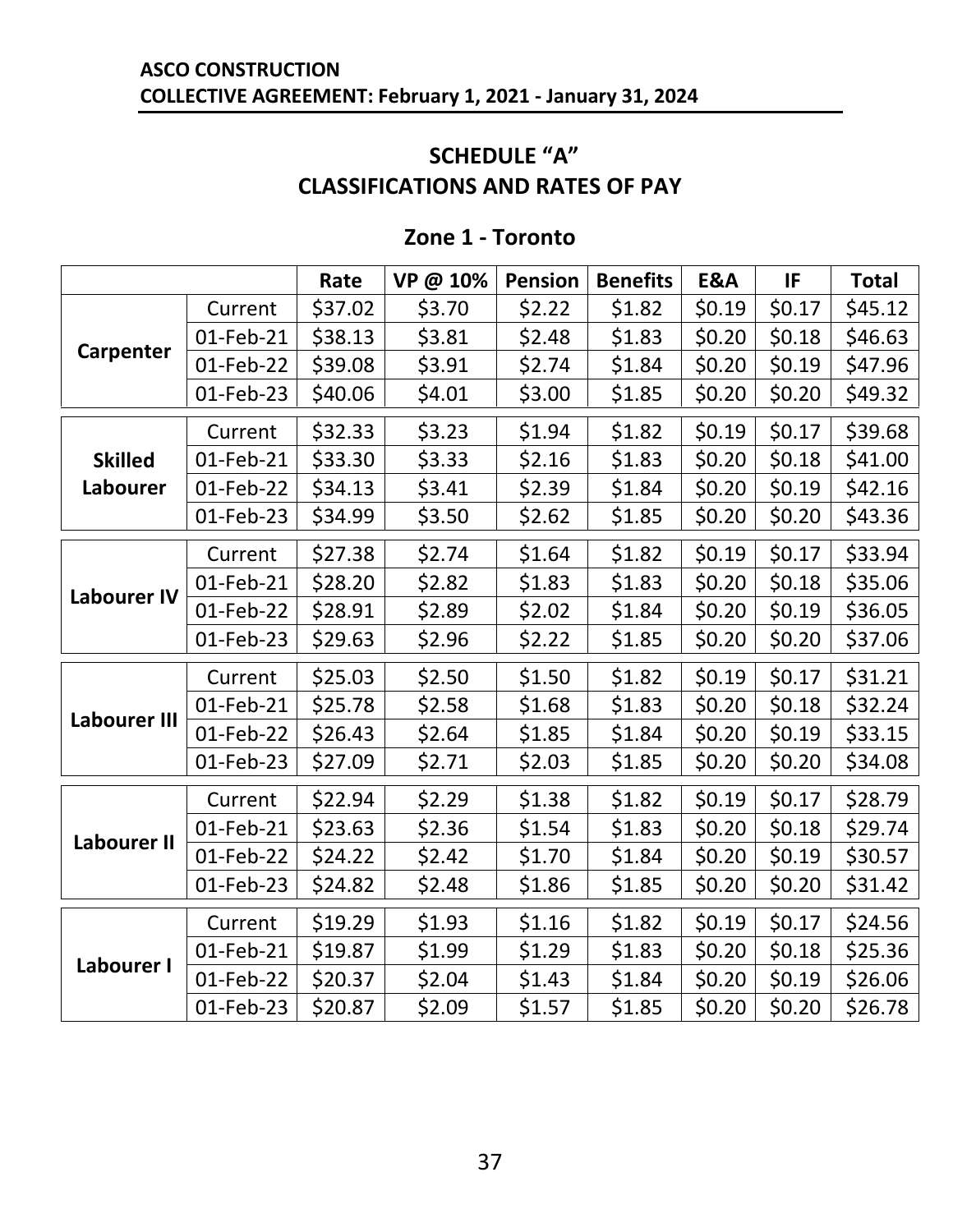**Lead Hand Premium** – 5% over Skilled Labourer or Carpenter

**Foreman Premium** – 8% over Carpenter (no Labourer Foreman)

**Vacation/Statutory Holiday Pay** – Vacation and Statutory Holiday Pay will increase to 11% for those with 5 to 10 years of service, and 12% for those with more than 10 years of service.

| LITING TO THE CHUIGHT CONTRIBUTIONS |      |
|-------------------------------------|------|
| Current                             | 6.0% |
| February 1, 2021                    | 6.5% |
| <b>February 1, 2022</b>             | 7.0% |
| <b>February 1, 2023</b>             | 7.5% |

#### **Employer Pension Contributions**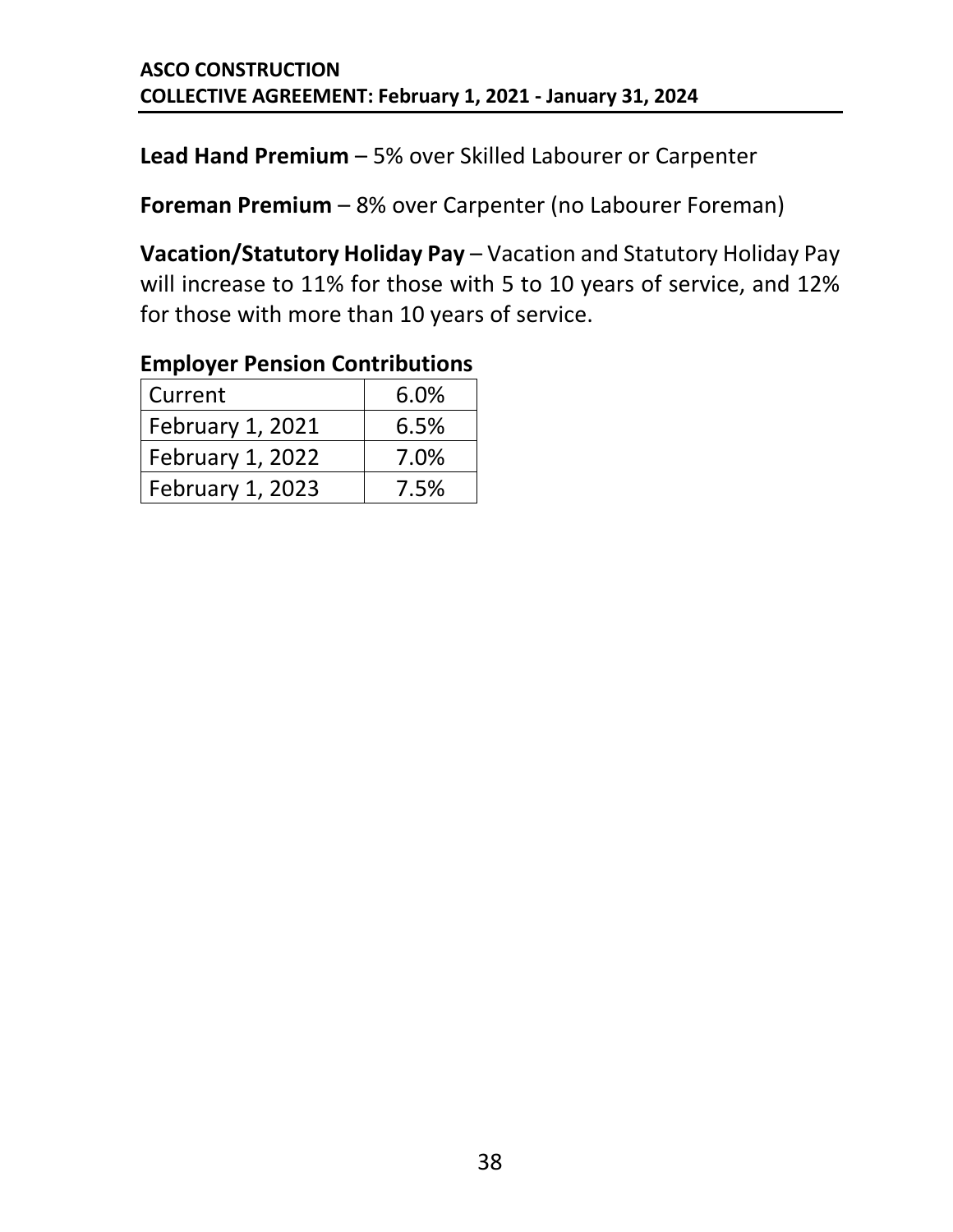#### **Zone 2 - Ottawa**

|                    |           | Rate    | VP@10% | <b>Pension</b> | <b>Benefits</b> | E&A    | IF     | <b>Total</b> |
|--------------------|-----------|---------|--------|----------------|-----------------|--------|--------|--------------|
|                    | Current   | \$34.94 | \$3.49 | \$2.10         | \$1.82          | \$0.19 | \$0.17 | \$42.71      |
|                    | 01-Feb-21 | \$35.99 | \$3.60 | \$2.34         | \$1.83          | \$0.20 | \$0.18 | \$44.14      |
| Carpenter          | 01-Feb-22 | \$36.89 | \$3.69 | \$2.58         | \$1.84          | \$0.20 | \$0.19 | \$45.39      |
|                    | 01-Apr-23 | \$37.81 | \$3.78 | \$2.84         | \$1.85          | \$0.20 | \$0.20 | \$46.68      |
|                    |           |         |        |                |                 |        |        |              |
|                    | Current   | \$30.25 | \$3.03 | \$1.82         | \$1.82          | \$0.19 | \$0.17 | \$37.27      |
| <b>Skilled</b>     | 01-Feb-21 | \$31.16 | \$3.12 | \$2.03         | \$1.83          | \$0.20 | \$0.18 | \$38.51      |
| Labourer           | 01-Feb-22 | \$31.94 | \$3.19 | \$2.24         | \$1.84          | \$0.20 | \$0.19 | \$39.60      |
|                    | 01-Feb-23 | \$32.73 | \$3.27 | \$2.46         | \$1.85          | \$0.20 | \$0.20 | \$40.71      |
|                    |           |         |        |                |                 |        |        |              |
|                    | Current   | \$24.51 | \$2.45 | \$1.47         | \$1.82          | \$0.19 | \$0.17 | \$30.61      |
| Labourer           | 01-Feb-21 | \$25.25 | \$2.52 | \$1.64         | \$1.83          | \$0.20 | \$0.18 | \$31.62      |
| IV                 | 01-Feb-22 | \$25.88 | \$2.59 | \$1.81         | \$1.84          | \$0.20 | \$0.19 | \$32.51      |
|                    | 01-Feb-23 | \$26.52 | \$2.65 | \$1.99         | \$1.85          | \$0.20 | \$0.20 | \$33.41      |
|                    |           |         |        |                |                 |        |        |              |
|                    | Current   | \$22.42 | \$2.24 | \$1.35         | \$1.82          | \$0.19 | \$0.17 | \$28.19      |
| Labourer III       | 01-Feb-21 | \$23.09 | \$2.31 | \$1.50         | \$1.83          | \$0.20 | \$0.18 | \$29.11      |
|                    | 01-Feb-22 | \$23.67 | \$2.37 | \$1.66         | \$1.84          | \$0.20 | \$0.19 | \$29.92      |
|                    | 01-Feb-23 | \$24.26 | \$2.43 | \$1.82         | \$1.85          | \$0.20 | \$0.20 | \$30.76      |
|                    |           |         |        |                |                 |        |        |              |
|                    | Current   | \$20.34 | \$2.03 | \$1.22         | \$1.82          | \$0.19 | \$0.17 | \$25.77      |
| <b>Labourer II</b> | 01-Feb-21 | \$20.95 | \$2.10 | \$1.36         | \$1.83          | \$0.20 | \$0.18 | \$26.62      |
|                    | 01-Feb-22 | \$21.47 | \$2.15 | \$1.50         | \$1.84          | \$0.20 | \$0.19 | \$27.35      |
|                    | 01-Feb-23 | \$22.01 | \$2.20 | \$1.65         | \$1.85          | \$0.20 | \$0.20 | \$28.11      |
|                    |           |         |        |                |                 |        |        |              |
|                    | Current   | \$17.73 | \$1.77 | \$1.06         | \$1.82          | \$0.19 | \$0.17 | \$22.75      |
| Labourer I         | 01-Feb-21 | \$18.26 | \$1.83 | \$1.19         | \$1.83          | \$0.20 | \$0.18 | \$23.49      |
|                    | 01-Feb-22 | \$18.72 | \$1.87 | \$1.31         | \$1.84          | \$0.20 | \$0.19 | \$24.13      |
|                    | 01-Feb-23 | \$19.19 | \$1.92 | \$1.44         | \$1.85          | \$0.20 | \$0.20 | \$24.79      |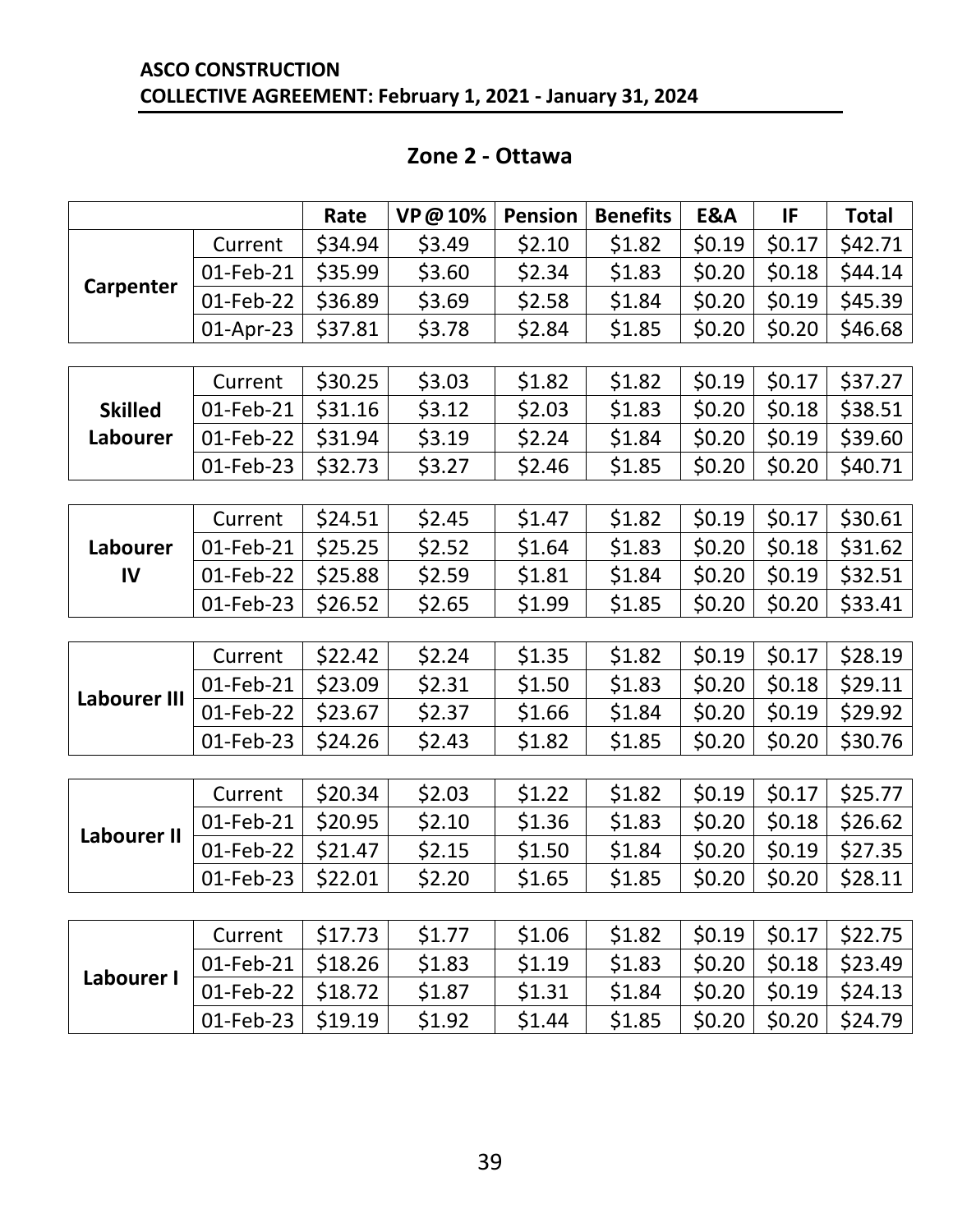**Lead Hand Premium** – 5% over Skilled Labourer or Carpenter

**Foreman Premium** – 8% over Carpenter (no Labourer Foreman)

**Vacation/Statutory Holiday Pay** – Vacation and Statutory Holiday Pay will increase to 11% for those with 5 to 10 years of service, and 12% for those with more than 10 years of service.

| LITING TO THE CHUIGHT CONTRIBUTIONS |      |
|-------------------------------------|------|
| Current                             | 6.0% |
| February 1, 2021                    | 6.5% |
| <b>February 1, 2022</b>             | 7.0% |
| <b>February 1, 2023</b>             | 7.5% |

#### **Employer Pension Contributions**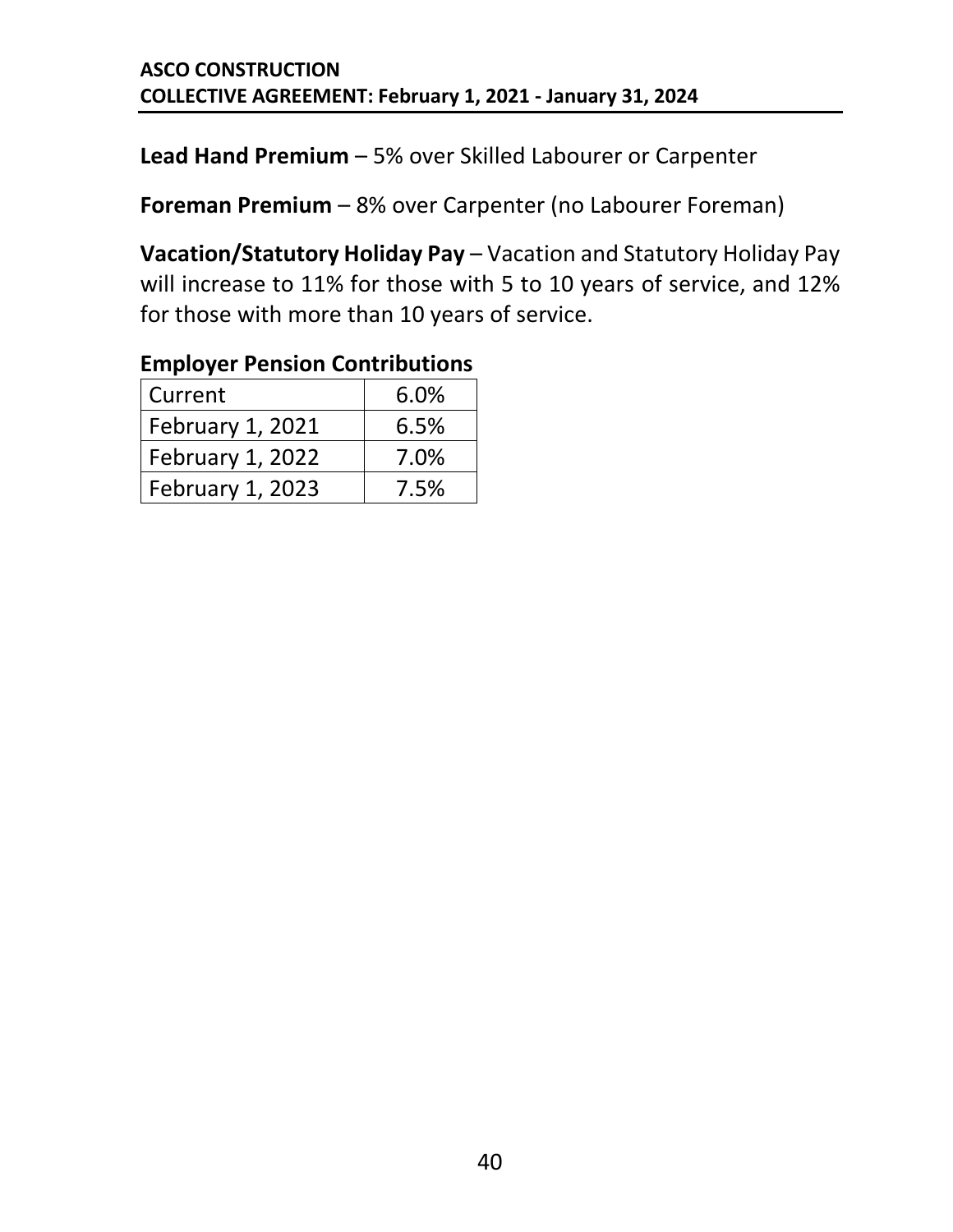|                                 |           | Rate    | VP @ 10% | <b>Pension</b> | <b>Benefits</b> | E&A    | IF     | <b>Total</b> |
|---------------------------------|-----------|---------|----------|----------------|-----------------|--------|--------|--------------|
|                                 | Current   | \$29.20 | \$2.92   | \$1.75         | \$1.82          | \$0.19 | \$0.17 | \$36.05      |
|                                 | 01-Feb-21 | \$30.08 | \$3.01   | \$1.95         | \$1.83          | \$0.20 | \$0.18 | \$37.25      |
| <b>Carpenter</b>                | 01-Feb-22 | \$30.83 | \$3.08   | \$2.16         | \$1.84          | \$0.20 | \$0.19 | \$38.30      |
|                                 | 01-Feb-23 | \$31.60 | \$3.16   | \$2.37         | \$1.85          | \$0.20 | \$0.20 | \$39.38      |
|                                 |           |         |          |                |                 |        |        |              |
|                                 | Current   | \$22.94 | \$2.29   | \$1.38         | \$1.82          | \$0.19 | \$0.17 | \$28.79      |
| <b>Skilled</b>                  | 01-Feb-21 | \$23.63 | \$2.36   | \$1.54         | \$1.83          | \$0.20 | \$0.18 | \$29.74      |
| Labourer                        | 01-Feb-22 | \$24.22 | \$2.42   | \$1.70         | \$1.84          | \$0.20 | \$0.19 | \$30.57      |
|                                 | 01-Feb-23 | \$24.82 | \$2.48   | \$1.86         | \$1.85          | \$0.20 | \$0.20 | \$31.42      |
|                                 |           |         |          |                |                 |        |        |              |
|                                 | Current   | \$19.56 | \$1.96   | \$1.17         | \$1.82          | \$0.19 | \$0.17 | \$24.87      |
| Labourer                        | 01-Feb-21 | \$20.15 | \$2.01   | \$1.31         | \$1.83          | \$0.20 | \$0.18 | \$25.68      |
| IV                              | 01-Feb-22 | \$20.65 | \$2.07   | \$1.45         | \$1.84          | \$0.20 | \$0.19 | \$26.39      |
|                                 | 01-Feb-23 | \$21.17 | \$2.12   | \$1.59         | \$1.85          | \$0.20 | \$0.20 | \$27.12      |
|                                 |           |         |          |                |                 |        |        |              |
|                                 | Current   | \$17.73 | \$1.77   | \$1.06         | \$1.82          | \$0.19 | \$0.17 | \$22.75      |
| Labourer                        | 01-Feb-21 | \$18.26 | \$1.83   | \$1.19         | \$1.83          | \$0.20 | \$0.18 | \$23.49      |
| $\mathbf{III}$                  | 01-Feb-22 | \$18.72 | \$1.87   | \$1.31         | \$1.84          | \$0.20 | \$0.19 | \$24.13      |
|                                 | 01-Feb-23 | \$19.19 | \$1.92   | \$1.44         | \$1.85          | \$0.20 | \$0.20 | \$24.79      |
|                                 |           |         |          |                |                 |        |        |              |
|                                 | Current   | \$16.69 | \$1.67   | \$1.00         | \$1.82          | \$0.19 | \$0.17 | \$21.54      |
| Labourer                        | 01-Feb-21 | \$17.19 | \$1.72   | \$1.12         | \$1.83          | \$0.20 | \$0.18 | \$22.24      |
| $\mathbf{\mathbf{\mathsf{II}}}$ | 01-Feb-22 | \$17.62 | \$1.76   | \$1.23         | \$1.84          | \$0.20 | \$0.19 | \$22.85      |
|                                 | 01-Feb-23 | \$18.06 | \$1.81   | \$1.35         | \$1.85          | \$0.20 | \$0.20 | \$23.47      |
|                                 |           |         |          |                |                 |        |        |              |
|                                 | Current   | \$15.64 | \$1.56   | \$0.94         | \$1.82          | \$0.19 | \$0.17 | \$20.32      |
| Labourer                        | 01-Feb-21 | \$16.11 | \$1.61   | \$1.05         | \$1.83          | \$0.20 | \$0.18 | \$20.98      |
|                                 | 01-Feb-22 | \$16.51 | \$1.65   | \$1.16         | \$1.84          | \$0.20 | \$0.19 | \$21.55      |
|                                 | 01-Feb-23 | \$16.92 | \$1.69   | \$1.27         | \$1.85          | \$0.20 | \$0.20 | \$22.14      |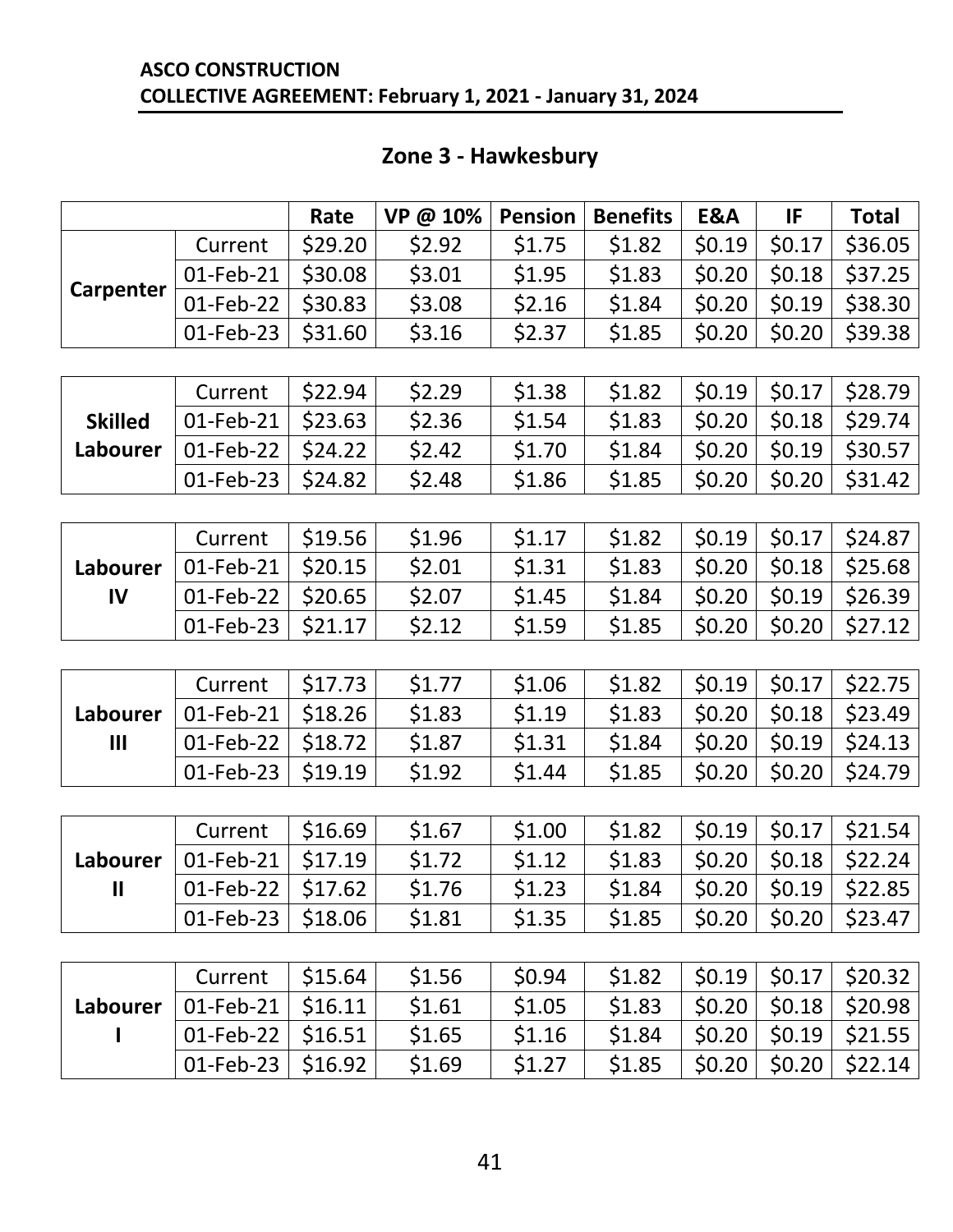**Lead Hand Premium** – 5% over Skilled Labourer or Carpenter

**Foreman Premium** – 8% over Carpenter (no Labourer Foreman)

**Vacation/Statutory Holiday Pay** – Vacation and Statutory Holiday Pay will increase to 11% for those with 5 to 10 years of service, and 12% for those with more than 10 years of service.

#### Current 6.0% February 1, 2021  $\vert$  6.5% February 1, 2022 | 7.0% February 1, 2023 7.5%

#### **Employer Pension Contributions**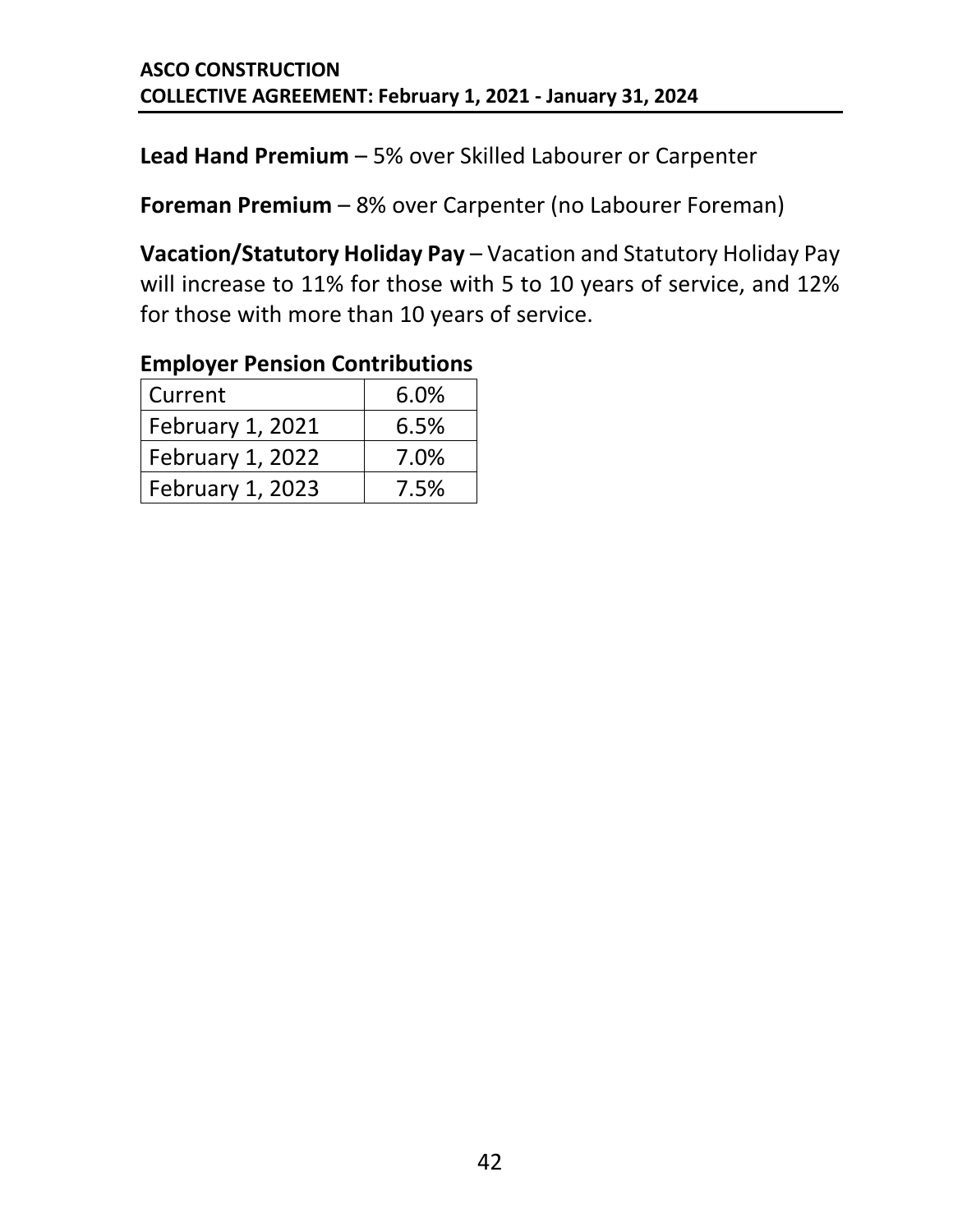#### **Notes:**

- 1. Progression through the classifications and levels for Labourers shall occur in accordance with Schedule "B", attached hereto. The Employer shall review each Labourer's performance, skills, tasks performed, experience and training at least once per year to determine if the employee's classification is subject for adjustment.
- 2. An employee that is already employed with the Employer, and who becomes registered as a carpenters' apprentice shall experience no reduction in wage.
- 3. Registered Carpenters Apprentices shall be paid the following minimum rate:

Employees who become a registered apprentice shall receive a wage rate and pension contributions that are determined as follows:

| 1 <sup>st</sup> Period | not less than 55% of journeyman's rate |
|------------------------|----------------------------------------|
| 2 <sup>nd</sup> Period | not less than 65% of journeyman's rate |
| 3rd Period             | not less than 75% of journeyman's rate |
| 4 <sup>th</sup> Period | not less than 85% of journeyman's rate |

To move up from 2nd to 3rd year apprentice, registered apprentice needs to complete first level of schooling; to move up from 3rd to 4th year apprentice level, employee needs to complete 2nd level of schooling.

For the purpose of this agreement, the definition of a Registered Carpenter is as defined by the Ministry of Labour, Training and Skills Development for a General Carpenter.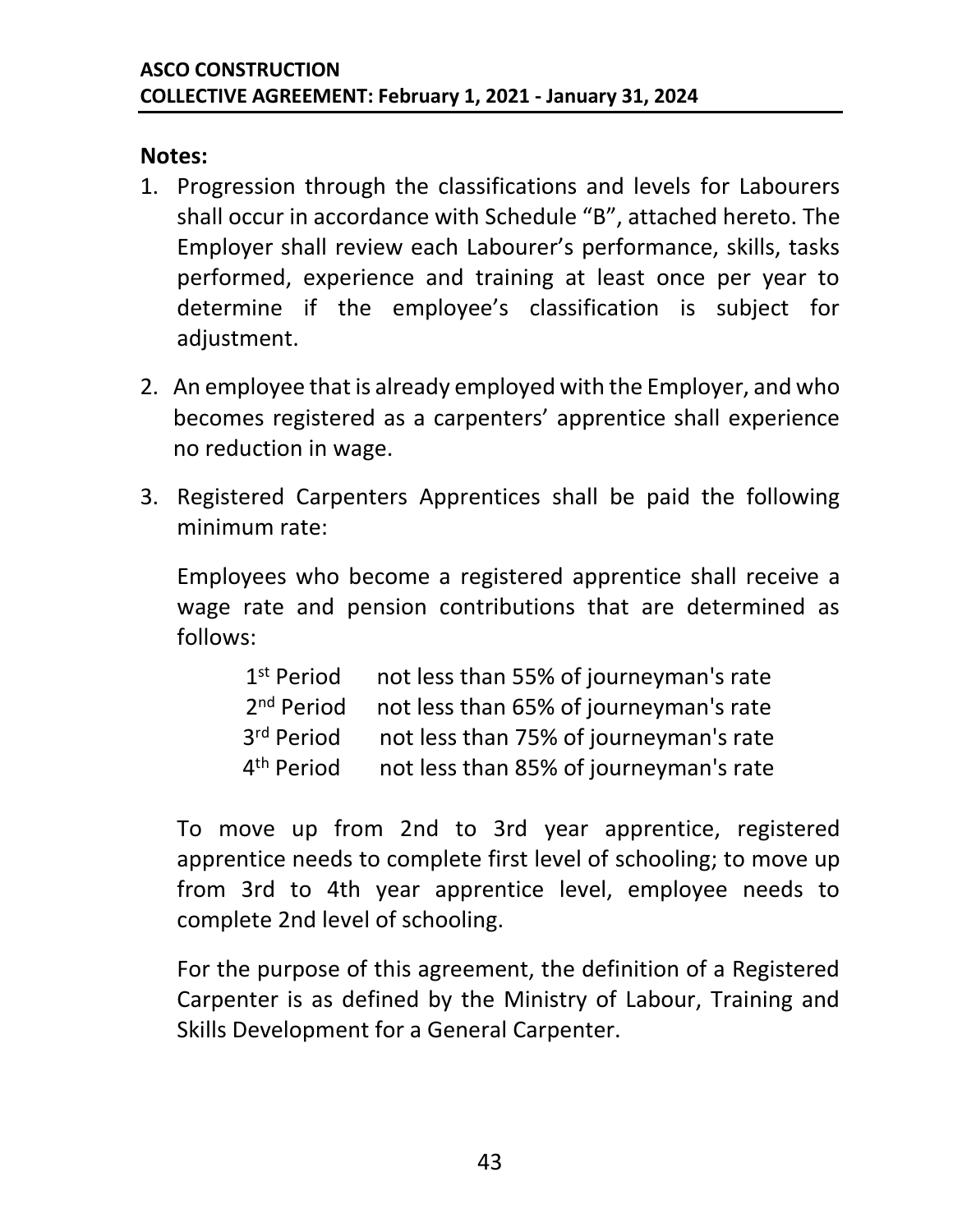#### **Lead Hand & Foreman Premium**

The Employer may appoint an employee to serve as a lead hand or foreman at its sole discretion. Generally, the designation shall apply to employees that have reached the top level of their respective classification for an employee who is able to demonstrate skill as a leader in the workplace and who is proficient at the work assigned to him

**Lead Hand Definition**: An employee designated by the Employer who will have the routine responsibility of being the lead member of the crew in the absence of direct supervision by a working foreman or site superintendent and who sets the pace of the crew. The lead hand assists the foreman with daily organization and control of labour, equipment and materials to ensure that the acceptable standards of quality, safety and production are maintained by the crew. A lead hand, is a worker having supervisory capacity over five (5) workers (inclusive of the lead hand) and who, in addition to such supervisory capacity, is also required to perform his regular carpenter/labourer duties with the use of the tools of the trade. It is understood and agreed that a Lead Hand may only be assigned to a project by the Employer.

**Foreman Definition**: An employee designated by the Employer as a working foreman assigned to lead a crew for a complete division of work and having supervisory capacity over eight (8) or more workers, who is also required to perform his regular carpenter/labourer duties with use of tool of the trade. Responsible for daily organization of the work and control of labour, equipment and materials to ensure that acceptable standards of quality, safety and production are maintained.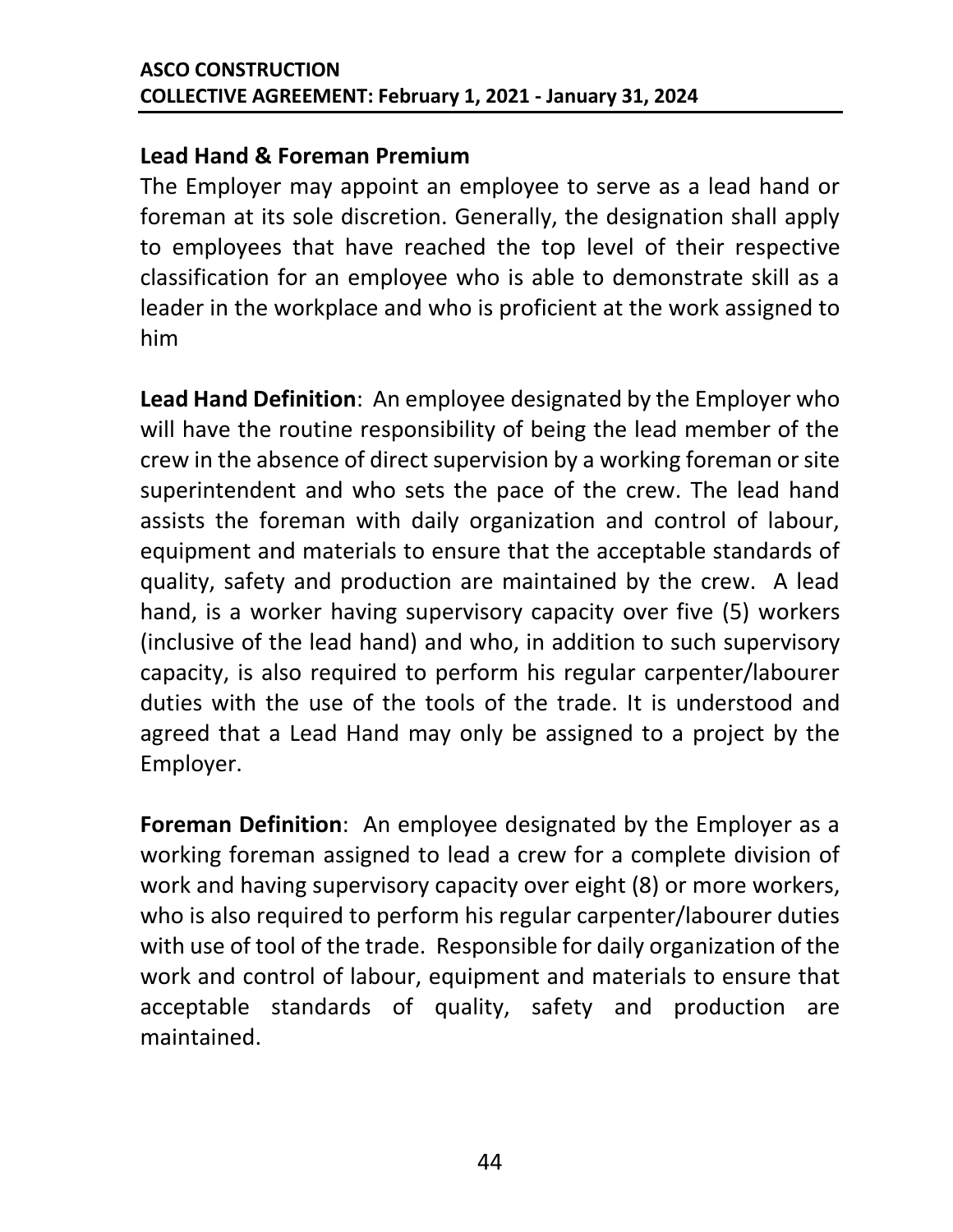#### **SCHEDULE "B" CLASSIFICATION DESCRIPTIONS**

<span id="page-47-1"></span><span id="page-47-0"></span>

|                            | <b>Courses</b><br>(Cumulative)                                | Service/<br><b>Experience</b> | <b>Tasks (Cumulative)</b>                                                                                                                                                       |
|----------------------------|---------------------------------------------------------------|-------------------------------|---------------------------------------------------------------------------------------------------------------------------------------------------------------------------------|
| <b>Skilled</b><br>Labourer | Level 1 to 4 training<br>plus:<br><b>Basic of Supervision</b> | 8000 hours<br>worked          | A worker who can perform<br>most duties assigned without<br>great explanation under little<br>to no supervision                                                                 |
|                            | H&S Representative                                            |                               | Level 1 to 4 task experience<br>plus:                                                                                                                                           |
|                            |                                                               |                               | Knowledge of rebar placing<br>and importance of cover<br>including tying of rebar                                                                                               |
|                            |                                                               |                               | Concrete finishing                                                                                                                                                              |
|                            |                                                               |                               | Painting                                                                                                                                                                        |
|                            |                                                               |                               | Caulking                                                                                                                                                                        |
|                            |                                                               |                               | <b>Safety Railing Construction</b>                                                                                                                                              |
|                            |                                                               |                               | Able to assist carpenters &<br>form setters                                                                                                                                     |
|                            |                                                               |                               | Able to put up scaffolding<br>safely and securely with no<br>supervision                                                                                                        |
|                            |                                                               |                               | Fully experience with<br>construction equipment (skid<br>steer, scissor/boom lift,<br>telescopic and regular forklift,<br>vibrating plate, compactors,<br>concrete vibrator and |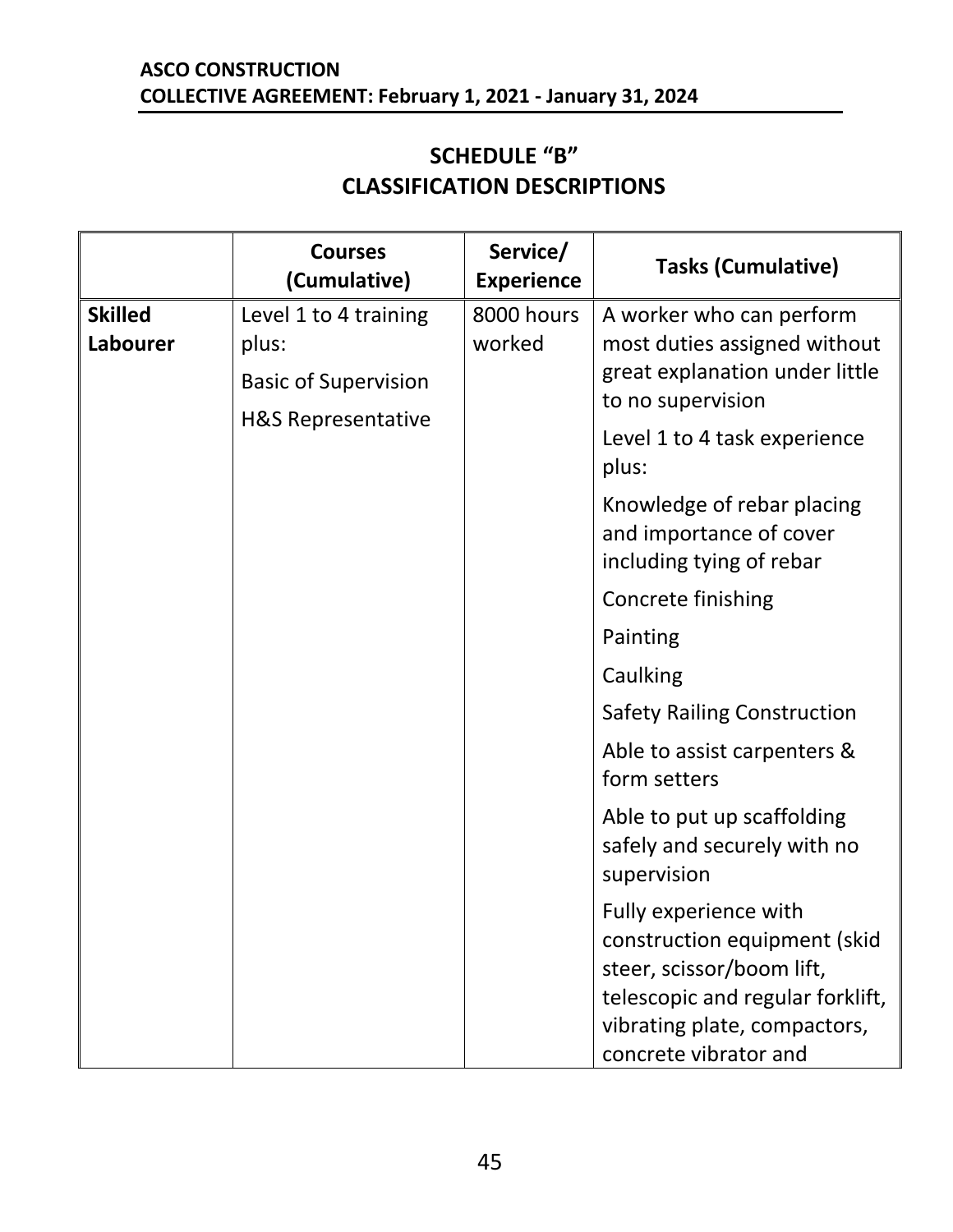|                                            |                                                   | excavators) and power tools<br>operation                                                                                                                                                       |
|--------------------------------------------|---------------------------------------------------|------------------------------------------------------------------------------------------------------------------------------------------------------------------------------------------------|
|                                            |                                                   | Mentoring lower-level<br>labourers                                                                                                                                                             |
|                                            |                                                   | Capable of leading crew of<br>labourers and plan the day's<br>work                                                                                                                             |
| <b>Construction</b><br>Labourer<br>Level 4 | Level 1 to 3 training<br>plus:<br>First Aid & CPR | A worker who is capable of<br>performing general labour<br>duties under limited<br>supervision                                                                                                 |
|                                            |                                                   | Level 1 to 3 task experience<br>plus:                                                                                                                                                          |
|                                            |                                                   | Occasional concrete placing                                                                                                                                                                    |
|                                            |                                                   | Beginners level with blueprint<br>reading                                                                                                                                                      |
|                                            |                                                   | Limited experience with<br>excavation equipment (skid<br>steer, scissor/boom lift,<br>telescopic and regular forklift,<br>vibrating plate, compactors,<br>concrete vibrator and<br>excavators) |
|                                            |                                                   | Good knowledge of operation<br>of tools & equipment.                                                                                                                                           |
|                                            |                                                   | Installation of vapour/air<br>barrier                                                                                                                                                          |
|                                            |                                                   | Installation of damp/water<br>proofing                                                                                                                                                         |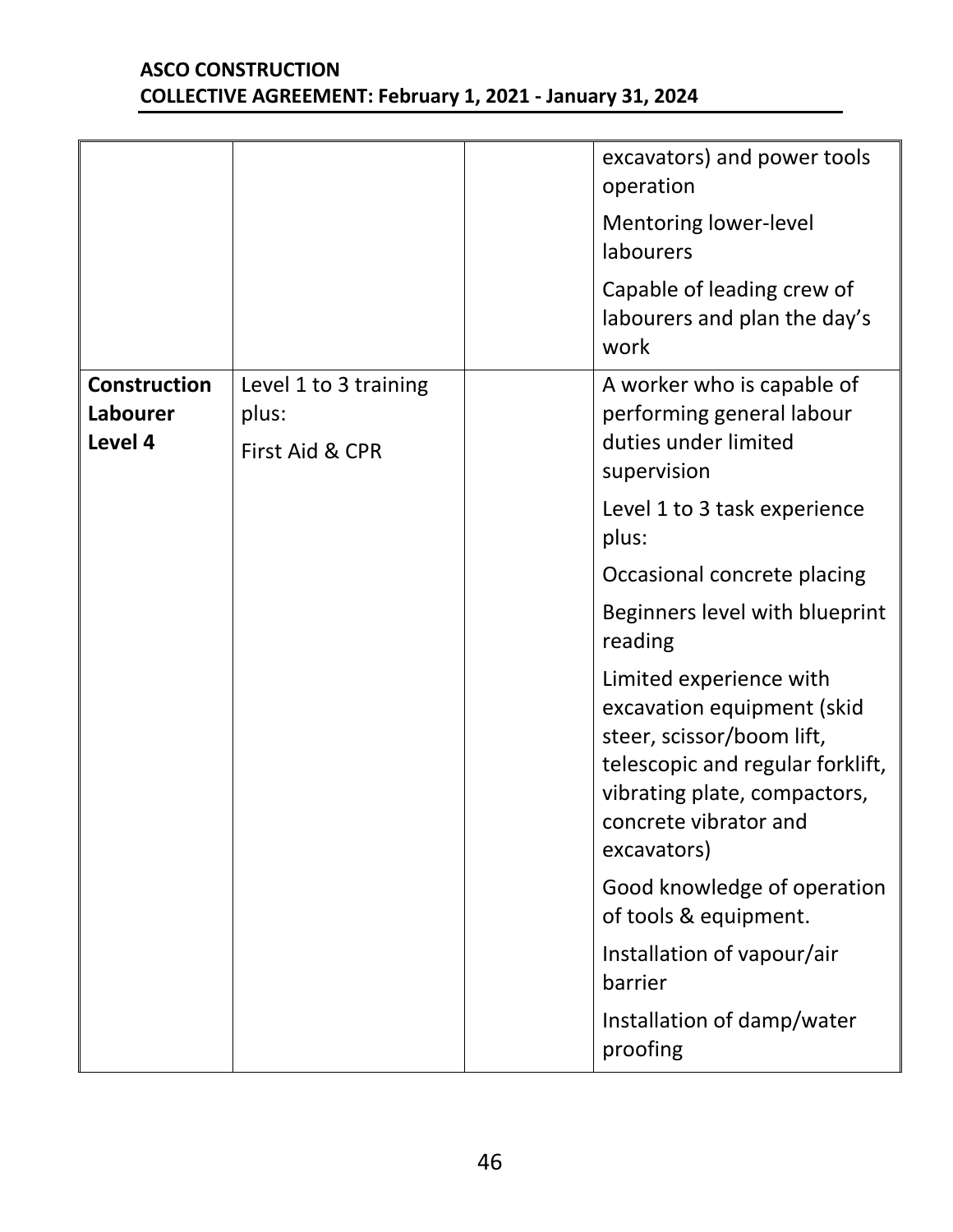| <b>Construction</b><br>Labourer<br>Level 3            | Level 1 &2 training<br>plus:<br><b>Elevated Work</b><br><b>Platforms (Scissor Lift</b><br>and Self-Propelled<br>Boom)<br>Lockout-Tag out<br>Scaffolding awareness<br><b>Confined Space Entry</b><br>and Rescue<br>Telescopic and<br><b>Regular Forklift</b><br>(includes<br>telehandlers/<br>zoom-booms) | 6000 hours<br>worked | A worker with some<br>construction experience able<br>to perform general labour<br>duties under fairly close<br>supervision.<br>Level 1 & 2 task experience<br>plus:<br>Temporary hoarding/tarping<br>Dowelling for rebar<br><b>Core Drilling</b><br>Concrete vibrating<br>Grout repairs & patching<br>Application of bonding agents<br><b>Erect scaffolding</b><br>Capable with rigging &<br>hoisting |
|-------------------------------------------------------|----------------------------------------------------------------------------------------------------------------------------------------------------------------------------------------------------------------------------------------------------------------------------------------------------------|----------------------|--------------------------------------------------------------------------------------------------------------------------------------------------------------------------------------------------------------------------------------------------------------------------------------------------------------------------------------------------------------------------------------------------------|
| <b>Construction</b><br>Labourer<br>Level <sub>2</sub> | Level 1 training<br>completed plus:<br>Trenching/excavation<br><b>Propane Handling</b><br><b>Confined Space</b><br>Awareness<br><b>Traffic Control</b><br><b>Hoisting and Rigging</b>                                                                                                                    |                      | An unskilled worker with little<br>construction experience<br>under close supervision.<br>Same working<br>experience as Level 1<br>plus:<br>Concrete chipping<br><b>General Demolition</b><br><b>Concrete Curing</b><br>Assist in pouring of<br>concrete<br>Water controls<br>(handling of dewatering<br>equipment)                                                                                    |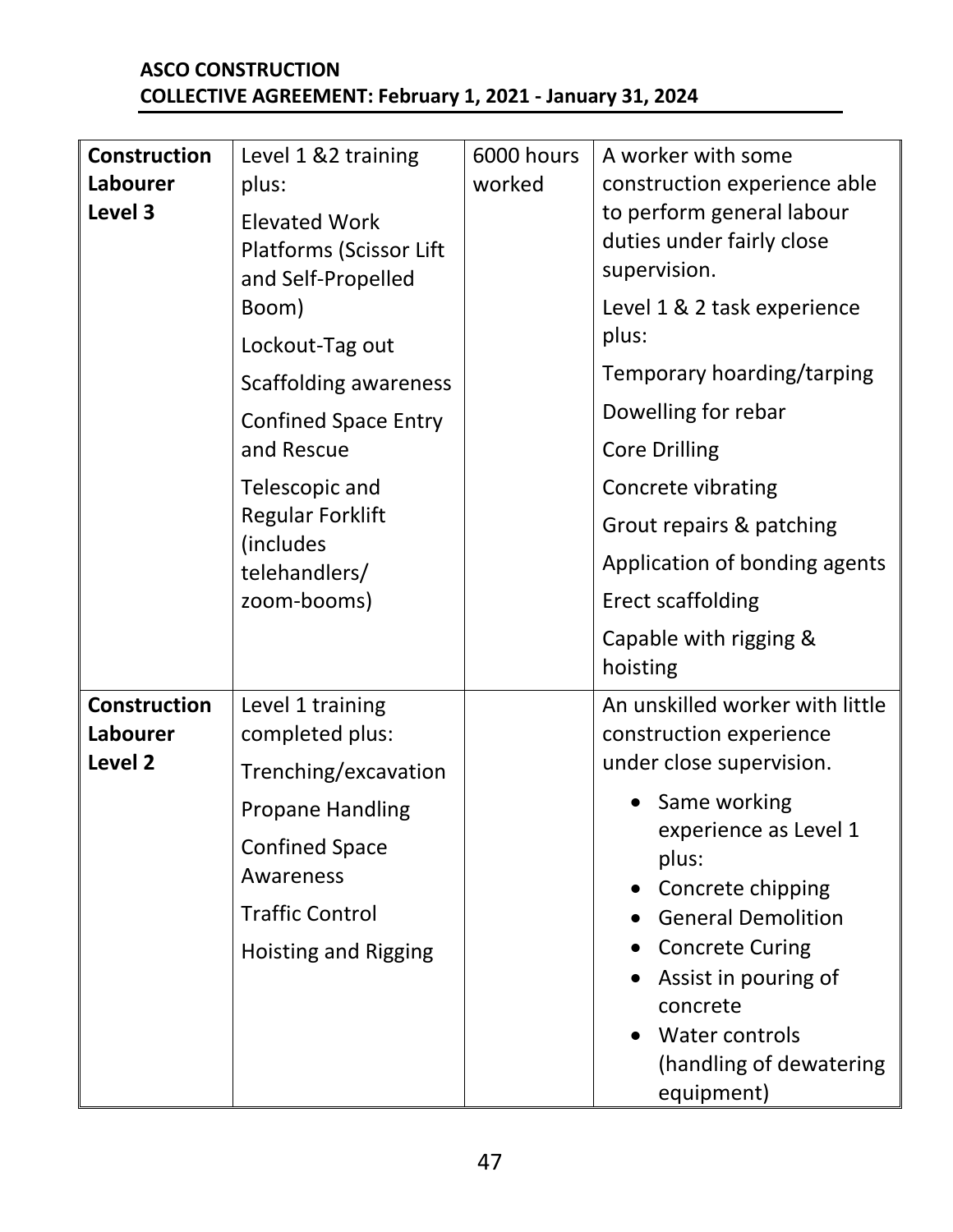|                                            |                                                                                               | Operation of<br>compaction equipment<br>(tamper, vibrating, walk<br>behind plates)<br>Handling of propane<br>heaters                                                                                                                                                                                                                                       |
|--------------------------------------------|-----------------------------------------------------------------------------------------------|------------------------------------------------------------------------------------------------------------------------------------------------------------------------------------------------------------------------------------------------------------------------------------------------------------------------------------------------------------|
| <b>Construction</b><br>Labourer<br>Level 1 | <b>WHMIS</b><br><b>Working at Heights</b><br><b>Worker Safety</b><br>Awareness<br>Scaffolding | An unskilled worker with no<br>construction experience<br>under close supervision.<br><b>Material handling</b><br><b>General Housekeeping</b><br><b>Temporary lighting</b><br>Snow removal<br><b>Temporary fencing</b><br>Erosion control<br><b>Mobilization &amp;</b><br>Demobilisation of Sites<br>Hand excavation,<br>$\bullet$<br>backfill and grading |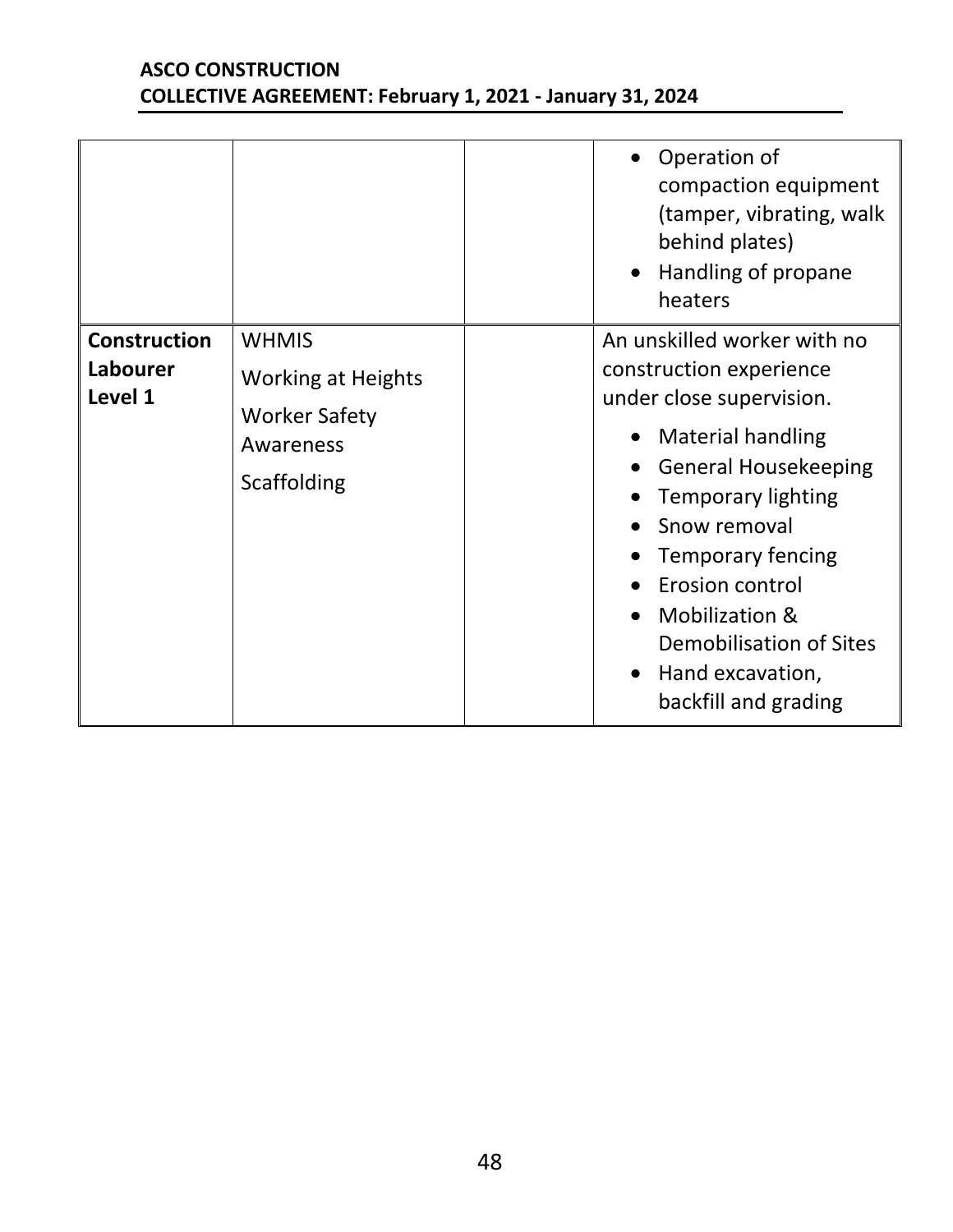#### **SCHEDULE "C" TOOL LIST**

<span id="page-51-1"></span><span id="page-51-0"></span>

| Item#          | <b>Item Description</b>                | Carpenter | Labourer |
|----------------|----------------------------------------|-----------|----------|
| $\mathbf{1}$   | 8m tape measure                        | X         | X        |
| $\overline{2}$ | 2' and 4' level                        | X         |          |
| 3              | 2' square                              | X         |          |
| $\overline{4}$ | Claw hammer                            | X         | X        |
| 5              | Medium crescent wrench                 | X         |          |
| 6              | <b>Chalk line</b>                      | X         |          |
| 7              | Lockable Tool Box                      | X         |          |
| 8              | 8-point hand saw                       | X         |          |
| 9              | Set tin snips                          | X         |          |
| 10             | Medium size claw bar                   | X         | X        |
| 11             | Catspaw                                | X         |          |
| 12             | Set of wood chisels from 1/4 to 1 1/4" | X         |          |
| 13             | <b>Combination square</b>              | X         |          |
| 14             | Plum bob                               | X         |          |
| 15             | Pair side cutting pliers               | X         | X        |
| 16             | Full set of standard screwdrivers      | Χ         | X        |
| 17             | Latch/Utility knife                    | X         | X        |
| 18             | Hack saw                               | X         |          |
| 19             | Cordless Hand drill c/w batteries      | X         | X        |
| 20             | <b>Reciprocating saw</b>               | X         | X        |
| 21             | Skill (Circular) saw                   | X         |          |
| 22             | Hand held air compressor               | X         |          |
| 23             | Finishing air nailing gun              | X         |          |
| 24             | <b>Jig Saw</b>                         | X         |          |
| 25             | Router                                 | X         |          |
| 26             | <b>Miter Saw</b>                       | X         |          |
| 27             | Hand Held Belt Sander                  | X         |          |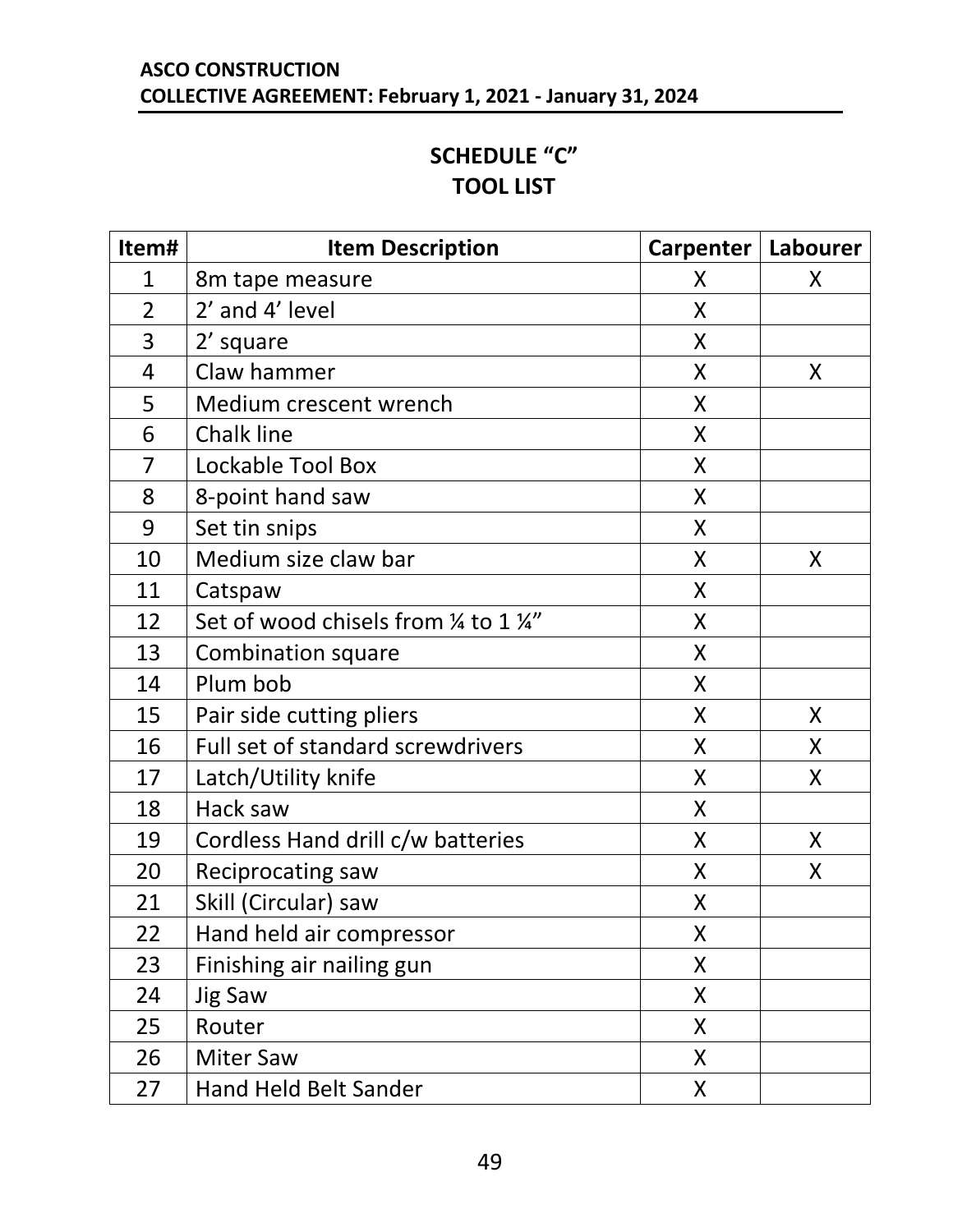| 28 | <b>Hand Held Palm Sander</b>                   | X |   |
|----|------------------------------------------------|---|---|
| 29 | Grinder                                        | X | X |
| 30 | <b>Ratchet Set</b>                             | X | X |
| 31 | <b>Pliers</b>                                  | X | X |
| 32 | Drywall drill                                  | X |   |
| 33 | <b>Work Bench</b>                              | X |   |
| 34 | Self-Leveling Laser Level (not a rotary level) | X |   |
| 35 | Pouch                                          | X |   |
| 36 | Stapler                                        | X | X |
| 37 | <b>Vise Grips</b>                              | X | X |
| 38 | <b>Drywall Saw</b>                             | X |   |
| 39 | 1/2" Hammer Drill                              | X |   |
| 40 | Adjustable Wrench                              | X | X |
| 41 | Clamps                                         | X |   |
| 42 | Set of Wrench                                  | X |   |
| 43 | <b>Hand Held Planner</b>                       | X |   |